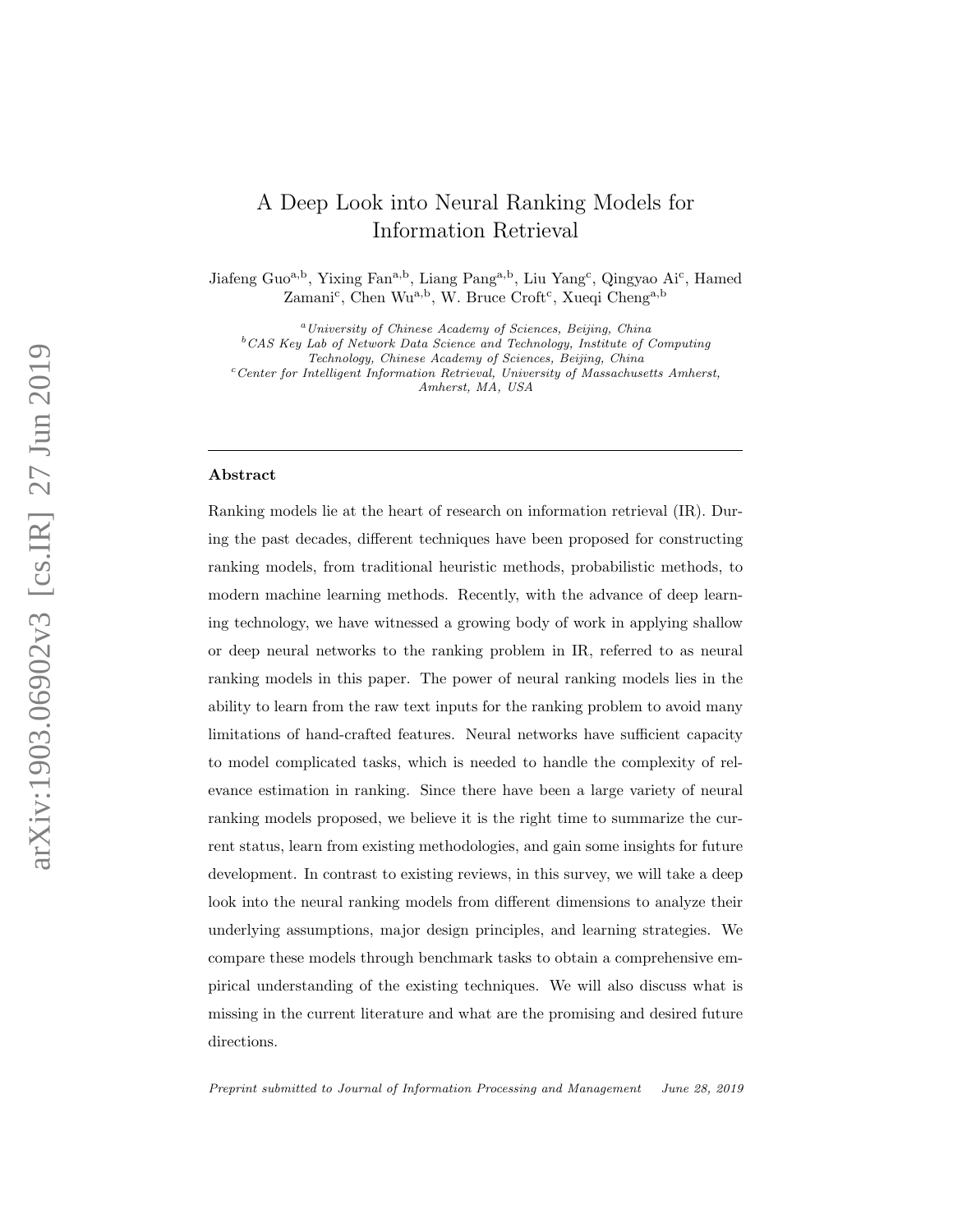Keywords: neural ranking model, information retrieval, survey 2010 MSC: 00-01, 99-00

# 1. Introduction

Information retrieval is a core task in many real-world applications, such as digital libraries, expert finding, Web search, and so on. Essentially, IR is the activity of obtaining some information resources relevant to an information need from within large collections. As there might be a variety of relevant resources, the returned results are typically ranked with respect to some relevance notion. This ranking of results is a key difference of IR from other problems. Therefore, research on ranking models has always been at the heart of IR.

Many different ranking models have been proposed over the past decades, including vector space models [\[1\]](#page-40-0), probabilistic models [\[2\]](#page-40-1), and learning to rank (LTR) models [\[3,](#page-40-2) [4\]](#page-40-3). Existing techniques, especially the LTR models, have already achieved great success in many IR applications, e.g., modern Web search engines like  $Google<sup>1</sup>$  $Google<sup>1</sup>$  $Google<sup>1</sup>$  or  $Bing<sup>2</sup>$  $Bing<sup>2</sup>$  $Bing<sup>2</sup>$ . There is still, however, much room for improvement in the effectiveness of these techniques for more complex retrieval tasks.

In recent years, deep neural networks have led to exciting breakthroughs in speech recognition [\[5\]](#page-40-4), computer vision [\[6,](#page-40-5) [7\]](#page-41-0), and natural language processing (NLP) [\[8,](#page-41-1) [9\]](#page-41-2). These models have been shown to be effective at learning abstract representations from the raw input, and have sufficient model capacity to tackle difficult learning problems. Both of these are desirable properties for ranking models in IR. On one hand, most existing LTR models rely on hand-crafted features, which are usually time-consuming to design and often over-specific in definition. It would be of great value if ranking models could learn the useful ranking features automatically. On the other hand, relevance, as a key notion in IR, is often vague in definition and difficult to estimate since relevance judgments are based on a complicated human cognitive process. Neural models

<span id="page-1-1"></span><span id="page-1-0"></span><sup>1</sup>http://google.com

<sup>2</sup>http://bing.com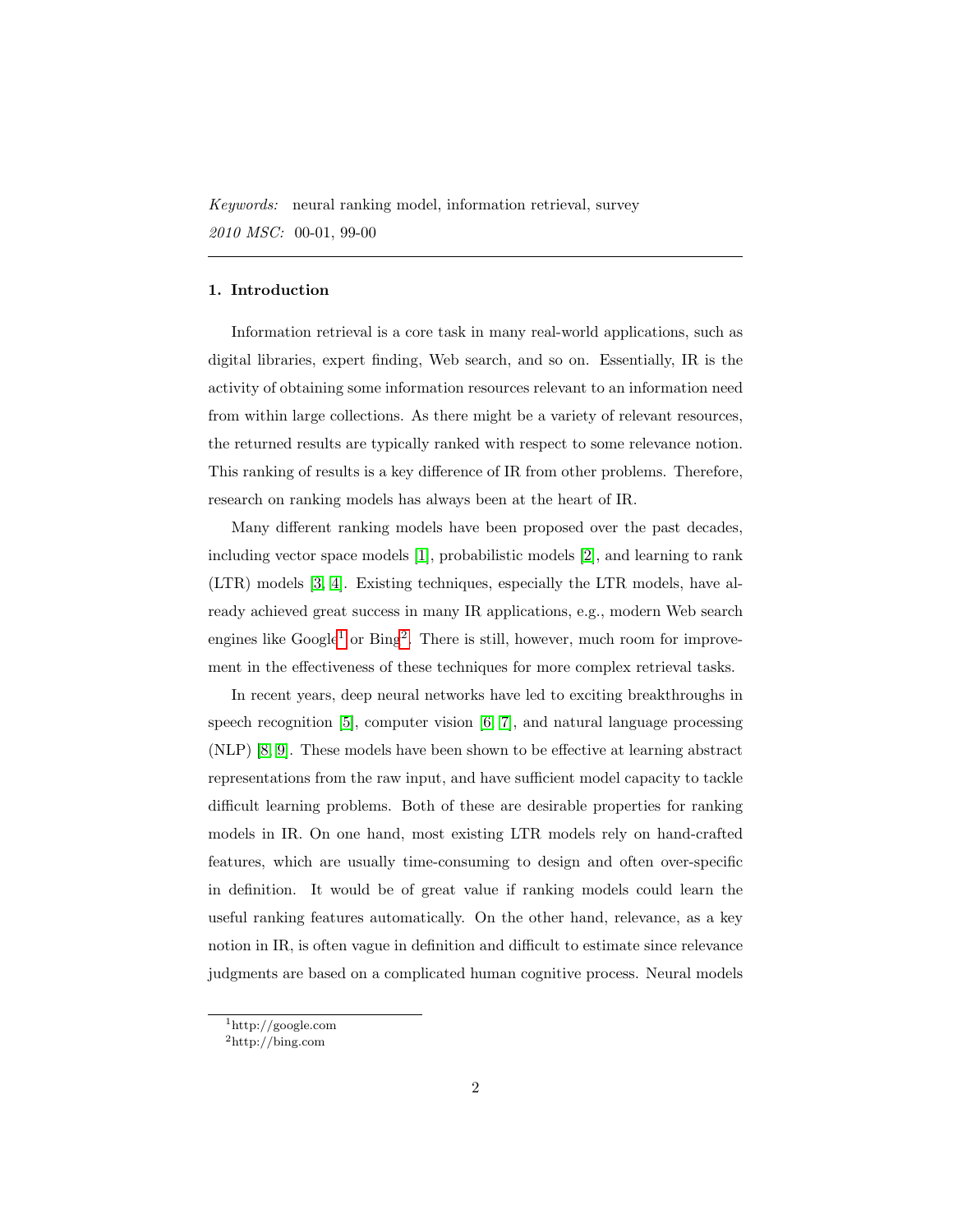with sufficient model capacity have more potential for learning such complicated tasks than traditional shallow models. Due to these potential benefits and along with the expectation that similar successes with deep learning could be achieved in IR [\[10\]](#page-41-3), we have witnessed substantial growth of work in applying neural networks for constructing ranking models in both academia and industry in recent years. Note that in this survey, we focus on neural ranking models for textual retrieval, which is central to IR, but not the only mode that neural models can be used for [\[11,](#page-41-4) [12\]](#page-41-5).

Perhaps the first successful model of this type is the Deep Structured Semantic Model (DSSM) [\[13\]](#page-41-6) introduced in 2013, which is a neural ranking model that directly tackles the ad-hoc retrieval task. In the same year, Lu and Li [\[14\]](#page-41-7) proposed DeepMatch, which is a deep matching method applied to the Community-based Question Answering (CQA) and micro-blog matching tasks. Note that at the same time or even before this work, there were a number of studies focused on learning low-dimensional representations of texts with neural models [\[15,](#page-41-8) [16\]](#page-42-0) and using them either within traditional IR models or with some new similarity metrics for ranking tasks. However, we would like to refer to those methods as representation learning models rather than neural ranking models, since they did not directly construct the ranking function with neural networks. Later, between 2014 and 2015, work on neural ranking models began to grow, such as new variants of DSSM [\[13\]](#page-41-6), ARC I and ARC II [\[17\]](#page-42-1), MatchPyramid [\[18\]](#page-42-2), and so on. Most of this research focused on short text ranking tasks, such as TREC QA tracks and Microblog tracks [\[19\]](#page-42-3). Since 2016, the study of neural ranking models has bloomed, with significant work volume, deeper and more rigorous discussions, and much wider applications [\[20\]](#page-42-4). For example, researchers began to discuss the practical effectiveness of neural ranking models on different ranking tasks [\[21,](#page-42-5) [22\]](#page-42-6). Neural ranking models have been applied to ad-hoc retrieval [\[23,](#page-42-7) [24\]](#page-43-0), community-based QA [\[25\]](#page-43-1), conversational search [\[26\]](#page-43-2), and so on. Researchers began to go beyond the architecture of neural ranking models, paying attention to new training paradigms of neural ranking models [\[27\]](#page-43-3), alternate indexing schemes for neural representations [\[28\]](#page-43-4), integration of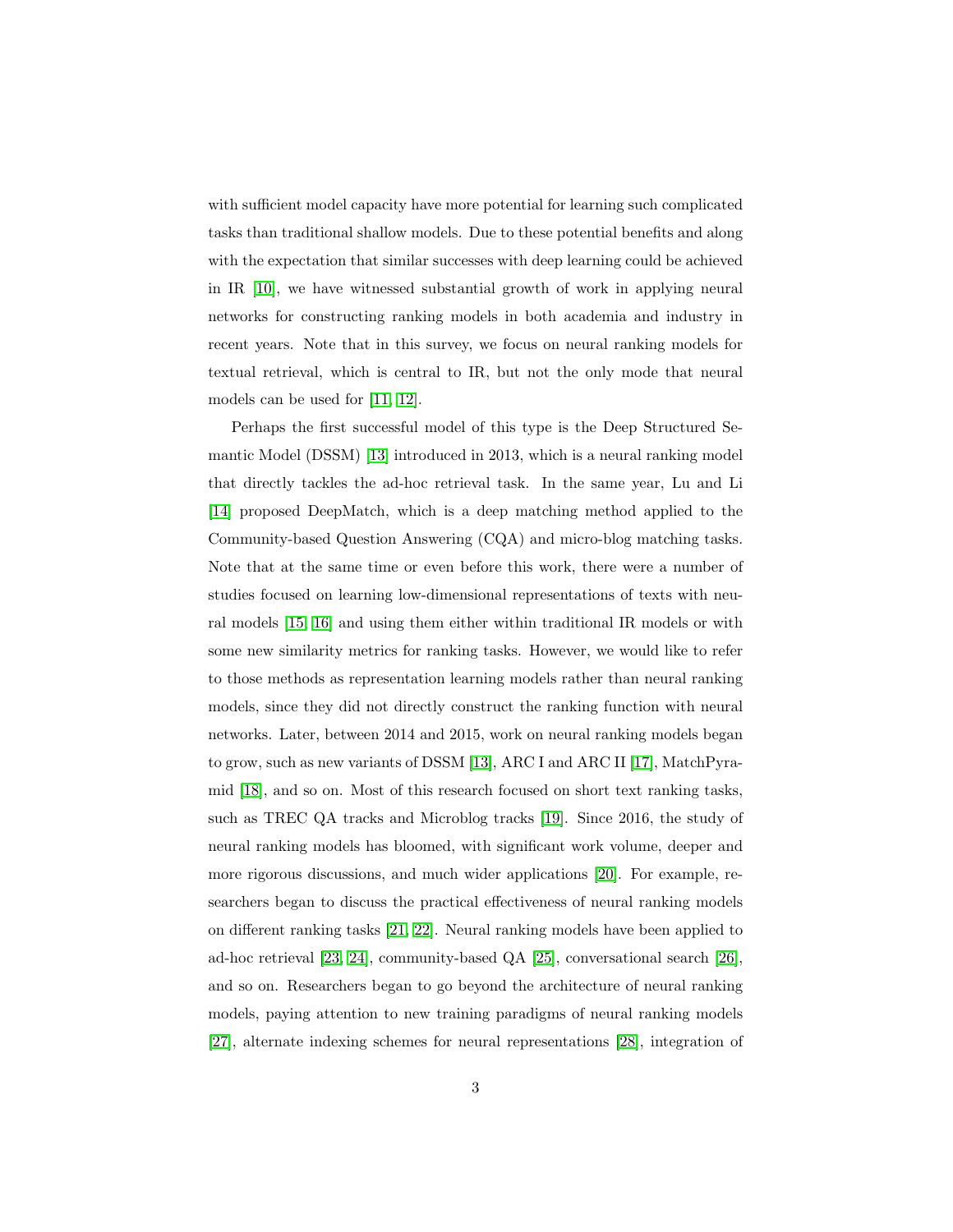external knowledge [\[29,](#page-43-5) [30\]](#page-43-6), and other novel uses of neural approaches for IR tasks [\[31,](#page-44-0) [32\]](#page-44-1).

Up to now, we have seen exciting progress on neural ranking models. In academia, several neural ranking models learned from scratch can already outperform state-of-the-art LTR models with tens of hand-crafted features [\[33,](#page-44-2) [34\]](#page-44-3). Workshops and tutorials on this topic have attracted extensive interest in the IR community [\[10,](#page-41-3) [35\]](#page-44-4). Standard benchmark datasets [\[36,](#page-44-5) [37\]](#page-44-6), evaluation tasks [\[38\]](#page-45-0), and open-source toolkits [\[39\]](#page-45-1) have been created to facilitate research and rigorous comparison. Meanwhile, in industry, we have also seen models such as DSSM put into a wide range of practical usage in the enterprise [\[40\]](#page-45-2). Neural ranking models already generate the most important features for modern search engines. However, beyond these exciting results, there is still a long way to go for neural ranking models: 1) Neural ranking models have not had the level of breakthroughs achieved by neural methods in speech recognition or computer vision; 2) There is little understanding and few guidelines on the design principles of neural ranking models; 3) We have not identified the special capabilities of neural ranking models that go beyond traditional IR models. Therefore, it is the right moment to take a look back, summarize the current status, and gain some insights for future development.

There have been some related surveys on neural approaches to IR (neural IR for short). For example, Onal et al.[\[20\]](#page-42-4) reviewed the current landscape of neural IR research, paying attention to the application of neural methods to different IR tasks. Mitra and Craswell [\[41\]](#page-45-3) gave an introduction to neural information retrieval. In their booklet, they talked about fundamentals of text retrieval, and briefly reviewed IR methods employing pre-trained embeddings and neural networks. In contrast to this work, this survey does not try to cover every aspect of neural IR, but will focus on and take a deep look into ranking models with deep neural networks. Specifically, we formulate the existing neural ranking models under a unified framework, and review them from different dimensions to understand their underlying assumptions, major design principles, and learning strategies. We also compare representative neural ranking models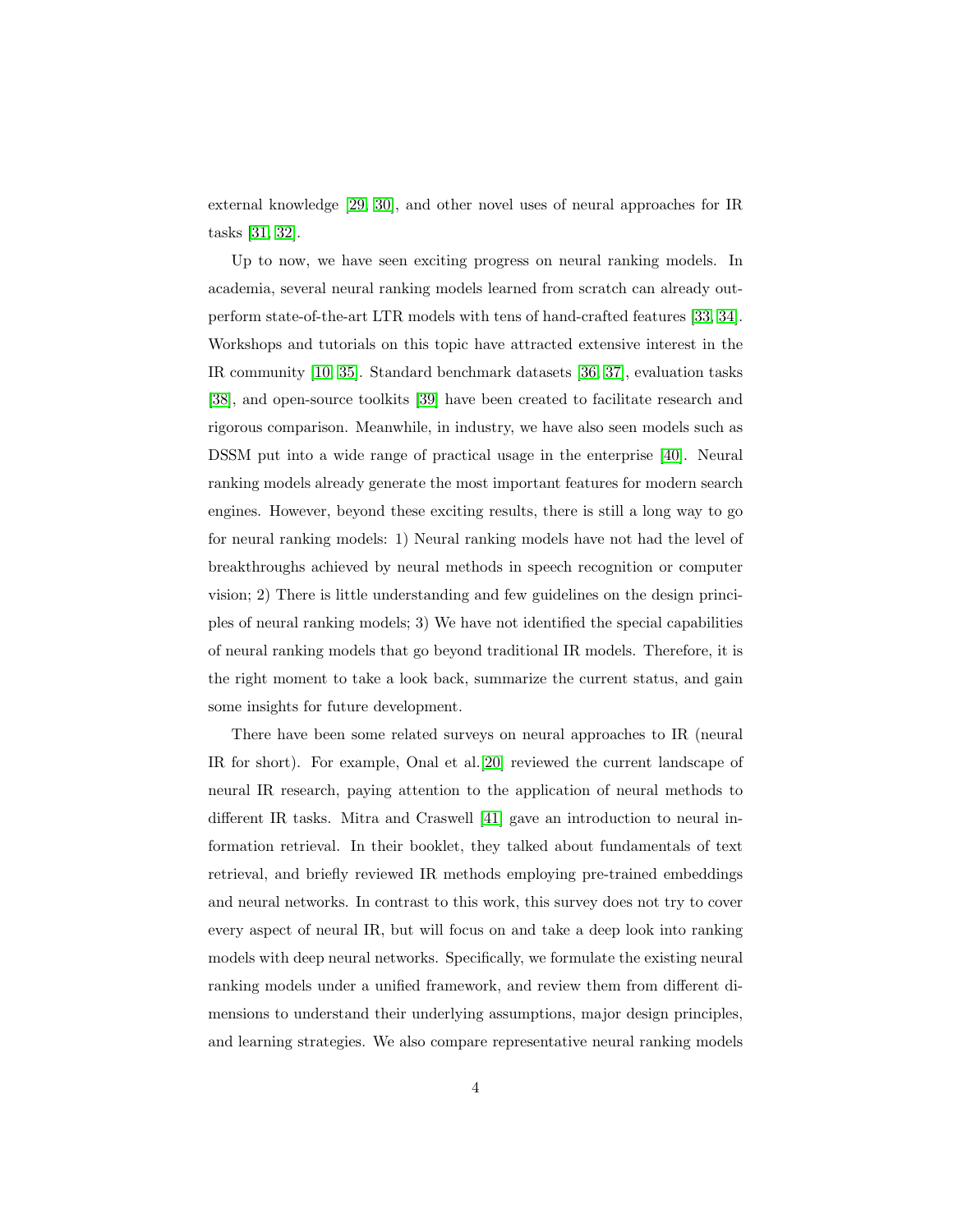through benchmark tasks to obtain a comprehensive empirical understanding. We hope these discussions will help researchers in neural IR learn from previous successes and failures, so that they can develop better neural ranking models in the future. In addition to the model discussion, we also introduce some trending topics in neural IR, including indexing schema, knowledge integration, visualized learning, contextual learning and model explanation. Some of these topics are important but have not been well addressed in this field, while others are very promising directions for future research.

In the following, we will first introduce some typical textual IR tasks addressed by neural ranking models in Section 2. We then provide a unified formulation of neural ranking models in Section 3. From section 4 to 6, we review the existing models with regard to different dimensions as well as making empirical comparisons between them. We discuss trending topics in Section 7 and conclude the paper in Section 8.

# <span id="page-4-1"></span>2. Major Applications of Neural Ranking Models

In this section, we describe several major textual IR applications where neural ranking models have been adopted and studied in the literature, including ad-hoc retrieval, question answering, community question answering, and automatic conversation. There are other applications where neural ranking models have been or could be applied, e.g., product search [\[12\]](#page-41-5), sponsored search [\[42\]](#page-45-4), and so on. However, due to page limitations, we will not include these tasks in this survey.

# <span id="page-4-0"></span>2.1. Ad-hoc Retrieval

Ad-hoc retrieval is a classic retrieval task in which the user specifies his/her information need through a query which initiates a search (executed by the information system) for documents that are likely to be relevant to the user. The term ad-hoc refers to the scenario where documents in the collection remain relatively static while new queries are submitted to the system continually [\[43\]](#page-45-5).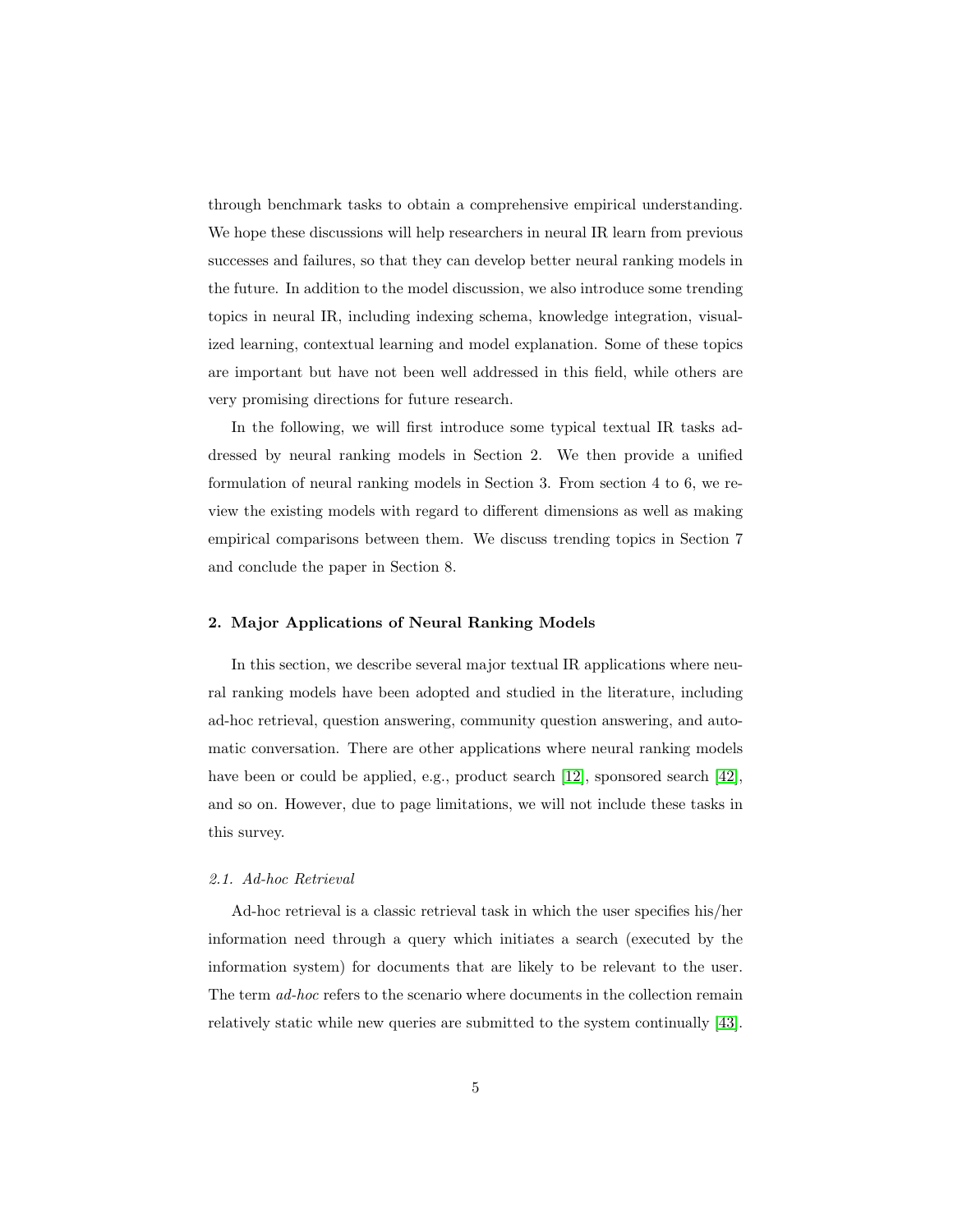The retrieved documents are typically returned as a ranking list through a ranking model where those at the top of the ranking are more likely to be relevant.

There has been a long research history on ad-hoc retrieval, with several well recognized characteristics and challenges associated with the task. A major characteristic of ad-hoc retrieval is the heterogeneity of the query and the documents. The query comes from a search user with potentially unclear intent and is usually very short, ranging from a few words to a few sentences [\[41\]](#page-45-3). The documents are typically from a different set of authors and have longer text length, ranging from multiple sentences to many paragraphs. Such heterogeneity leads to the critical vocabulary mismatch problem [\[44,](#page-45-6) [45\]](#page-45-7). Semantic matching, meaning matching words and phrases with similar meanings, could alleviate the problem, but exact matching is indispensable especially with rare terms [\[21\]](#page-42-5). Such heterogeneity also leads to diverse relevance patterns. Different hypotheses, e.g. verbosity hypothesis and scope hypothesis [\[46\]](#page-45-8), have been proposed considering the matching of a short query against a long document. The relevance notion in ad-hoc retrieval is inherently vague in definition and highly user dependent, making relevance assessment a very challenging problem.

For the evaluation of different neural ranking models on the ad-hoc retrieval task, a large variety of TREC collections have been used. Specifically, retrieval experiments have been conducted over neural ranking models based on TREC collections such as Robust [\[21,](#page-42-5) [18\]](#page-42-2), ClueWeb [\[21\]](#page-42-5), GOV2 [\[33,](#page-44-2) [34\]](#page-44-3) and Microblog [\[33\]](#page-44-2), as well as logs such as the AOL log [\[27\]](#page-43-3) and the Bing Search log [\[13,](#page-41-6) [47,](#page-46-0) [48,](#page-46-1) [23\]](#page-42-7). Recently, a new large scale dataset has been released, called the NTCIR WWW Task [\[49\]](#page-46-2), which is suitable for experiments on neural ranking models.

### 2.2. Question Answering

Question-answering (QA) attempts to automatically answer questions posed by users in natural languages based on some information resources. The questions could be from a closed or open domain [\[50\]](#page-46-3), while the information resources could vary from structured data (e.g., knowledge base) to unstructured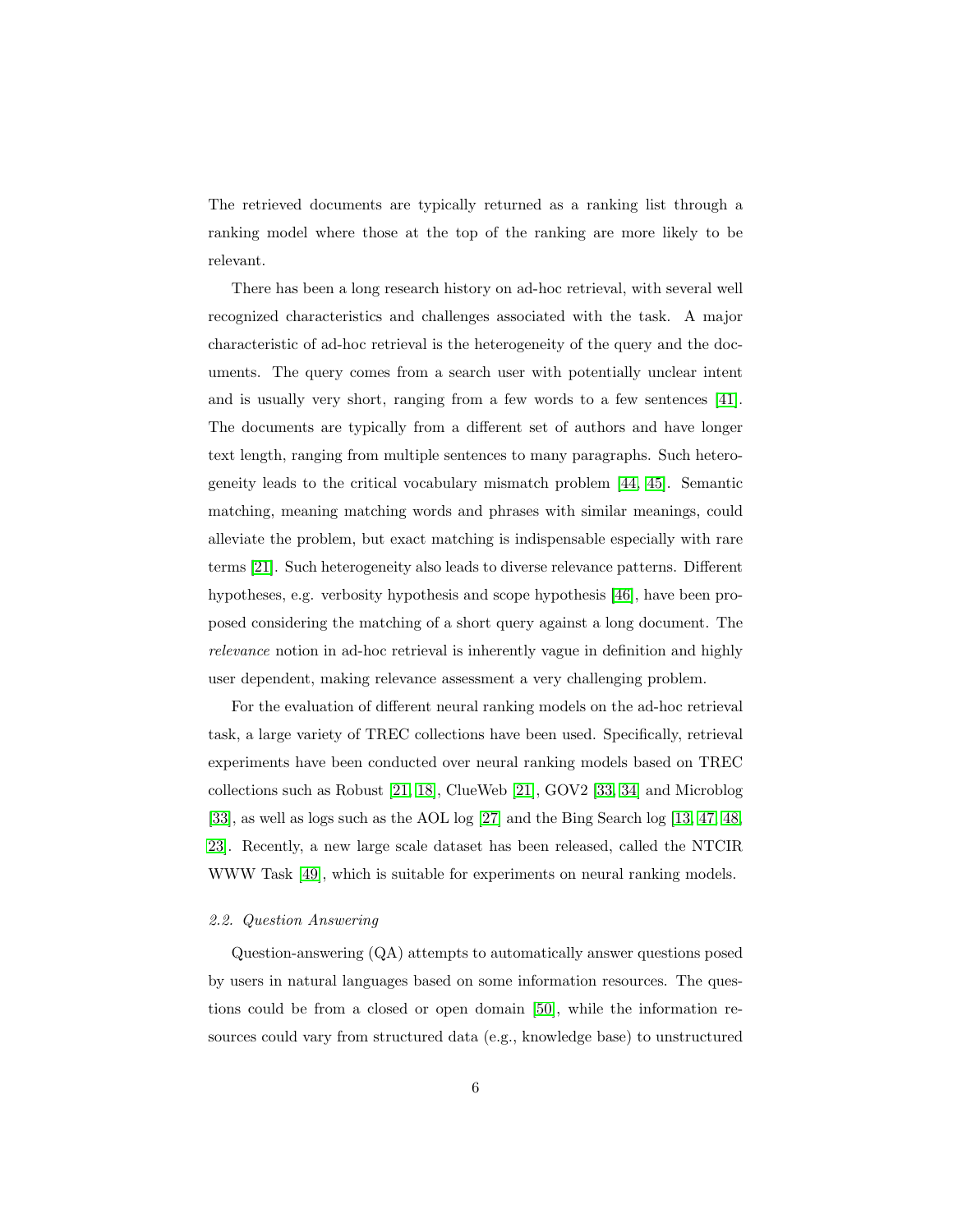data (e.g., documents or Web pages) [\[51\]](#page-46-4). There have been a variety of task formats for  $QA$ , including multiple-choice selection [\[52\]](#page-46-5), answer passage/sentence retrieval [\[53,](#page-46-6) [37\]](#page-44-6), answer span locating [\[54\]](#page-47-0), and answer synthesizing from multiple sources [\[55\]](#page-47-1). However, some of the task formats are usually not treated as an IR problem. For example, multiple-choice selection is typically formulated as a classification problem while answer span locating is usually studied under the machine reading comprehension topic. In this survey, therefore, we focus on answer passage/sentence retrieval as it can be formulated as a typical IR problem and addressed by neural ranking models. Hereafter, we will refer to this specific task as QA for simplicity.

Compared with ad-hoc retrieval, QA shows reduced heterogeneity between the question and the answer passage/sentence. On one hand, the question is usually in natural language, which is longer than keyword queries and clearer in intent description. On the other hand, the answer passages/sentences are usually much shorter text spans than documents (e.g., the answer passage length of WikiPassageQA data is about 133 words [\[56\]](#page-47-2)), leading to more concentrated topics/semantics. However, vocabulary mismatch is still a basic problem in QA. The notion of relevance is relatively clear in QA, i.e., whether the target passage/sentence answers the question, but assessment is challenging. Ranking models need to capture the patterns expected in the answer passage/sentence based on the intent of the question, such as the matching of the context words, the existence of the expected answer type, and so on.

For the evaluation of QA tasks, several benchmark data sets have been developed, including TREC QA [\[53\]](#page-46-6), WikiQA [\[37\]](#page-44-6), WebAP [\[57,](#page-47-3) [58\]](#page-47-4), Insurance $QA$  [\[59\]](#page-47-5), WikiPassage $QA$  [\[56\]](#page-47-2) and MS MARCO [\[36\]](#page-44-5). A variety of neural ranking models [\[60,](#page-47-6) [19,](#page-42-3) [61,](#page-48-0) [25,](#page-43-1) [14\]](#page-41-7) have been tested on these data sets.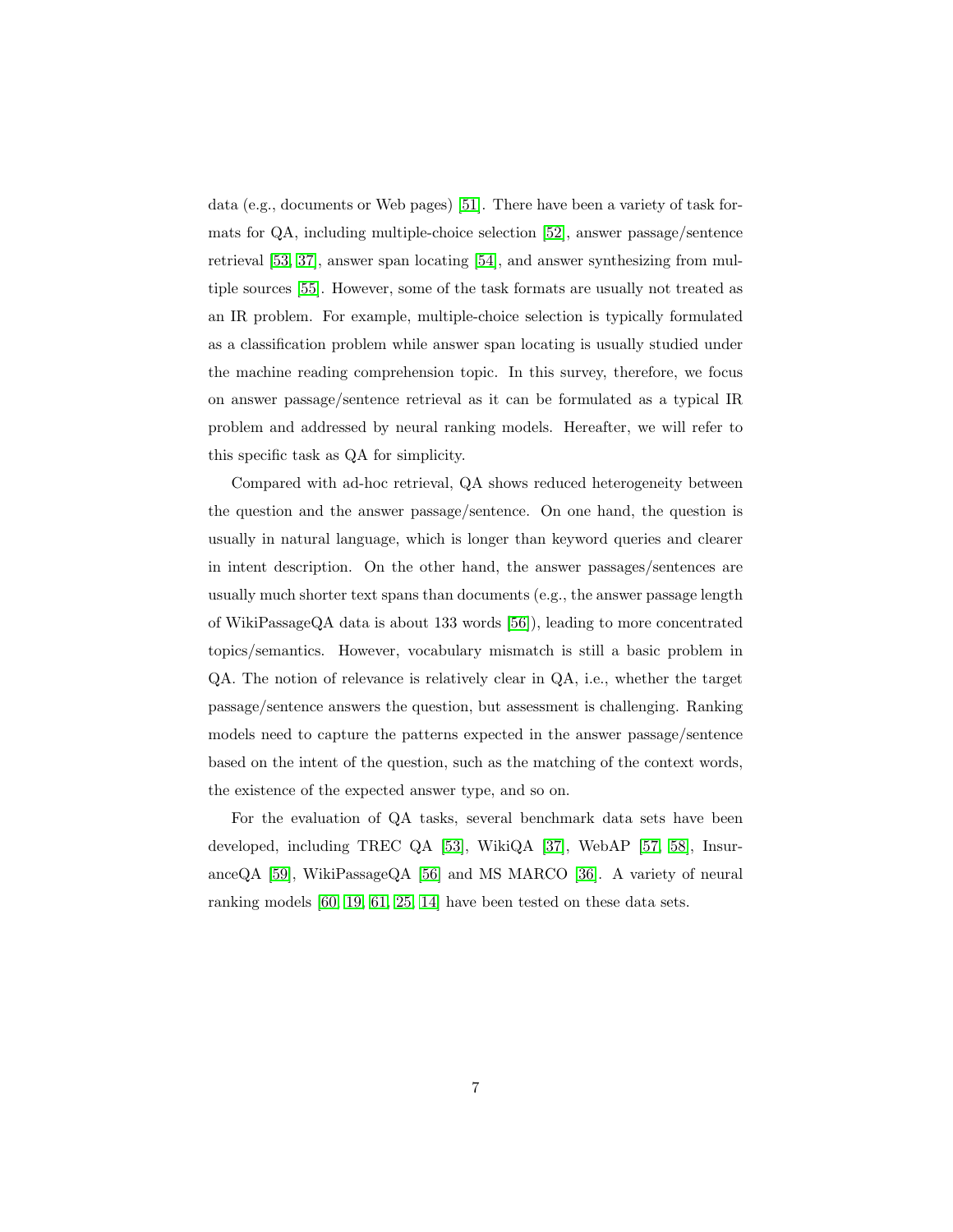# 2.3. Community Question Answering

Community question answering (CQA) aims to find answers to users' ques-tions based on existing QA resources in CQA websites, such as Quora<sup>[3](#page-7-0)</sup>, Yahoo! Answers<sup>[4](#page-7-1)</sup>, Stack Overflow<sup>[5](#page-7-2)</sup>, and Zhihu<sup>[6](#page-7-3)</sup>. As a retrieval task, CQA can be further divided into two categories. The first is to directly retrieval answers from the answer pool, which is similar to the above QA task with some additional user behavioral data (e.g., upvotes/downvotes) [\[62\]](#page-48-1). So we will not discuss this format here again. The second is to retrieve similar questions from the question pool, based on the assumption that answers to similar question could answer new questions. Unless otherwise noted, we will refer to the second task format as CQA.

Since it involves the retrieval of similar questions, CQA is significantly different from the previous two tasks due to the homogeneity between the input question and target question. Specifically, both input and target questions are short natural language sentences (e.g. the question length in Yahoo! Answers is between 9 and 10 words on average [\[63\]](#page-48-2)), describing users' information needs. Relevance in CQA refers to semantic equivalence/similarity, which is clear and symmetric in the sense that the two questions are exchangeable in the relevance definition. However, vocabulary mismatch is still a challenging problem as both questions are short and there exist different expressions for the same intent.

For evaluation of the CQA task, a large variety of data sets have been re-leased for research. The well-known data sets include the Quora Dataset<sup>[7](#page-7-4)</sup>, Yahoo! Answers Dataset [\[25\]](#page-43-1) and SemEval-2017 Task3 [\[64\]](#page-48-3). The recent pro-posed datasets include CQADupStack<sup>[8](#page-7-5)</sup> [\[65\]](#page-48-4), ComQA<sup>[9](#page-7-6)</sup> [\[66\]](#page-48-5) and LinkSO [\[67\]](#page-48-6). A variety of neural ranking models [\[68,](#page-49-0) [18,](#page-42-2) [69,](#page-49-1) [70,](#page-49-2) [25\]](#page-43-1) have been tested on these

<span id="page-7-1"></span><span id="page-7-0"></span><sup>3</sup>https://www.quora.com/

<span id="page-7-2"></span><sup>4</sup>https://answers.yahoo.com

<span id="page-7-3"></span><sup>5</sup>https://www.stackoverflow.com

<span id="page-7-4"></span><sup>6</sup>https://zhihu.com

<span id="page-7-5"></span><sup>7</sup>https://data.quora.com/First-Quora-Dataset-Release-Question-Pairs

<span id="page-7-6"></span><sup>8</sup>https://github.com/D1Doris/CQADupStack

 $^9{\rm http://qa.mpi-inf.mpg.de/comqa}$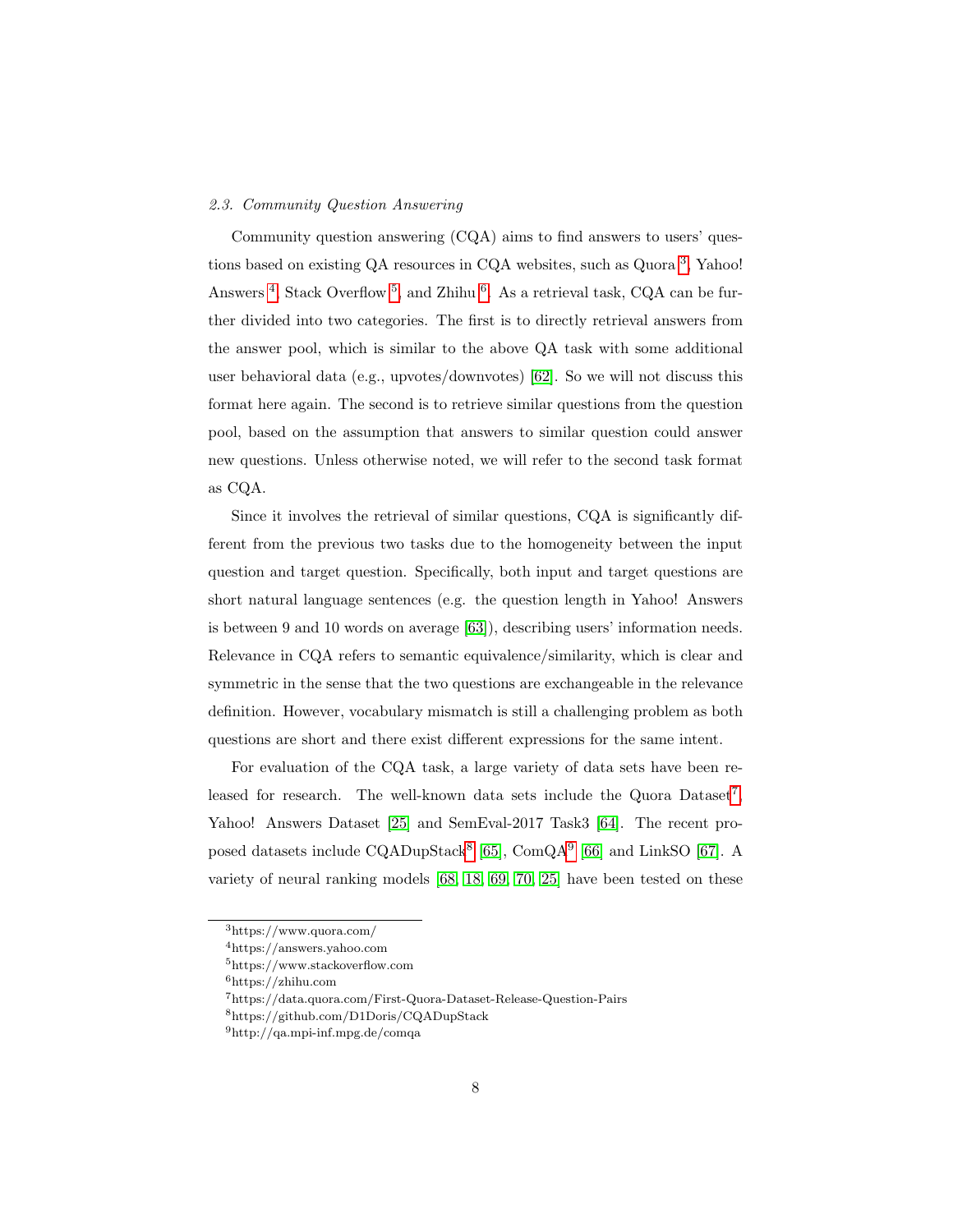data sets.

### 2.4. Automatic Conversation

Automatic conversation (AC) aims to create an automatic human-computer dialog process for the purpose of question answering, task completion, and social chat (i.e., chit-chat) [\[71\]](#page-49-3). In general, AC could be formulated either as an IR problem that aims to rank/select a proper response from a dialog repository [\[72\]](#page-49-4) or a generation problem that aims to generate an appropriate response with respect to the input utterance [\[73\]](#page-49-5). In this paper, we restrict AC to the social chat task with the IR formulation, since question answering has already been covered in the above QA task and task completion is usually not taken as an IR problem. From the perspective of conversation context, the IR-based AC could be further divided into single-turn conversation[\[74\]](#page-49-6) or multi-turn conversation [\[75\]](#page-49-7).

When focusing on social chat, AC also shows homogeneity similar to CQA. That is, both the input utterance and the response are short natural language sentences (e.g., the utterance length of Ubuntu Dialog Corpus is between 10 to 11 words on average and the median conversation length of it is 6 words [\[76\]](#page-50-0)). Relevance in AC refers to certain semantic correspondence (or coherent structure) which is broad in definition, e.g., given an input utterance "OMG I got myopia at such an 'old' age", the response could range from general (e.g., "Really?") to specific (e.g., "Yeah. Wish a pair of glasses as a gift") [\[26\]](#page-43-2). Therefore, vocabulary mismatch is no longer the central challenge in AC, as we can see from the example that a good response does not require semantic matching between the words. Instead, it is critical to model correspondence/coherence and avoid general trivial responses.

For the evaluation of different neural ranking models on the AC task, several conversation collections have been collected from social media such as forums, Twitter and Weibo. Specifically, experiments have been conducted over neural ranking models based on collections such as Ubuntu Dialog Corpus (UDC) [\[75,](#page-49-7) [77,](#page-50-1) [78\]](#page-50-2), Sina Weibo dataset [\[74,](#page-49-6) [26,](#page-43-2) [79,](#page-50-3) [80\]](#page-50-4), MSDialog [\[81,](#page-50-5) [30,](#page-43-6) [82\]](#page-50-6) and the "campaign" NTCIR STC [\[83\]](#page-50-7).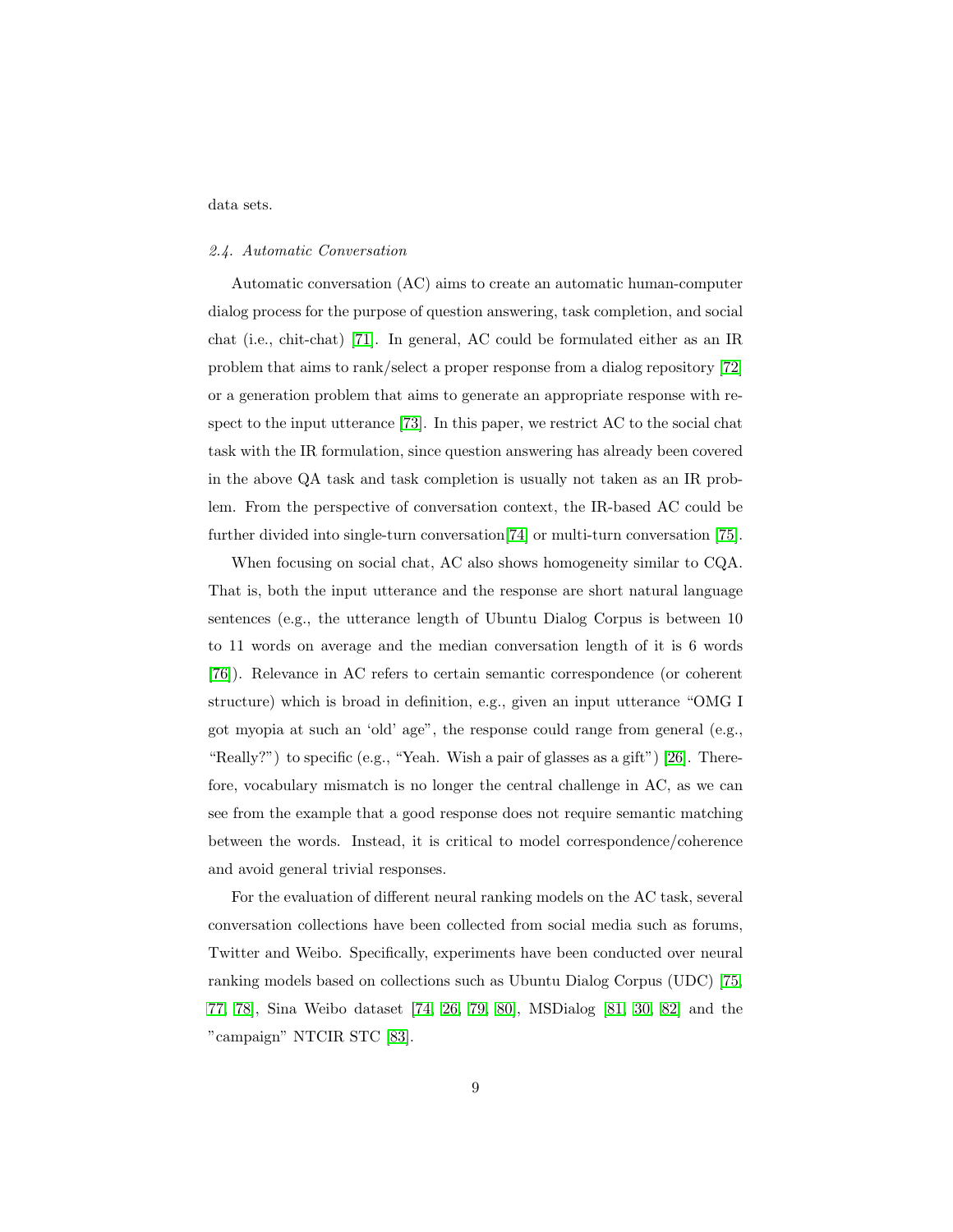### 3. A Unified Model Formulation

Neural ranking models are mostly studied within the LTR framework. In this section, we give a unified formulation of neural ranking models from a generalized view of LTR problems.

Suppose that  $S$  is the *generalized* query set, which could be the set of search queries, natural language questions or input utterances, and  $\mathcal T$  is the *generalized* document set, which could be the set of documents, answers or responses. Suppose that  $\mathcal{Y} = \{1, 2, \dots, l\}$  is the label set where labels represent grades. There exists a total order between the grades  $l \succ l - 1 \succ \cdots \succ 1$ , where  $\succ$  denotes the order relation. Let  $s_i \in \mathcal{S}$  be the *i*-th query,  $T_i = \{t_{i,1}, t_{i,2}, \cdots, t_{i,n_i}\} \in \mathcal{T}$  be the set of documents associated with the query  $s_i$ , and  $\mathbf{y}_i = \{y_{i,1}, y_{i,2}, \dots, y_{i,n_i}\}\$ be the set of labels associated with query  $s_i$ , where  $n_i$  denotes the size of  $T_i$ and  $y_i$  and  $y_{i,j}$  denotes the relevance degree of  $t_{i,j}$  with respect to  $s_i$ . Let  $\mathcal F$ be the function class and  $f(s_i, t_{i,j}) \in \mathcal{F}$  be a ranking function which associates a relevance score with a query-document pair. Let  $L(f; s_i, t_{i,j}, \mathbf{y}_{i,j})$  be the loss function defined on prediction of  $f$  over the query-document pair and their corresponding label. So a generalized LTR problem is to find the optimal ranking function  $f^*$  by minimizing the loss function over some labeled dataset

$$
f^* = \arg\min \sum_{i} \sum_{j} L(f; s_i, t_{i,j}, y_{i,j})
$$
 (1)

Without loss of generality, the ranking function  $f$  could be further abstracted by the following unified formulation

$$
f(s,t) = g(\psi(s), \phi(t), \eta(s,t))
$$
\n<sup>(2)</sup>

where s and t are two input texts,  $\psi$ ,  $\phi$  are representation functions which extract features from s and t respectively,  $\eta$  is the interaction function which extracts features from  $(s, t)$  pair, and g is the evaluation function which computes the relevance score based on the feature representations.

Note that for traditional LTR approaches [\[3\]](#page-40-2), functions  $\psi$ ,  $\phi$  and  $\eta$  are usually set to be fixed functions (i.e., manually defined feature functions). The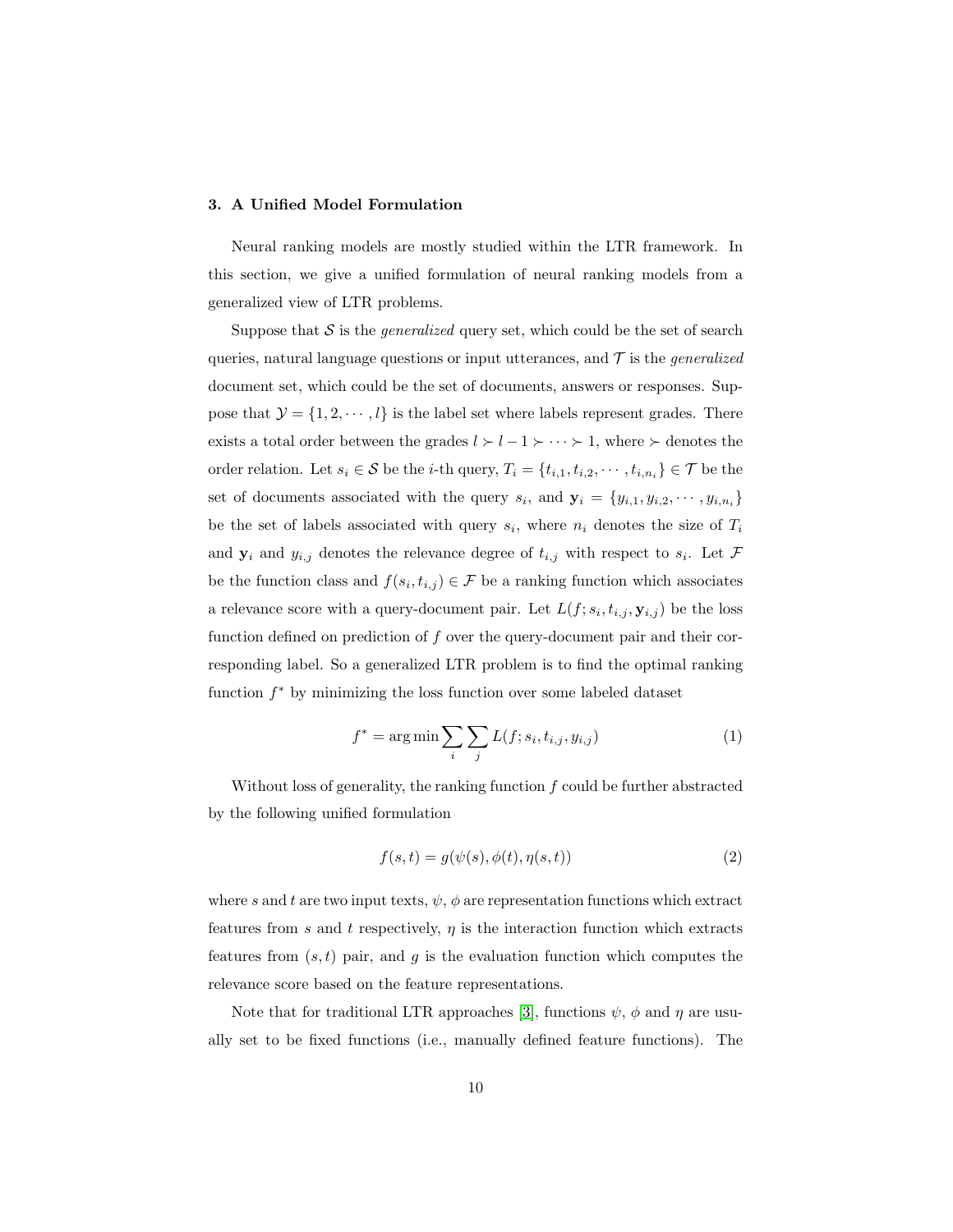evaluation function  $g$  can be any machine learning model, such as logistic regression or gradient boosting decision tree , which could be learned from the training data. For neural ranking models, in most cases, all the functions  $\psi$ ,  $\phi$ ,  $\eta$  and  $g$  are encoded in the network structures so that all of them can be learned from training data.

In traditional LTR approaches, the inputs  $s$  and  $t$  are usually raw texts. In neural ranking models, we consider that the inputs could be either raw texts or word embeddings. In other words, embedding mapping is considered as a basic input layer, not included in  $\psi$ ,  $\phi$  and  $\eta$ .

# 4. Model Architecture

Based on the above unified formulation, here we review existing neural ranking model architectures to better understand their basic assumptions and design principles.

# <span id="page-10-0"></span>4.1. Symmetric vs. Asymmetric Architectures

Starting from different underlying assumptions over the input texts s and t, two major architectures emerge in neural ranking models, namely symmetric architecture and asymmetric architecture.

**Symmetric Architecture:** The inputs  $s$  and  $t$  are assumed to be homogeneous, so that symmetric network structure could be applied over the inputs. Note here symmetric structure means that the inputs  $s$  and  $t$  can exchange their positions in the input layer without affecting the final output. Specifically, there are two representative symmetric structures, namely siamese networks and symmetric interaction networks.

Siamese networks literally imply symmetric structure in the network architecture. Representative models include DSSM [\[13\]](#page-41-6), CLSM [\[47\]](#page-46-0) and LSTM-RNN [\[48\]](#page-46-1). For example, DSSM represents two input texts with a unified process including the letter-trigram mapping followed by the multi-layer perceptron (MLP) transformation, i.e., function  $\phi$  is the same as function  $\psi$ . After that a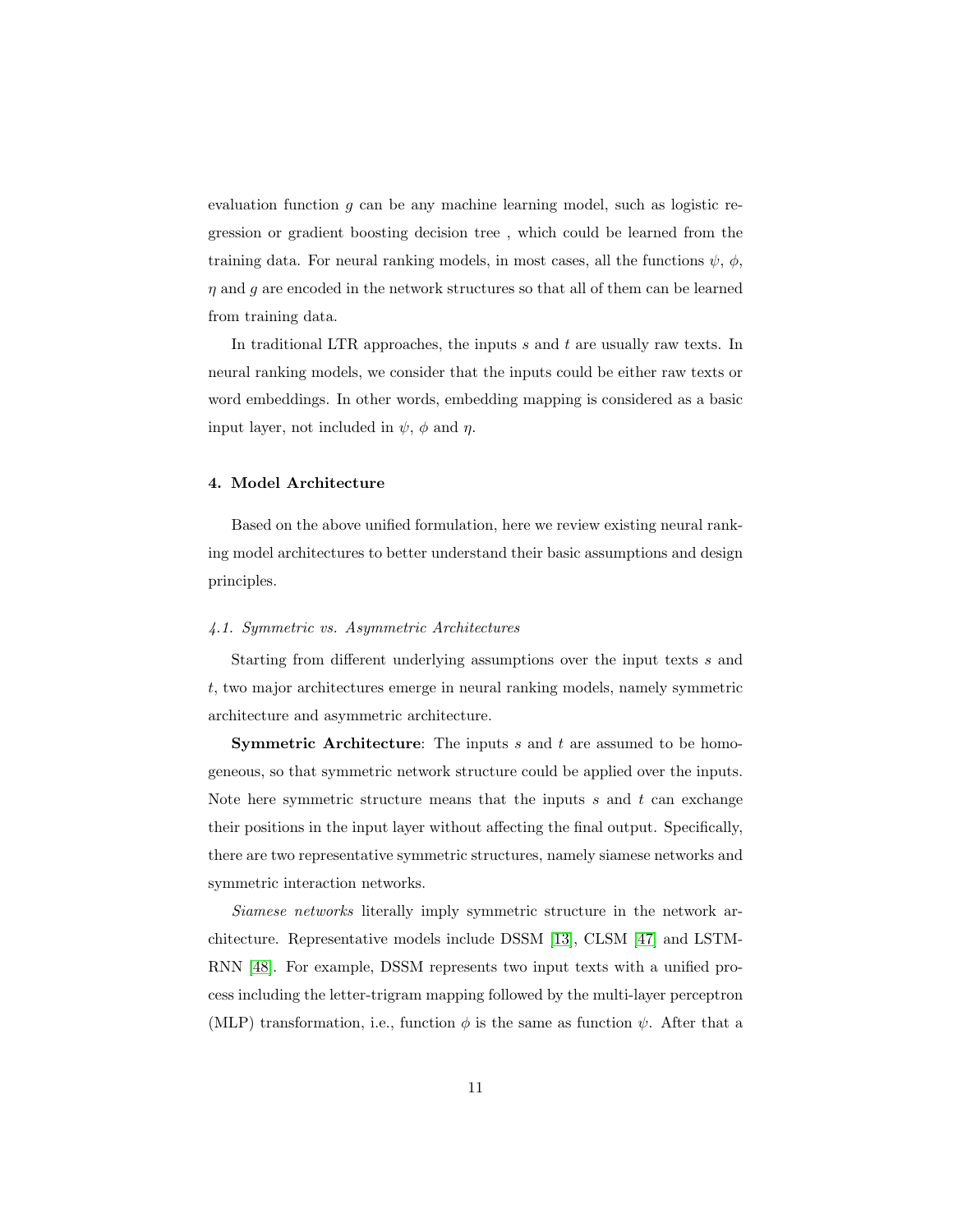cosine similarity function is applied to evaluate the similarity between the two representations, i.e., function  $g$  is symmetric. Similarly, CLSM [\[47\]](#page-46-0) replaces the representation functions  $\psi$  and  $\phi$  by two identical convolutional neural networks (CNNs) in order to capture the local word order information. LSTM-RNN [\[48\]](#page-46-1) replaces  $\psi$  and  $\phi$  by two identical long short-term memory (LSTM) networks in order to capture the long-term dependence between words.

Symmetric interaction networks, as shown by the name, employ a symmetric interaction function to represent the inputs. Representative models include DeepMatch [\[14\]](#page-41-7), Arc-II [\[17\]](#page-42-1), MatchPyramid [\[18\]](#page-42-2) and Match-SRNN [\[69\]](#page-49-1). For example, Arc-II defines an interaction function  $\eta$  over s and t by computing similarity (i.e., weighted sum) between every n-gram pair from  $s$  and  $t$ , which is symmetric in nature. After that, several convolutional and max-pooling layers are leveraged to obtain the final relevance score, which is also symmetric over s and t. MatchPyramid defines a symmetric interaction function  $\eta$  between every word pair from  $s$  and  $t$  to capture fine-grained interaction signals. It then leverages a symmetric evaluation function  $g$ , i.e., several 2D CNNs and a dynamic pooling layer, to produce the relevance score. A similar process can be found in DeepMatch and Match-SRNN.

Symmetric architectures, with the underlying homogeneous assumption, can fit well with the CQA and AC tasks, where  $s$  and  $t$  usually have similar lengths and similar forms (i.e., both are natural language sentences). They may sometimes work for the ad-hoc retrieval or QA tasks if one only uses document titles/snippets [\[13\]](#page-41-6) or short answer sentences [\[61\]](#page-48-0) to reduce the heterogeneity between the two inputs.

Asymmetric Architecture: The inputs s and t are assumed to be heterogeneous, so that asymmetric network structures should be applied over the inputs. Note here asymmetric structure means if we change the position of the inputs  $s$  and  $t$  in the input layer, we will obtain totally different output. Asymmetric architectures have been introduced mainly in the ad-hoc retrieval task [\[13,](#page-41-6) [33\]](#page-44-2), due to the inherent heterogeneity between the query and the document as discussed in Section [2.1.](#page-4-0) Such structures may also work for the QA task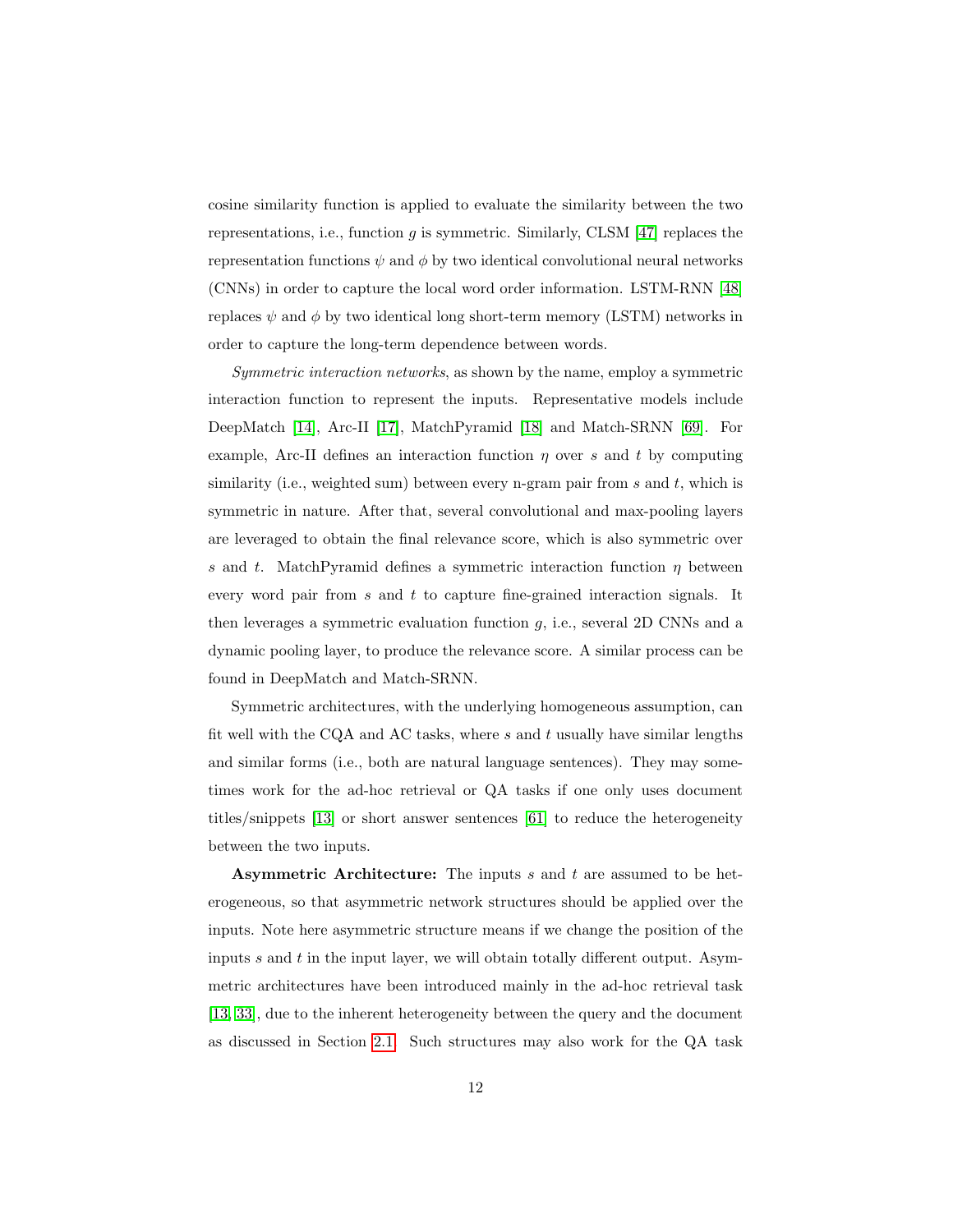

<span id="page-12-0"></span>Figure 1: Three types of Asymmetric Architecture.

where answer passages are ranked against natural language questions [\[84\]](#page-50-8).

Here we take the ad-hoc retrieval scenario as an example to analyze the asymmetric architecture. We find there are three major strategies used in the asymmetric architecture to handle the heterogeneity between the query and the document, namely query split, document split, and joint split.

- *Query split* is based on the assumption that most queries in ad-hoc retrieval are keyword based, so that we can split the query into terms to match against the document, as illustrated in Figure [1\(](#page-12-0)a). A typical model based on this strategy is DRMM [\[21\]](#page-42-5). DRMM splits the query into terms and defines the interaction function  $\eta$  as the matching histogram mapping between each query term and the document. The evaluation function g consists of two parts, i.e., a feed-forward network for term-level relevance computation and a gating network for score aggregation. Obviously such a process is asymmetric with respect to the query and the document. K-NRM [\[85\]](#page-50-9) also belongs to this type of approach. It introduces a kernel pooling function to approximate matching histogram mapping to enable end-to-end learning.
- *Document split* is based on the assumption that a long document could be partially relevant to a query under the scope hypothesis [\[2\]](#page-40-1), so that we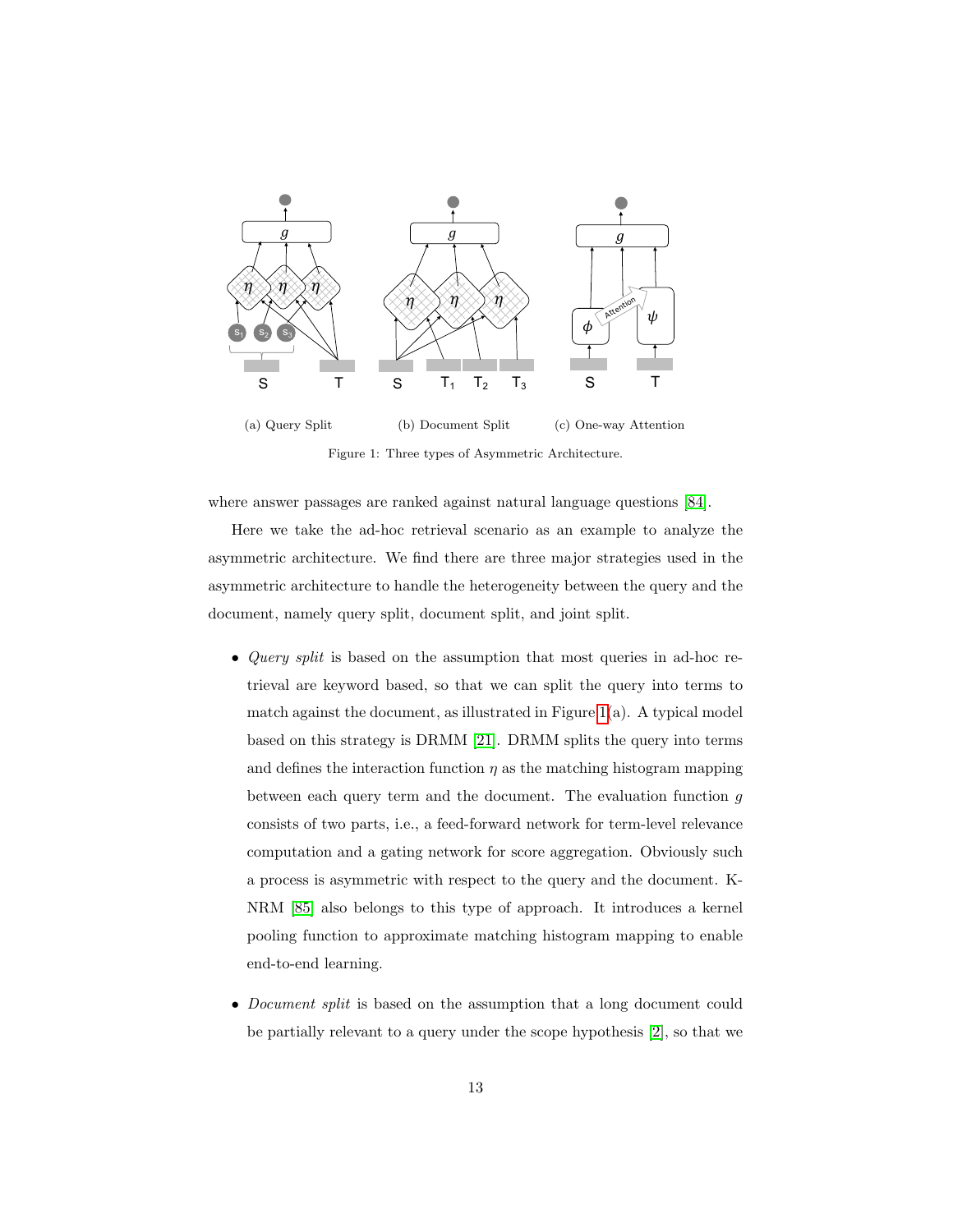split the document to capture fine-grained interaction signals rather than treat it as a whole, as depicted in Figure [1\(](#page-12-0)b). A representative model based on this strategy is HiNT [\[34\]](#page-44-3). In HiNT, the document is first split into passages using a sliding window. The interaction function  $\eta$  is defined as the cosine similarity and exact matching between the query and each passage. The evaluation function  $q$  includes the local matching layers and global decision layers.

• *Joint split*, by its name, uses both assumptions of query split and document split. A typical model based on this strategy is DeepRank [\[33\]](#page-44-2). Specifically, DeepRank splits the document into term-centric contexts with respect to each query term. It then defines the interaction function  $\eta$  between the query and term-centric contexts in several ways. The evaluation function  $g$  includes three parts, i.e., term-level computation, term-level aggregation, and global aggregation. Similarly, PACRR [\[24\]](#page-43-0) takes the query as a set of terms and splits the document using the sliding window as well as the first-k term window.

In addition, in neural ranking models applied for QA, there is another popular strategy leading the asymmetric architecture. We name it one-way attention mechanism which typically leverages the question representation to obtain the attention over candidate answer words in order the enhance the answer representation, as illustrated in Figure [1\(](#page-12-0)c). For example, IARNN [\[86\]](#page-51-0) and CompAgg [\[87\]](#page-51-1) get the attentive answer representation sequence that weighted by the question sentence representation.

### 4.2. Representation-focused vs. Interaction-focused Architectures

Based on different assumptions over the features (extracted by the representation function  $\phi, \psi$  or the interaction function  $\eta$ ) for relevance evaluation, we can divide the existing neural ranking models into another two categories of architectures, namely representation-focused architecture and interaction-focused architecture, as illustrated in Figure [2.](#page-14-0) Besides these two basic categories, some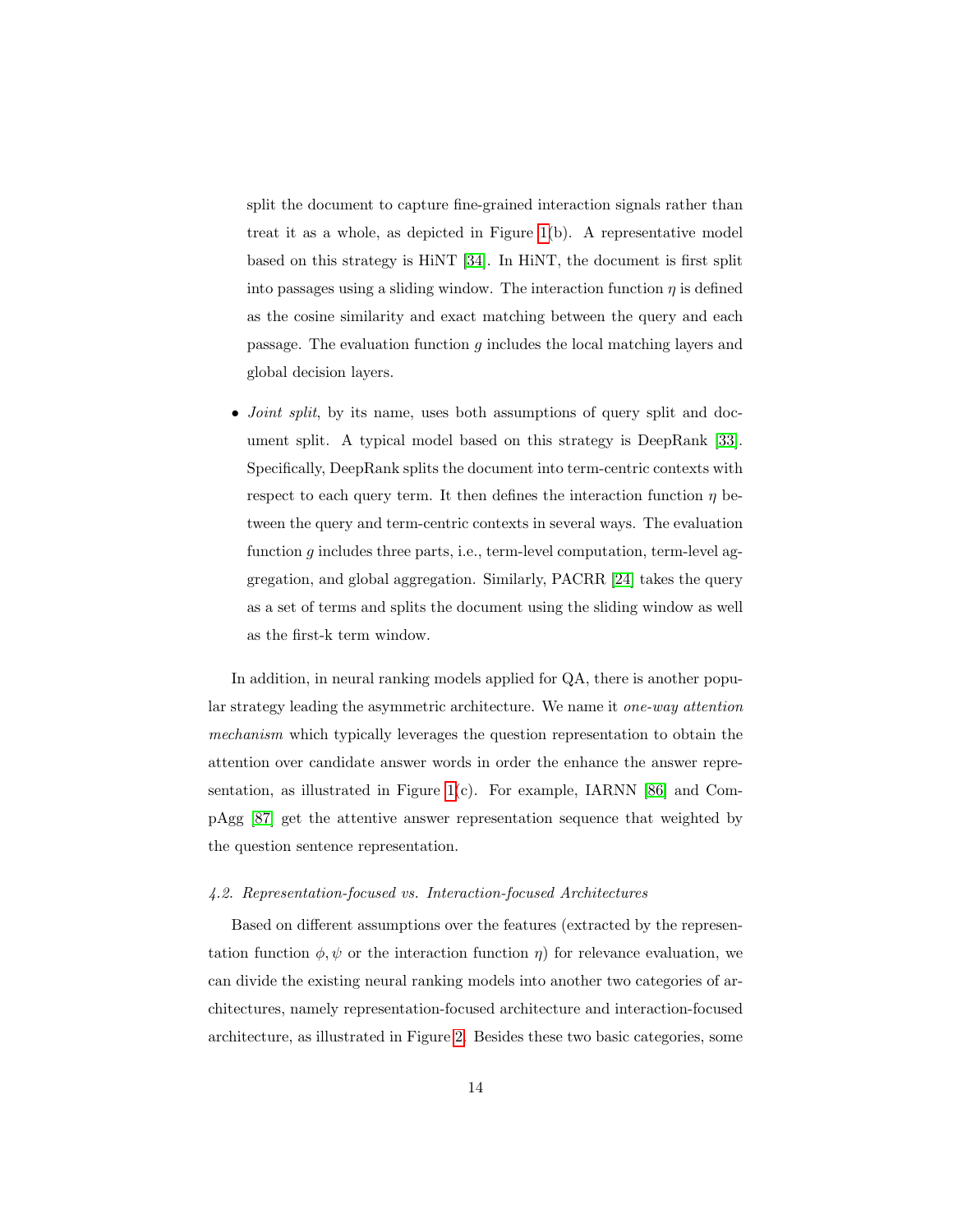

<span id="page-14-0"></span>

Figure 2: Representation-focused and Interaction-focused Architectures.

neural ranking models adopt a hybrid way to enjoy the merits of both architectures in learning relevance features.

Representation-focused Architecture: The underlying assumption of this type of architecture is that relevance depends on compositional meaning of the input texts. Therefore, models in this category usually define complex representation functions  $\phi$  and  $\psi$  (i.e., deep neural networks), but no interaction function  $\eta$ , to obtain high-level representations of the inputs s and t, and uses some simple evaluation function  $g$  (e.g. cosine function or MLP) to produce the final relevance score. Different deep network structures have been applied for  $\phi$  and  $\psi$ , including fully-connected networks, convolutional networks and recurrent networks.

- To our best knowledge, DSSM [\[13\]](#page-41-6) is the only one that uses the fullyconnected network for the functions  $\phi$  and  $\psi$ , which has been described in Section [4.1.](#page-10-0)
- Convolutional networks have been used for  $\phi$  and  $\psi$  in Arc-I [\[17\]](#page-42-1), CNTN [\[25\]](#page-43-1) and CLSM [\[47\]](#page-46-0). Take Arc-I as an example, stacked 1D convolutional layers and max pooling layers are applied on the input texts  $s$  and  $t$  to produce their high-level representations respectively. Arc-I then concatenates the two representations and applies an MLP as the evaluation function g.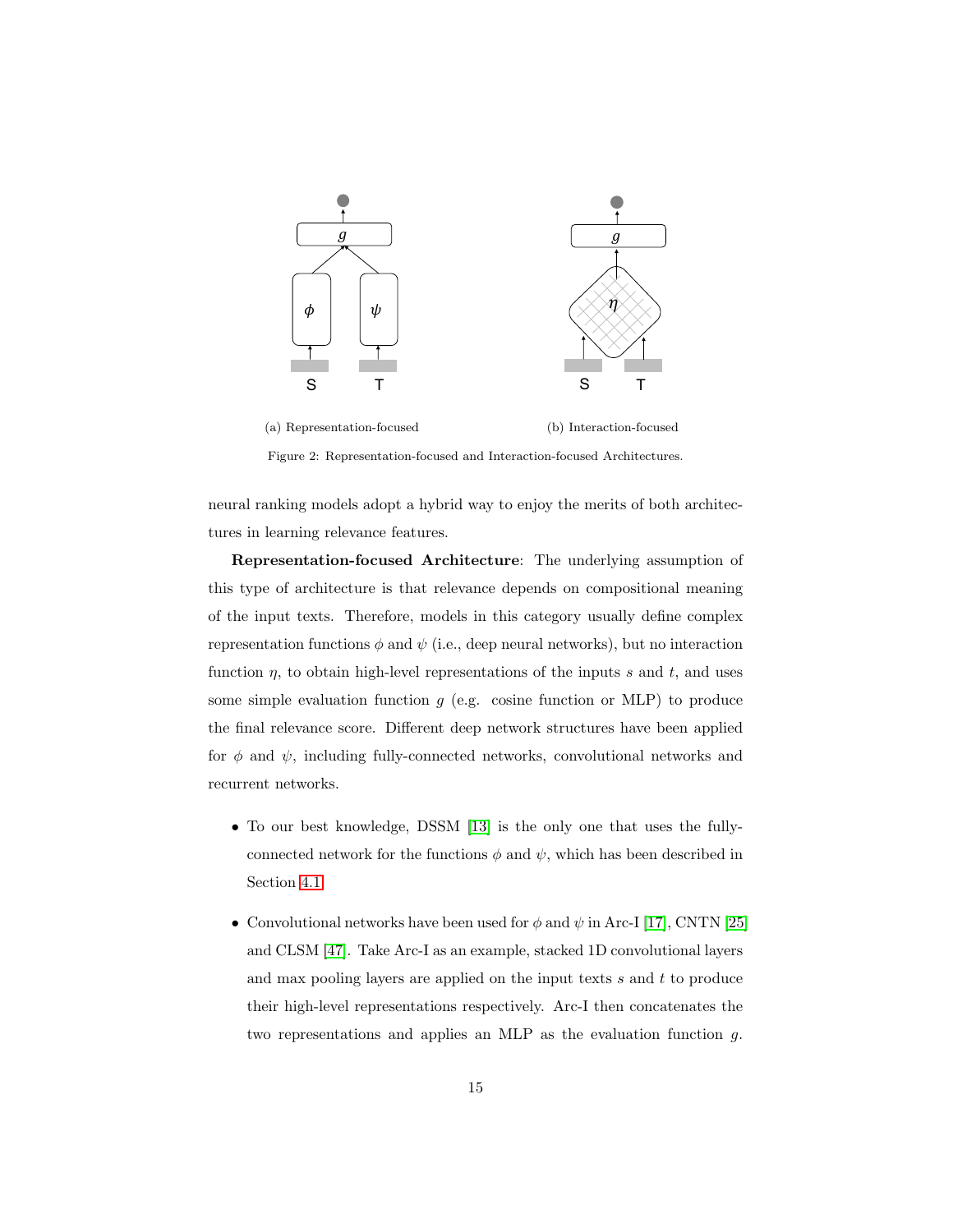The main difference between CNTN and Arc-I is the function  $g$ , where the neural tensor layer is used instead of the MLP. The description on CLSM could be found in Section [4.1.](#page-10-0)

• Recurrent networks have been used for  $\phi$  and  $\psi$  in LSTM-RNN [\[48\]](#page-46-1) and MV-LSTM [\[88\]](#page-51-2). LSTM-RNN uses a one-directional LSTM as  $\phi$  and  $\psi$ to encode the input texts, which has been described in Section [4.1.](#page-10-0) MV-LSTM employs a bi-directional LSTM instead to encode the input texts. Then, the top-k strong matching signals between the two high-level representations are fed to an MLP to generate the relevance score.

By evaluating relevance based on high-level representations of each input text, representation-focused architecture better fits tasks with the global matching requirement [\[21\]](#page-42-5). This architecture is also more suitable for tasks with short input texts (since it is often difficult to obtain good high-level representations of long texts). Tasks with these characteristics include CQA and AC as shown in Section [2.](#page-4-1) Moreover, models in this category are efficient for online computation, since one can pre-calculate representations of the texts offline once  $\phi$  and  $\psi$  have been learned.

Interaction-focused Architecture: The underlying assumption of this type of architecture is that relevance is in essence about the relation between the input texts, so it would be more effective to directly learn from interactions rather than from individual representations. Models in this category thus define the interaction function  $\eta$  rather than the representation functions  $\phi$  and  $\psi$ , and use some complex evaluation function g (i.e., deep neural networks) to abstract the interaction and produce the relevance score. Different interaction functions have been proposed in literature, which could be divided into two categories, namely non-parametric interaction functions and parametric interaction functions.

• Non-parametric interaction functions are functions that reflect the closeness or distance between inputs without learnable parameters. In this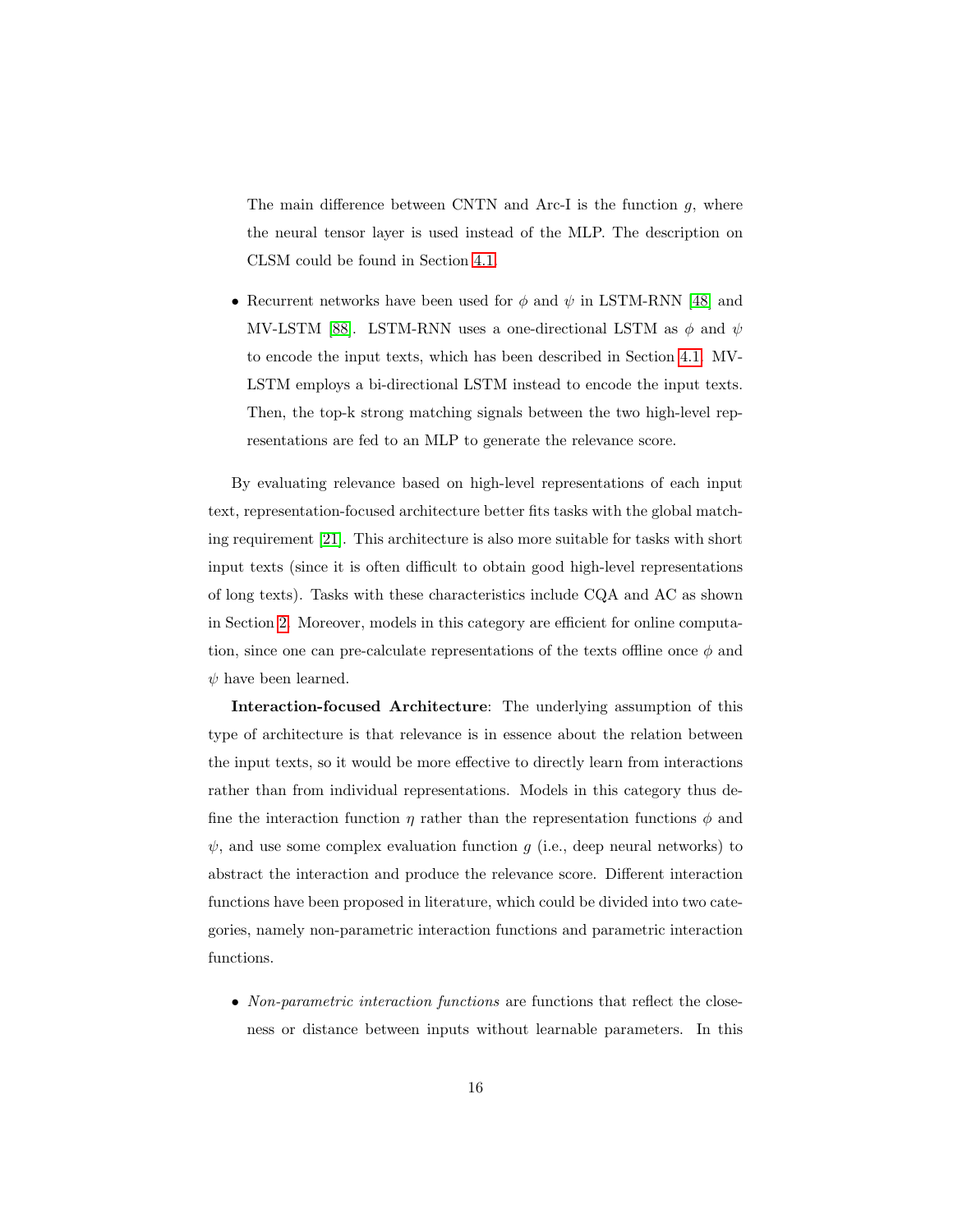category, some are defined over each pair of input word vectors, such as binary indicator function [\[18,](#page-42-2) [33\]](#page-44-2), cosine similarity function [\[18,](#page-42-2) [61,](#page-48-0) [33\]](#page-44-2), dot-product function [\[18,](#page-42-2) [33,](#page-44-2) [34\]](#page-44-3) and radial-basis function [\[18\]](#page-42-2). The others are defined between a word vector and a set of word vectors, e.g. the matching histogram mapping in DRMM [\[21\]](#page-42-5) and the kernel pooling layer in K-NRM [\[85\]](#page-50-9).

• Parametric interaction functions are adopted to learn the similarity/distance function from data. For example, Arc-II [\[17\]](#page-42-1) uses 1D convolutional layer for the interaction bwteen two phrases. Match-SRNN [\[69\]](#page-49-1) introduces the neural tensor layer to model complex interactions between input words. Some BERT-based model [\[89\]](#page-51-3) takes attention as the interaction function to learn the interaction vector (i.e., [CLS] vector) between inputs. In general, parametric interaction functions are adopted when there is sufficient training data since they bring the model flexibility at the expense of larger model complexity.

By evaluating relevance directly based on interactions, the interaction-focused architecture can fit most IR tasks in general. Moreover, by using detailed interaction signals rather than high-level representations of individual texts, this architecture could better fit tasks that call for specific matching patterns (e.g., exact word matching) and diverse matching requirement [\[21\]](#page-42-5), e.g., ad-hoc retrieval. This architecture also better fit tasks with heterogeneous inputs, e.g., ad-hoc retrieval and QA, since it circumvents the difficulty of encoding long texts. Unfortunately, models in this category are not efficient for online computation as previous representation-focused models, since the interaction function  $\eta$  cannot be pre-calculated until we see the input pair  $(s, t)$ . Therefore, a better way for practical usage is to apply these two types of models in a "telescope" setting, where representation-focused models could be applied in an early search stage while interaction-focused models could be applied later on.

It is worth noting that parts of the interaction-focused architectures have some connections to those in the computer vision (CV) area. For example, the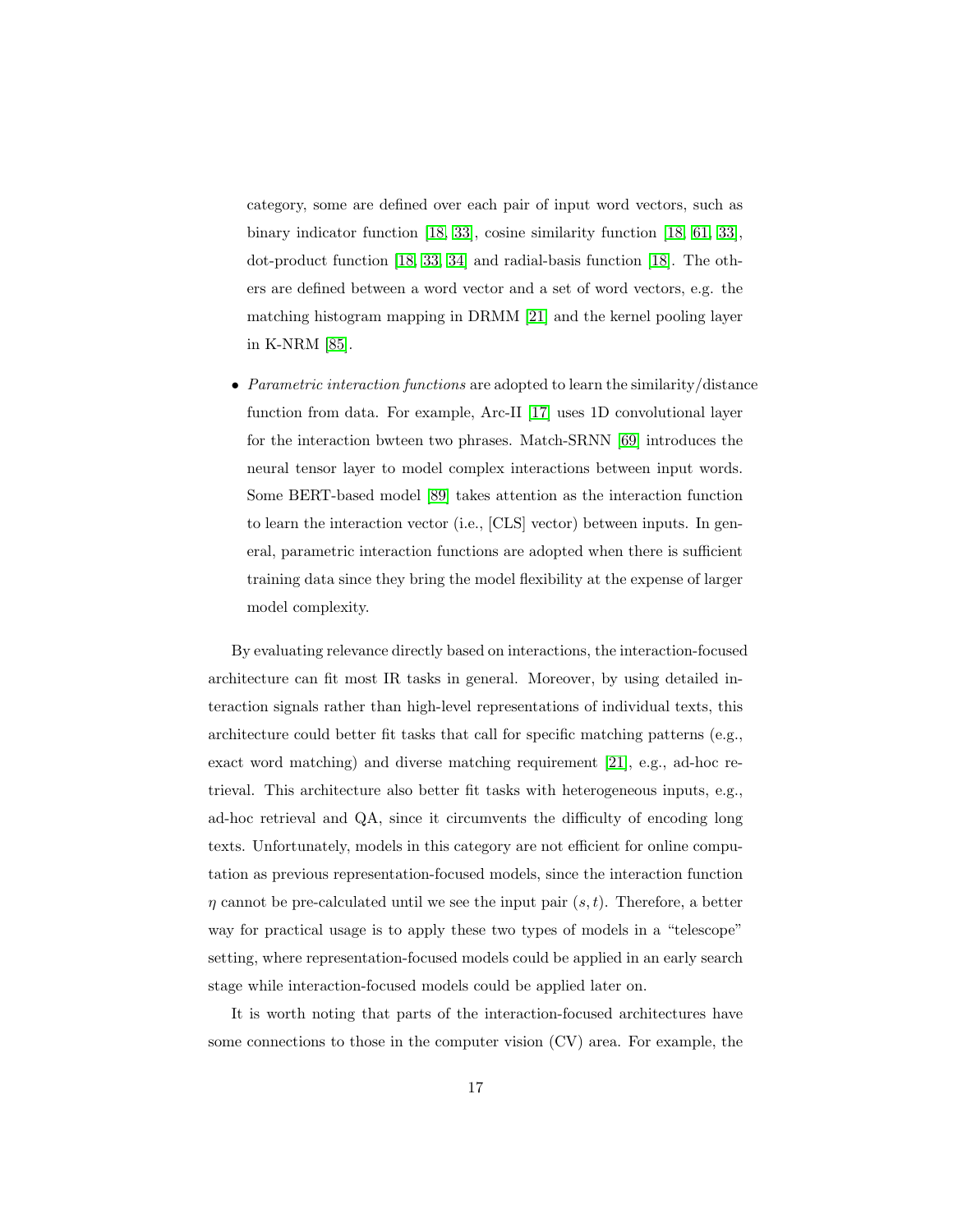designs of MatchPyramid [\[18\]](#page-42-2) and PACRR [\[24\]](#page-43-0) are inspired by the neural models for the image recognition task. By viewing the matching matrix as a 2-D image, a CNN network is naturally applied to extract hierarchical matching patterns for relevance estimation. These connections indicate that although neural ranking models are mostly applied over textual data, one may still borrow many useful ideas in neural architecture design from other domains.

Hybrid Architecture: In order to take advantage of both representationfocused and interaction-focused architectures, a natural way is to adopt a hybrid architecture for feature learning. We find that there are two major hybrid strategies to integrate the two architectures, namely combined strategy and coupled strategy.

- Combined strategy is a loose hybrid strategy, which simply adopts both representation-focused and interaction-focused architectures as sub-models and combines their outputs for final relevance estimation. A representative model using this strategy is DUET [\[23\]](#page-42-7). DUET employs a CLSM-like architecture (i.e., a distributed network) and a MatchPyramid-like architecture (i.e., a local network) as two sub-models, and uses a sum operation to combine the scores from the two networks to produce the final relevance score.
- Coupled strategy, on the other hand, is a compact hybrid strategy. A typical way is to learn representations with attention across the two inputs. Therefore, the representation functions  $\phi$  and  $\psi$  and the interaction function  $\eta$  are compactly integrated. Representative models using this strategy include IARNN [\[86\]](#page-51-0) and CompAgg [\[87\]](#page-51-1), which have been discussed in the Section [4.1.](#page-10-0) Both models learn the question and answer representations via some one-way attention mechanism.

### 4.3. Single-granularity vs. Multi-granularity Architecture

The final relevance score is produced by the evaluation function  $g$ , which takes the features from  $\phi$ ,  $\psi$ , and  $\eta$  as input for estimation. Based on different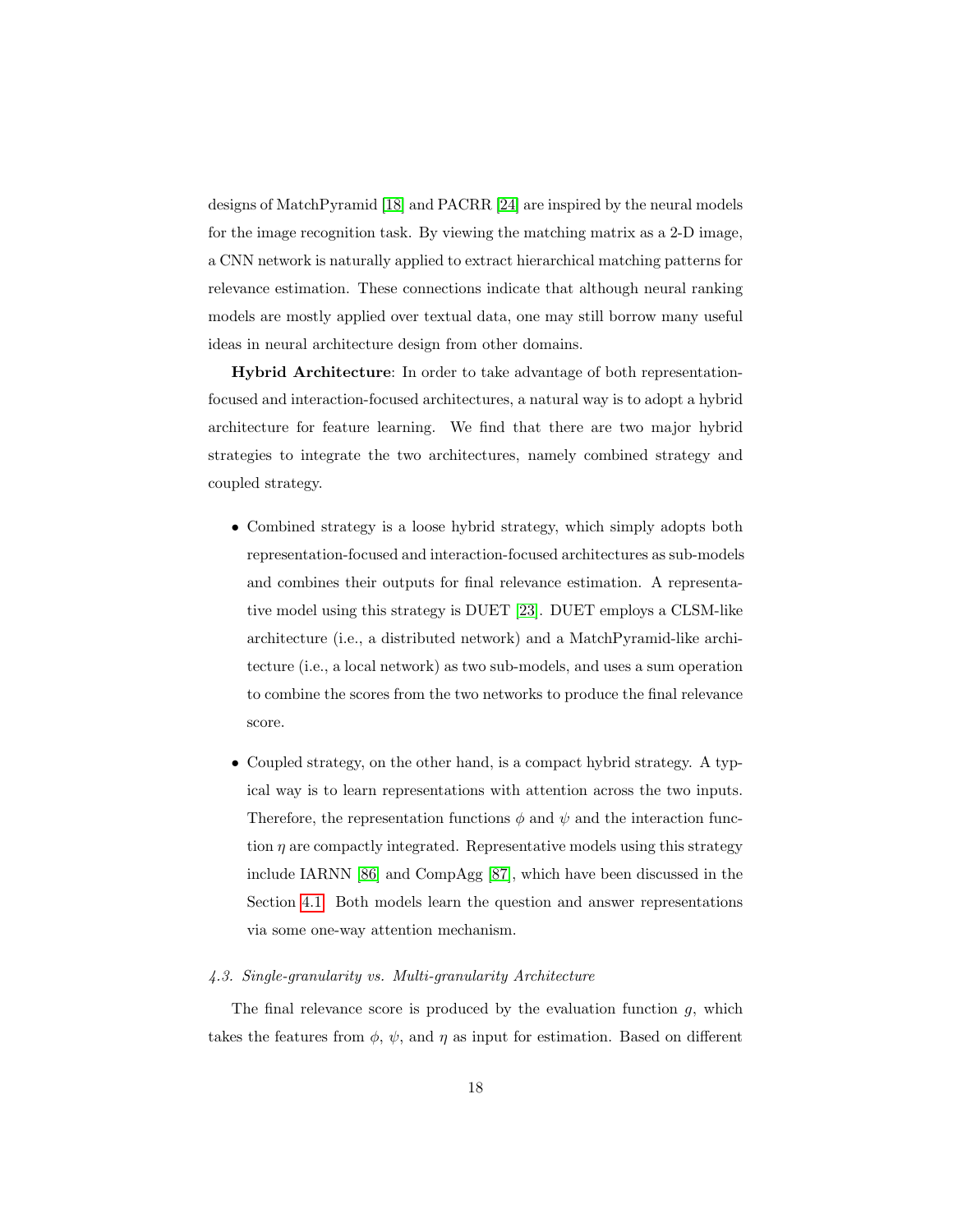

(a) Vertical Multi-granularity

(b) Horizontal Multi-granularity

<span id="page-18-0"></span>Figure 3: Multi-granularity Architectures.

assumptions on the estimation process for relevance, we can divide existing neural ranking models into two categories, namely single-granularity models and multi-granularity models.

Single-granularity Architecture: The underlying assumption of the singlegranularity architecture is that relevance can be evaluated based on the highlevel features extracted by  $\phi$ ,  $\psi$  and  $\eta$  from the single-form text inputs. Under this assumption, the representation functions  $\phi$ ,  $\psi$  and the interaction function  $\eta$  are actually viewed as black-boxes to the evaluation function g. Therefore, g only takes their final outputs for relevance computation. Meanwhile, the inputs s and t are simply viewed a set/sequence of words or word embeddings without any additional language structures.

Obviously, the assumption underlying the single-granularity architecture is very simple and basic. Many neural ranking models fall in this category, with either symmetric (e.g., DSSM and MatchPyramid) or asymmetric (e.g., DRMM and HiNT) architectures, either representation-focused (e.g., ARC-I and MV-LSTM) or interaction-focused (e.g., K-NRM and Match-SRNN).

Multi-granularity Architecture: The underlying assumption of the multigranularity architecture is that relevance estimation requires multiple granularities of features, either from different-level feature abstraction or based on different types of language units of the inputs. Under this assumption, the represen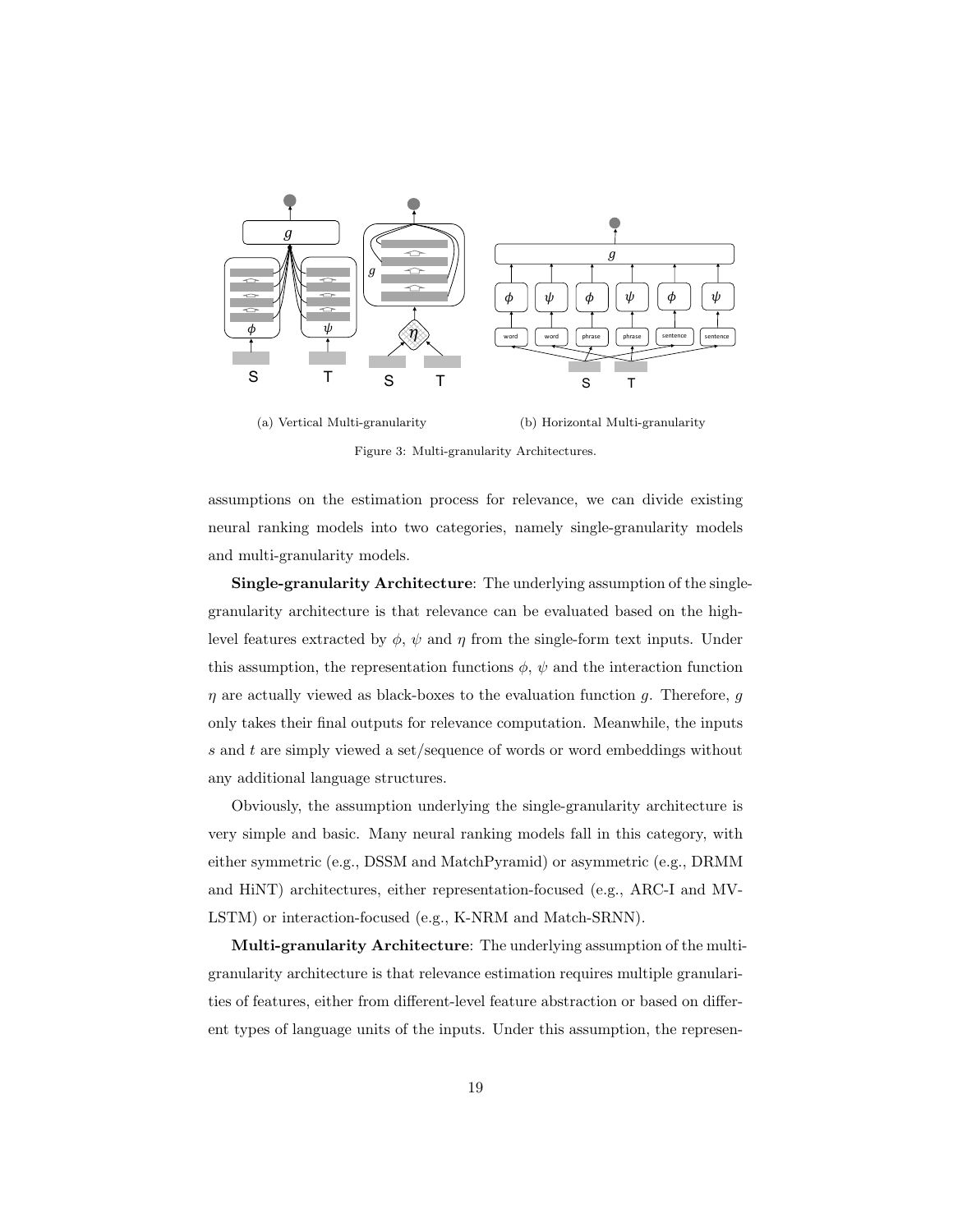tation functions  $\phi$ ,  $\psi$  and the interaction function  $\eta$  are no longer black-boxes to g, and we consider the language structures in  $s$  and  $t$ . We can identify two basic types of multi-granularity, namely vertical multi-granularity and horizontal multi-granularity, as illustrated in Figure [3.](#page-18-0)

- Vertical multi-granularity takes advantage of the hierarchical nature of deep networks so that the evaluation function  $g$  could leverage differentlevel abstraction of features for relevance estimation. For example, In MultigranCNN [\[90\]](#page-51-4), the representation functions  $\psi$  and  $\phi$  are defined as two CNN networks to encode the input texts respectively, and the evaluation function  $g$  takes the output of each layer for relevance estimation. MACM [\[91\]](#page-51-5) builds a CNN over the interaction matrix from  $\eta$ , uses MLP to generate a layer-wise score for each abstraction level of the CNN, and aggregates all the layers' scores for the final relevance estimation. Similar ideas can also be found in MP-HCNN [\[92\]](#page-51-6) and MultiMatch [\[93\]](#page-52-0).
- Horizontal multi-granularity is based on the assumption that language has intrinsic structures (e.g., phrases or sentences), and we shall consider different types of language units, rather than simple words, as inputs for better relevance estimation. Models in this category typically enhance the inputs by extending it from words to phrases/n-grams or sentences, apply certain single-granularity architectures over each input form, and aggregate all the granularity for final relevance output. For example, in [\[94\]](#page-52-1), a CNN and an LSTM are applied to obtain the character-level, word-level, and sentence-level representations of the inputs, and each level representations are then interacted and aggregated by the evaluation function g to produce the final relevance score. Similar ideas can be found in Conv-KNRM [\[84\]](#page-50-8) and MIX [\[95\]](#page-52-2).

As we can see, the multi-granularity architecture is a natural extension of the single-granularity architecture, which takes into account the inherent language structures and network structures for enhanced relevance estimation. With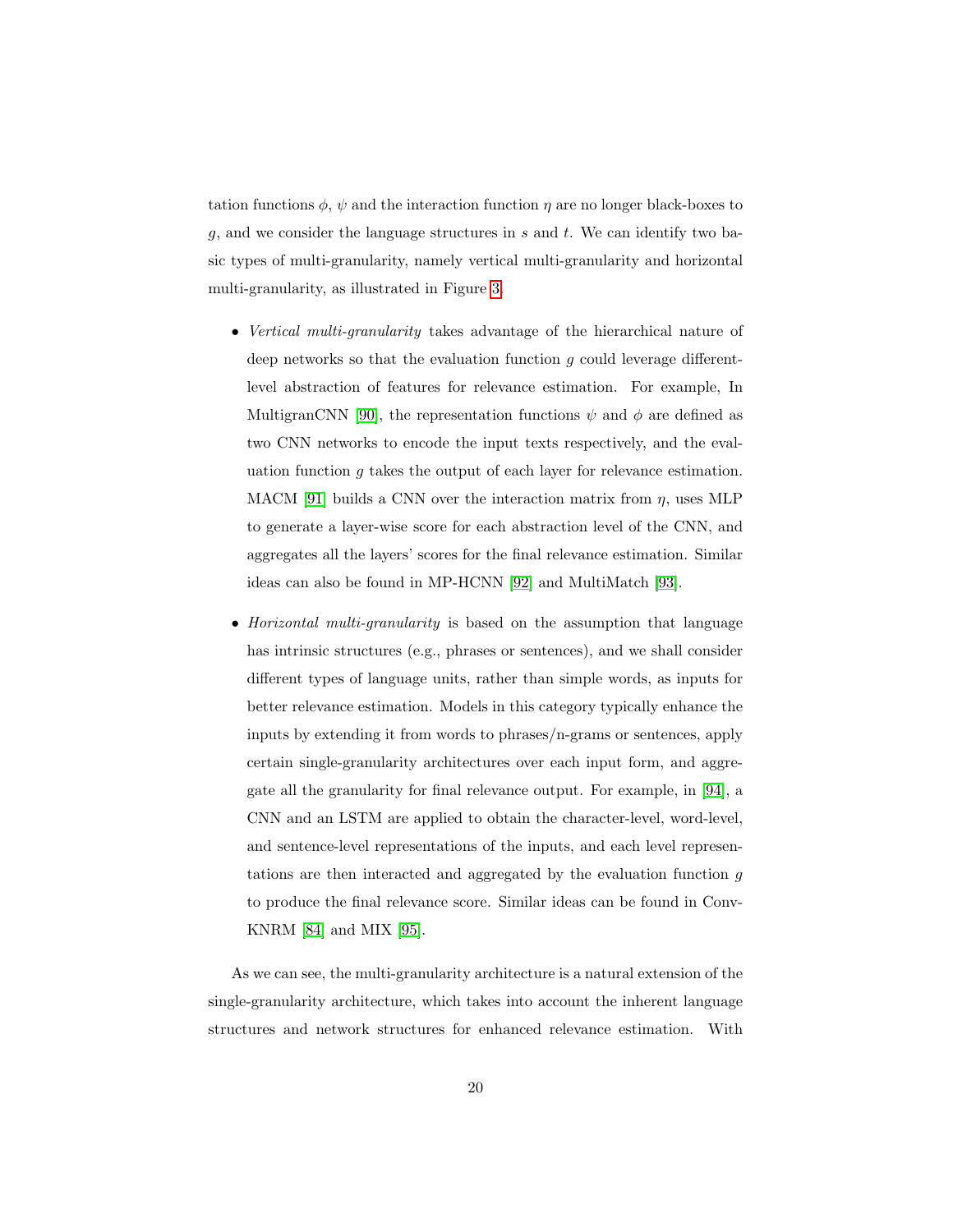multi-granularity features extracted, models in this category are expected to better fit tasks that require fine-grained matching signals for relevance computation, e.g., ad-hoc retrieval [\[84\]](#page-50-8) and QA [\[95\]](#page-52-2). However, the enhanced model capability is often reached at the expense of larger model complexity.

# 5. Model Learning

Beyond the architecture, in this section, we review the major learning objectives and training strategies adopted by neural ranking models for comprehensive understadning.

### 5.1. Learning objective

Similar to other LTR algorithms, the learning objective of neural ranking models can be broadly categorized into three groups: pointwise, pairwise, and listwise. In this section, we introduce a couple of popular ranking loss functions in each group, and discuss their unique advantages and disadvantages for the applications of neural ranking models in different IR tasks.

#### 5.1.1. Pointwise Ranking Objective

The idea of pointwise ranking objectives is to simplify a ranking problem to a set of classification or regression problems. Specifically, given a set of querydocument pairs  $(s_i, t_{i,j})$  and their corresponding relevance annotation  $y_{i,j}$ , a pointwise learning objective tries to optimize a ranking model by requiring it to directly predict  $y_{i,j}$  for  $(s_i, t_{i,j})$ . In other words, the loss functions of pointwise learning objectives are computed based on each  $(s, t)$  pair independently. This can be formulated as

$$
L(f; \mathcal{S}, \mathcal{T}, \mathcal{Y}) = \sum_{i} \sum_{j} L(y_{i,j}, f(s_i, t_{i,j}))
$$
\n(3)

For example, one of the most popular pointwise loss functions used in neural ranking models is Cross Entropy:

$$
L(f; S, \mathcal{T}, \mathcal{Y}) = -\sum_{i} \sum_{j} y_{i,j} \log(f(s_i, t_{i,j})) + (1 - y_{i,j}) \log(1 - f(s_i, t_{i,j})) \quad (4)
$$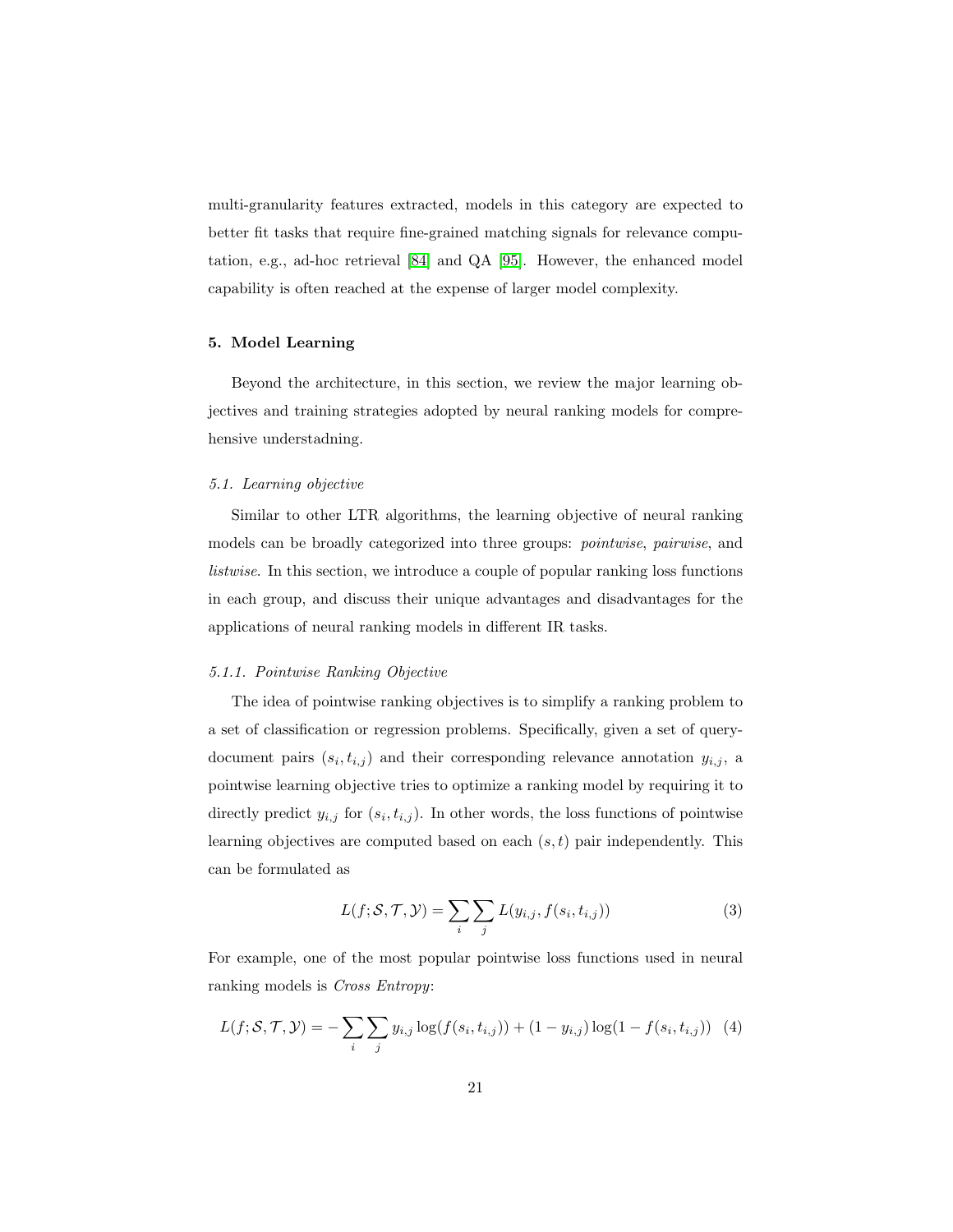where  $y_{i,j}$  is a binary label or annotation with probabilistic meanings (e.g., clickthrough rate), and  $f(s_i, t_{i,j})$  needs to be rescaled into the range of 0 to 1 (e.g., with a sigmoid function  $\sigma(x) = \frac{1}{1 + \exp(-x)}$ ). Example applications include the Convolutional Neural Network for question answering [\[19\]](#page-42-3). There are other pointwise loss functions such as Mean Squared Error for numerical labels, but they are more commonly used in recommendation tasks.

The advantages of pointwise ranking objectives are two-fold. First, pointwise ranking objectives are computed based on each query-document pair  $(s_i, t_{i,j})$ separately, which makes it simple and easy to scale. Second, the outputs of neural models learned with pointwise loss functions often have real meanings and value in practice. For instance, in sponsored search, a model learned with cross entropy loss and clickthrough rates can directly predict the probability of user clicks on search ads, which is more important than creating a good result list in some application scenarios.

In general, however, pointwise ranking objectives are considered to be less effective in ranking tasks. Because pointwise loss functions consider no document preference or order information, they do not guarantee to produce the best ranking list when the model loss reaches the global minimum. Therefore, better ranking paradigms that directly optimize document ranking based on pairwise loss functions and listwise loss functions have been proposed for LTR problems.

#### 5.1.2. Pairwise Ranking Objective

Pairwise ranking objectives focus on optimizing the relative preferences between documents rather than their labels. In contrast to pointwise methods where the final ranking loss is the sum of loss on each document, pairwise loss functions are computed based on the permutations of all possible document pairs [\[96\]](#page-52-3). It usually can be formalized as

$$
L(f; S, \mathcal{T}, \mathcal{Y}) = \sum_{i} \sum_{(j,k), y_{i,j} \succ y_{i,k}} L(f(s_i, t_{i,j}) - f(s_i, t_{i,k}))
$$
(5)

where  $t_{i,j}$  and  $t_{i,k}$  are two documents for query  $s_i$  and  $t_{i,j}$  is preferable comparing to  $t_{i,k}$  (i.e.,  $y_{i,j} \succ y_{i,k}$ ). For instance, a well-known pairwise loss function is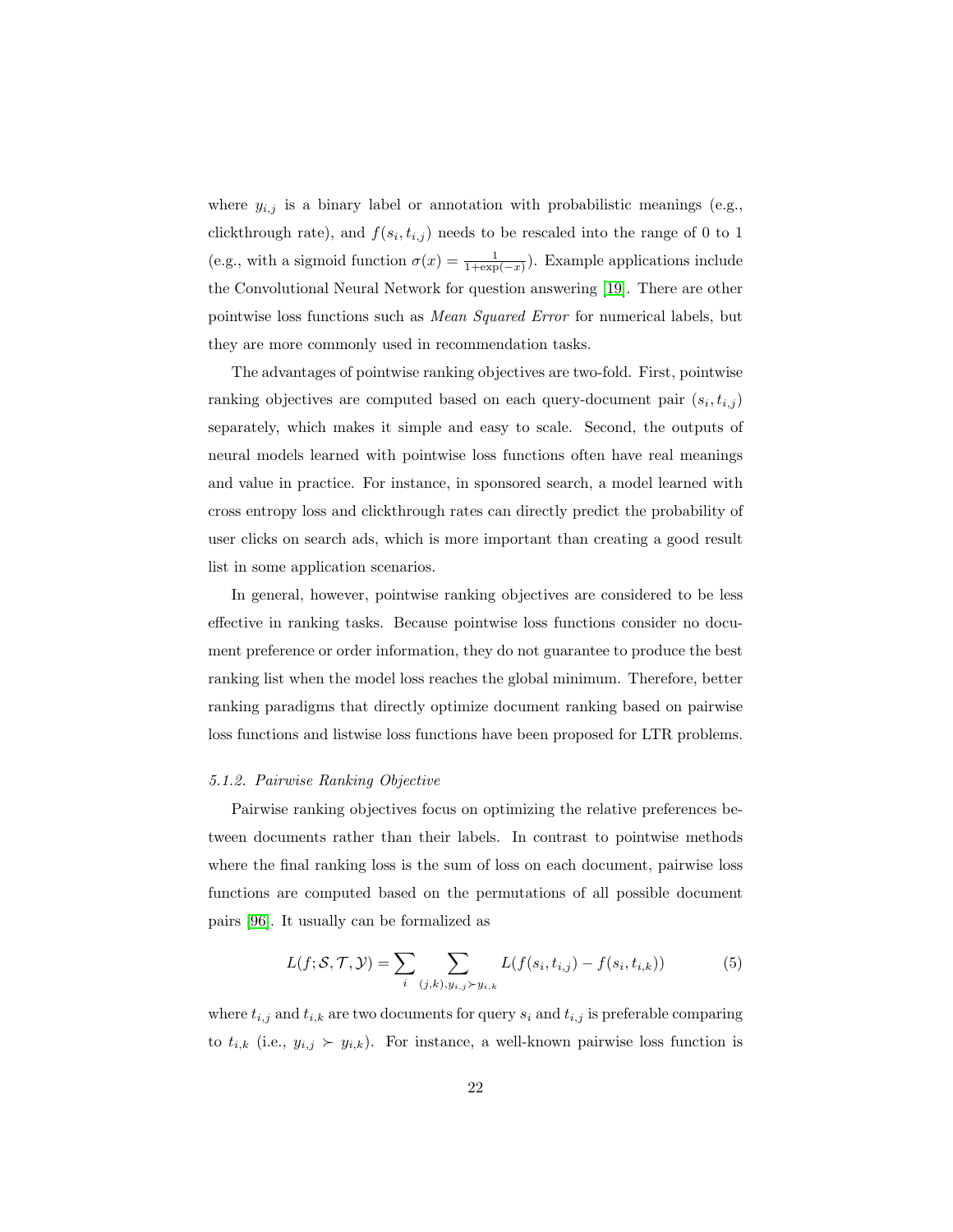Hinge loss:

$$
L(f; S, \mathcal{T}, \mathcal{Y}) = \sum_{i} \sum_{(j,k), y_{i,j} > y_{i,k}} \max(0, 1 - f(s_i, t_{i,j}) + f(s_i, t_{i,k})) \tag{6}
$$

Hinge loss has been widely used in the training of neural ranking models such as DRMM [\[21\]](#page-42-5) and K-NRM [\[85\]](#page-50-9). Another popular pairwise loss function is the pairwise cross entropy defined as

$$
L(f; \mathcal{S}, \mathcal{T}, \mathcal{Y}) = -\sum_{i} \sum_{(j,k), y_{i,j} \succ y_{i,k}} \log \sigma(f(s_i, t_{i,j}) - f(s_i, t_{i,k})) \tag{7}
$$

where  $\sigma(x) = \frac{1}{1 + \exp(-x)}$ . Pairwise cross entropy is first proposed in RankNet by Burges et al. [\[97\]](#page-52-4), which is considered to be one of the initial studies on applying neural network techniques to ranking problems.

Ideally, when pairwise ranking loss is minimized, all preference relationships between documents should be satisfied and the model will produce the optimal result list for each query. This makes pairwise ranking objectives effective in many tasks where performance is evaluated based on the ranking of relevant documents. In practice, however, optimizing document preferences in pairwise methods does not always lead to the improvement of final ranking metrics due to two reasons: (1) it is impossible to develop a ranking model that can correctly predict document preferences in all cases; and (2) in the computation of most existing ranking metrics, not all document pairs are equally important. This means that the performance of pairwise preference prediction is not equal to the performance of the final retrieval results as a list. Given this problem, previous studies [\[98,](#page-52-5) [99,](#page-52-6) [100,](#page-52-7) [101\]](#page-52-8) further proposed listwise ranking objectives for learning to rank.

#### 5.1.3. Listwise Ranking Objective

The idea of listwise ranking objectives is to construct loss functions that directly reflect the model's final performance in ranking. Instead of comparing two documents each time, listwise loss functions compute ranking loss with each query and their candidate document list together. Formally, most existing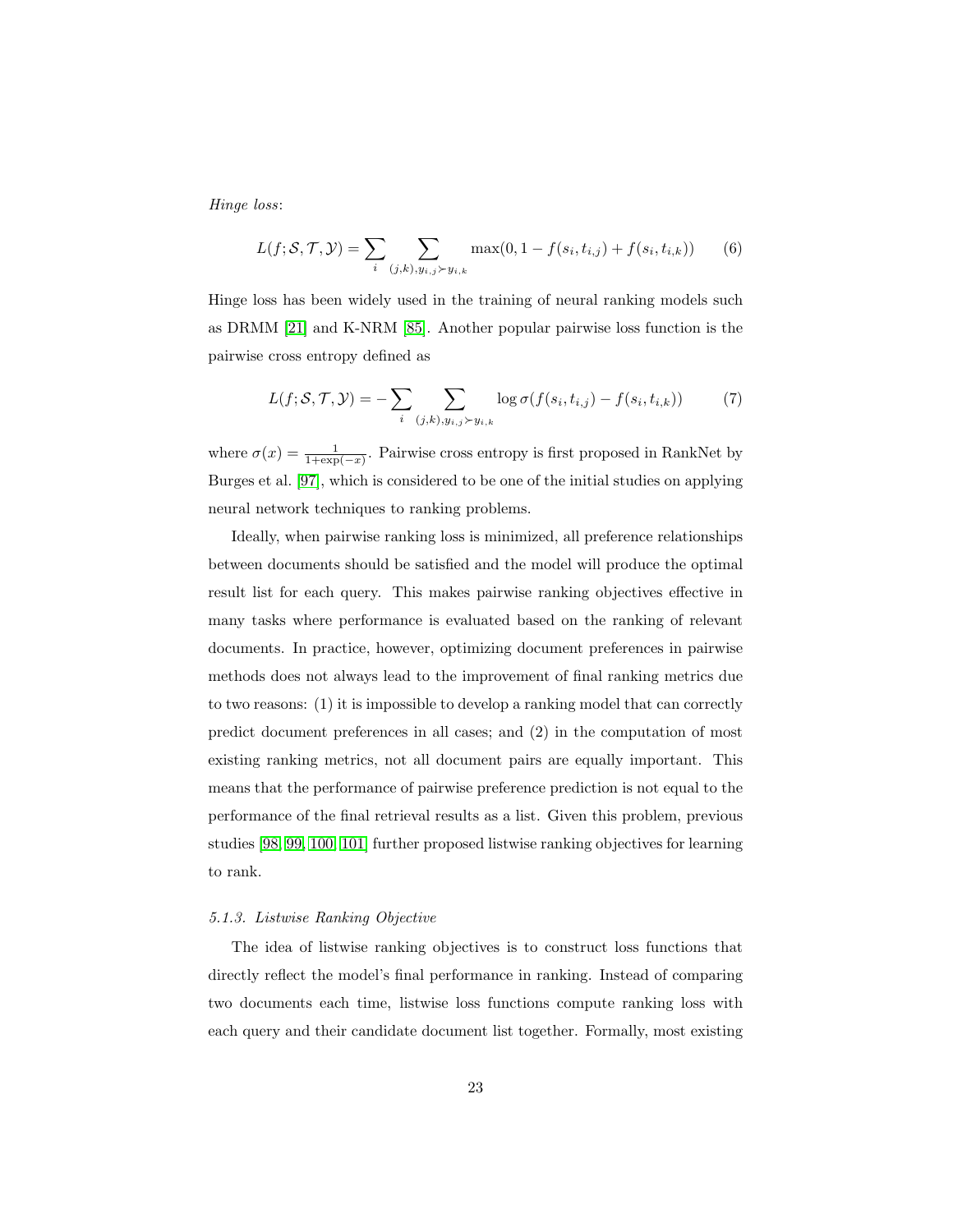listwise loss functions can be formulated as

$$
L(f; \mathcal{S}, \mathcal{T}, \mathcal{Y}) = \sum_{i} L(\{y_{i,j}, f(s_i, t_{i,j}) | t_{i,j} \in \mathcal{T}_i\})
$$
\n(8)

where  $\mathcal{T}_i$  is the set of candidate documents for query  $s_i$ . Usually, L is defined as a function over the list of documents sorted by  $y_{i,j}$ , which we refer to as  $\pi_i$ , and the list of documents sorted by  $f(s_i, t_{i,j})$ . For example, Xia et al. [\[98\]](#page-52-5) proposed ListMLE for listwise ranking as

$$
L(f; \mathcal{S}, \mathcal{T}, \mathcal{Y}) = \sum_{i} \sum_{j=1}^{|\pi_i|} \log P(y_{i,j} | \mathcal{T}_i^{(j)}, f)
$$
(9)

where  $P(y_{i,j} | \mathcal{T}_i^{(j)}, f)$  is the probability of selecting the jth document in the optimal ranked list  $\pi_i$  with  $f$ :

$$
P(y_{i,j}|\mathcal{T}_i^{(j)}, f) = \frac{\exp(f(s_i, t_{i,j}))}{\sum_{k=j}^{|\pi_i|} \exp(f(s_i, t_{i,k}))}
$$
(10)

Intuitively, ListMLE is the log likelihood of the optimal ranked list given the current ranking function  $f$ , but computing log likelihood on all the result positions is computationally prohibitive in practice. Thus, many alternative functions have been proposed for listwise ranking objectives in the past ten years. One example is the Attention Rank function used in the Deep Listwise Context Model proposed by Ai et al. [\[101\]](#page-52-8):

$$
L(f; S, T, Y) = -\sum_{i} \sum_{j} P(t_{i,j} | Y_i, T_i) \log P(t_{i,j} | f, T_i)
$$
  
where  $P(t_{i,j} | Y_i, T_i) = \frac{\exp(y_{i,j})}{\sum_{k=1}^{|T_i|} \exp(y_{i,k})}$ ,  

$$
P(t_{i,j} | f_i, T_i) = \frac{\exp(f(s_i, t_{i,j}))}{\sum_{k=1}^{|T_i|} \exp(f(s_i, t_{i,k}))}
$$
(11)

When the labels of documents (i.e.,  $y_{i,j}$ ) are binary, we can further simplify the Attention Rank function with a softmax cross entropy function as

$$
L(f; S, \mathcal{T}, \mathcal{Y}) = -\sum_{i} \sum_{j} y_{i,j} \log \frac{\exp(f(s_i, t_{i,j}))}{\sum_{k=1}^{|\mathcal{T}_i|} \exp(f(s_i, t_{i,k}))}
$$
(12)

The softmax-based listwise ranking loss is one of the most popular learning objectives for neural ranking models such as GSF [\[102\]](#page-53-0). It is particularly useful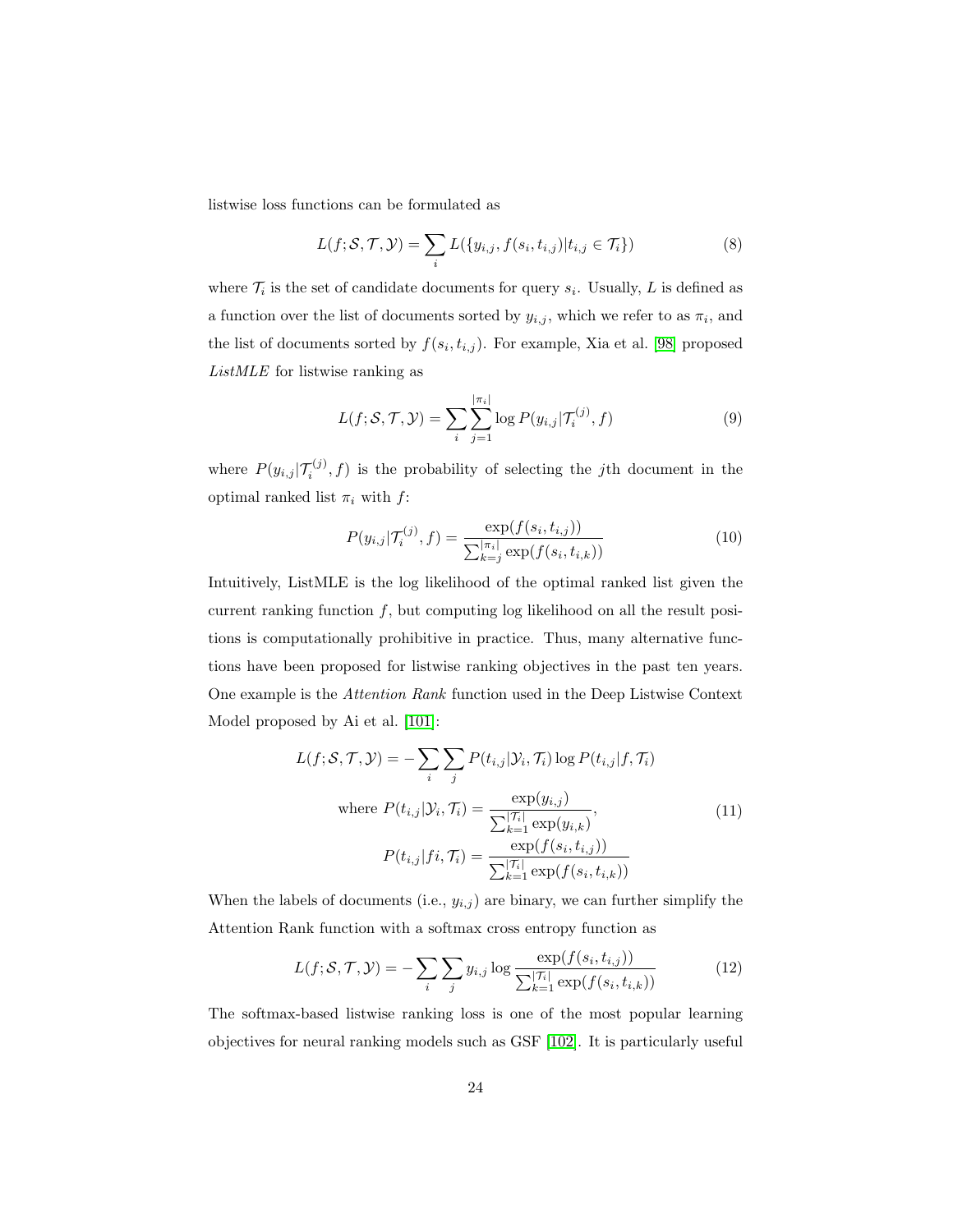when we train neural ranking models with user behavior data (e.g., clicks) under the unbiased learning framework [\[103\]](#page-53-1). There are other types of listwise loss functions proposed under different ranking frameworks in the literature [\[100,](#page-52-7) [99\]](#page-52-6). We ignore them in this paper since they are not popular in the studies of neural IR.

While listwise ranking objectives are generally more effective than pairwise ranking objectives, their high computational cost often limits their applications. They are suitable for the re-ranking phase over a small set of candidate documents. Since many practical search systems now use neural models for document re-ranking, listwise ranking objectives have become increasingly popular in neural ranking frameworks [\[13,](#page-41-6) [47,](#page-46-0) [23,](#page-42-7) [101,](#page-52-8) [102,](#page-53-0) [103\]](#page-53-1).

### 5.1.4. Multi-task Learning Objective

In some cases, the optimization of neural ranking models may include the learning of multiple ranking or non-ranking objectives at the same time. The motivation behind this approach is to use the information from one domain to help the understanding of information from other domains. For example, Liu et al. [\[104\]](#page-53-2) proposed to unify the representation learning process for query classification and Web search by training a deep neural network in which the final layer of hidden variables are used to optimize both a classification loss and a ranking loss. Chapelle et al. [\[105\]](#page-53-3) proposed a multi-boost algorithm to simultaneously learn ranking functions based on search data collected from 15 countries.

In general, the most common methodology used by existing multi-task learning algorithms is to construct shared representations that are universally effective for ranking in multiple tasks or domains. To do so, previous studies mostly focus on constructing regularizations or restrictions on model optimizations so that the final model is not specifically designed for a single ranking objective [\[104,](#page-53-2) [105\]](#page-53-3). Inspired by recent advances on generative adversarial networks (GAN) [\[106\]](#page-53-4), Cohen et al. [\[107\]](#page-53-5) introduced an adversarial learning framework that jointly learns a ranking function with a discriminator which can distin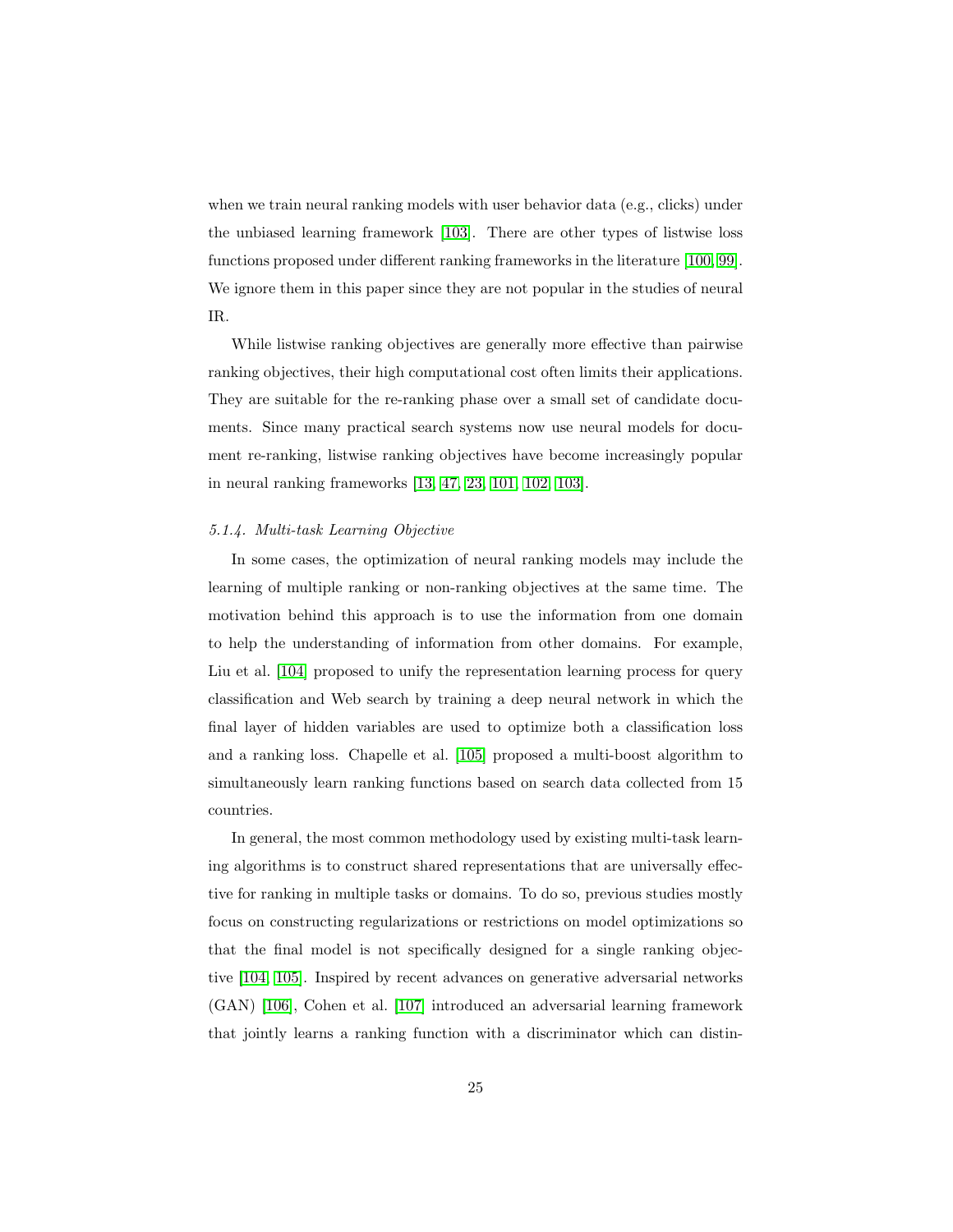guish data from different domains. By training the ranking function to produce representations that cannot be discriminated by the discriminator, they teach the ranking system to capture domain-independent patterns that are usable in cross-domain applications. This is important as it can significantly alleviate the problem of data sparsity in specific tasks and domains.

### 5.2. Training Strategies

Given the data available for training a neural ranking model, an appropriate training strategy should be chosen. In this section, we briefly review a set of effective training strategies for neural ranking models, including supervised, semi-supervised, and weakly supervised learning.

Supervised learning refers to the most common learning strategy in which query-document pairs are labeled. The data can be labeled by expert assessors, crowdsourcing, or can be collected from the user interactions with a search engine as implicit feedback. In this training strategy, it is assumed that a sufficient amount of labeled training data is available. Given this training strategy, one can train the model using any of the aforementioned learning objectives, e.g., pointwise and pairwise. However, since neural ranking models are usually data "hungry", academic researchers can only learn models with constrained parameter spaces under this training paradigm due to the limited annotated data. This has motivated researchers to study learning from limited data for information retrieval [\[108\]](#page-53-6).

Weakly supervised learning refers to a learning strategy in which the querydocument labels are automatically generated using an existing retrieval model, such as BM25. The use of pseudo-labels for training ranking models has been proposed by Asadi et al. [\[109\]](#page-54-0). More recently, Dehghani et al. [\[27\]](#page-43-3) proposed to train neural ranking models using weak supervision and observed up to 35% improvement compared to BM25 which plays the role of weak labeler. This learning strategy does not require labeled training data. In addition to ranking, weak supervision has shown successful results in other information retrieval tasks, including query performance prediction [\[110\]](#page-54-1), learning relevance-based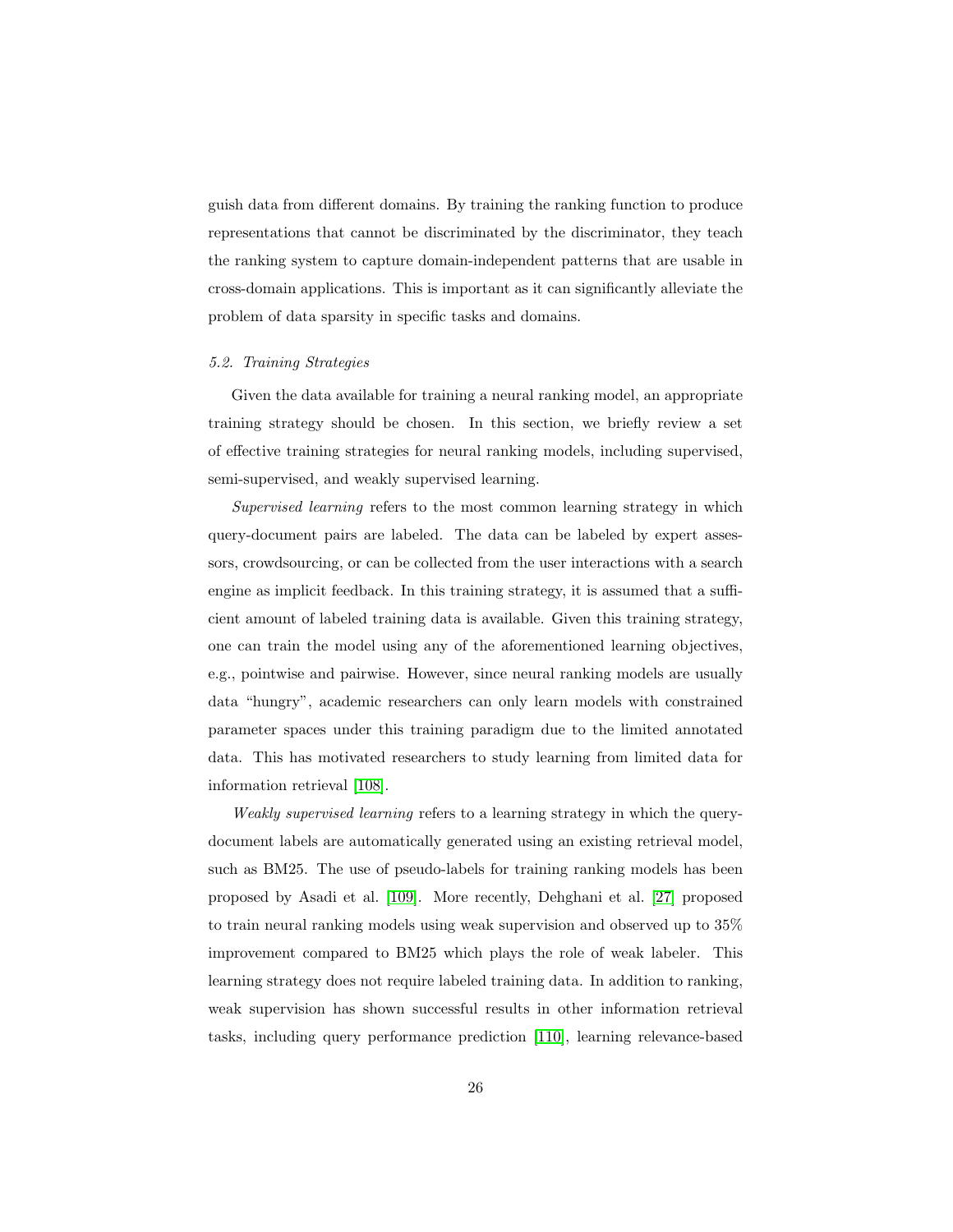word embedding [\[111\]](#page-54-2), and efficient learning to rank [\[112\]](#page-54-3).

Semi-supervised learning refers to a learning strategy that leverages a small set of labeled query-document pairs plus a large set of unlabeled data. Semisupervised learning has been extensively studied in the context of learning to rank. Preference regularization [\[113\]](#page-54-4), feature extraction using KernelPCA [\[114\]](#page-54-5), and pseudo-label generation using labeled data [\[115\]](#page-54-6) are examples of such approaches. In the realm of neural models, fine-tuning weak supervision models using a small set of labeled data [\[27\]](#page-43-3) and controlling the learning rate in learning from weakly supervised data using a small set of labeled data [\[116\]](#page-55-0) are another example of semi-supervised approaches to ranking. Recently, Li et al. [\[117\]](#page-55-1) proposed a neural model with a joint supervised and unsupervised loss functions. The supervised loss accounts for the error in query-document matching, while the unsupervised loss computes the document reconstruction error (i.e., auto-encoders).

# 6. Model Comparison

In this section, we compare the empirical evaluation results of the previously reviewed neural ranking models on several popular benchmark data sets. We mainly survey and analyze the published results of neural ranking models for the ad-hoc retrieval and QA tasks. Note that sometimes it is difficult to compare published results across different papers - small changes such as different tokenization, stemming, etc. can lead to significant differences. Therefore, we attempt to collect results from papers that contain comparisons across some of these models performed at a single site for fairness .

### 6.1. Empirical Comparison on Ad-hoc Retrieval

To better understand the performances of different neural ranking models on ad-hoc retrieval, we show the published experimental results on benchmark datasets. Here, we choose three representative datasets for ad-hoc retrieval: (1) Robust04 dataset is a standard ad-hoc retrieval dataset where the queries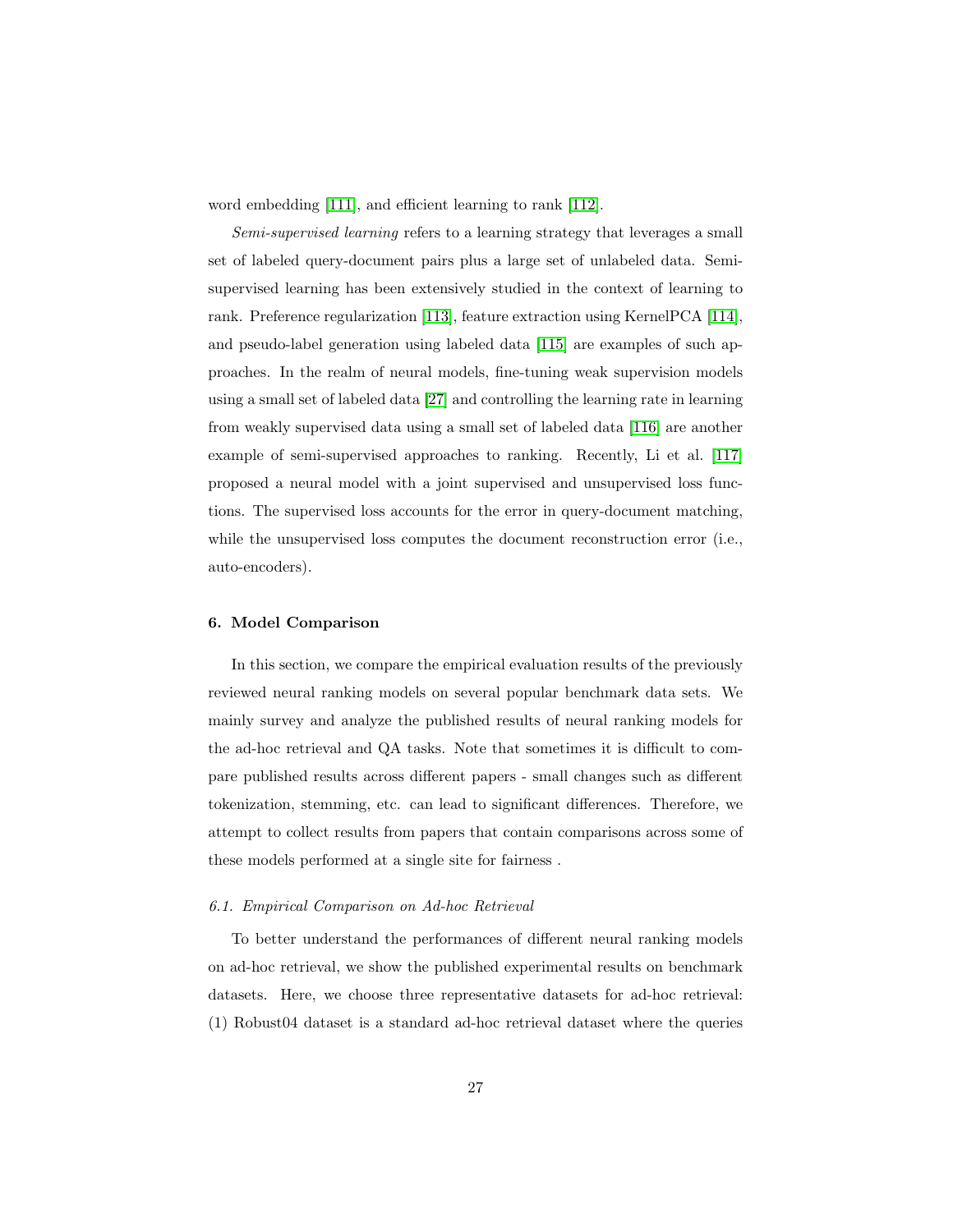are from TREC Robust Track 2004. (2)  $Gov2_{MQ2007}$  is an Web Track adhoc retrieval dataset where the collection is the Gov2 corpus. The queries are from the Million Query Track of TREC 2007. (3) Sougou-Log dataset [\[85\]](#page-50-9) is built on query logs sampled from search logs of Sougou.com. (4) WT09- 14 is the 2009-2014 TREC Web Track, which are based on the ClueWeb09 and ClueWeb12 datasets. The detailed data statistics can be found in related literature [\[21,](#page-42-5) [33,](#page-44-2) [34,](#page-44-3) [85,](#page-50-9) [118\]](#page-55-2).

For meaningful comparison, we have tried our best to restrict the reported results to be under the same experimental settings. Specifically, experiments on Robust04 take the title as the query, and all the documents are processed with the Galago Search Engine<sup>[10](#page-27-0)</sup> [\[21,](#page-42-5) [28\]](#page-43-4). For experiments on the  $\text{Gov2}_{MQ2007}$ dataset, all the queries and documents are processed using the Galago Search Engine under the same setting as described in [\[33,](#page-44-2) [34\]](#page-44-3). Besides, the results on the WT09-14 dataset and the Sougou-Log dataset are all from a same paper [\[118,](#page-55-2) [84\]](#page-50-8) respectively.

Table [1](#page-28-0) shows an overview of previous published results on ad-hoc retrieval datasets. We have included some well-known probabilistic retrieval models, pseudo-relevance feedback (PRF) models and LTR models as baselines. Based on the results, we have the following observations:

1. The probabilistic models (i.e., QL and BM25), although simple, can already achieve reasonably good performance. The traditional PRF model (i.e., RM3) and LTR models (i.e., RankSVM and LambdaMart) with human designed features are strong baselines whose performance is hard to beat for most neural ranking models based on raw texts. However, the PRF technique can also be leveraged to enhance neural ranking models (e.g., SNRM+PRF [\[28\]](#page-43-4) and NPRF+DRMM [\[119\]](#page-55-3) in Table [1\)](#page-28-0), while human designed LTR features can be integrated into neural ranking models [\[33,](#page-44-2) [31\]](#page-44-0) to improve the ranking performance.

<span id="page-27-0"></span><sup>10</sup>http://www.lemurproject.org/galago.php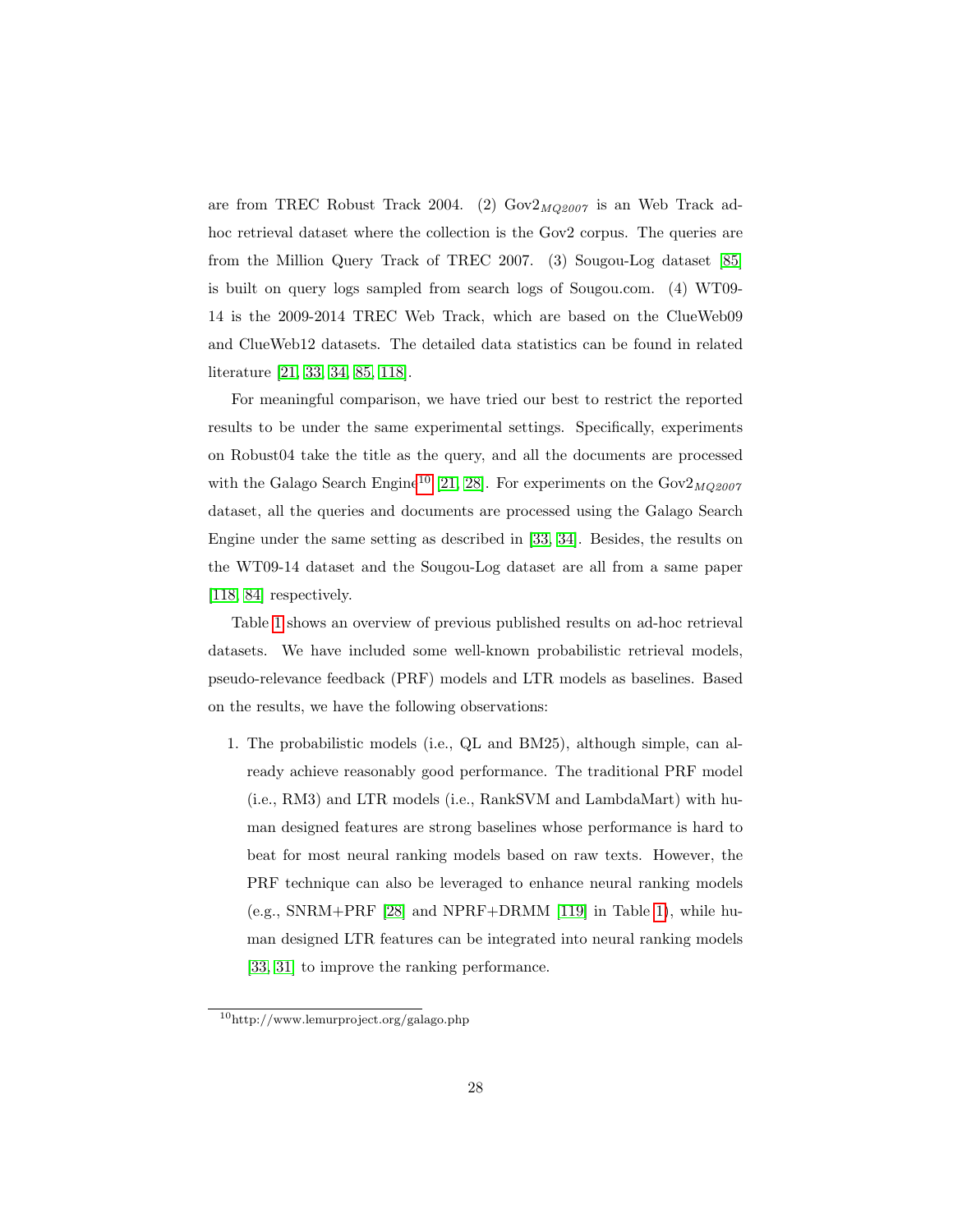<span id="page-28-0"></span>Table 1: Overview of previously published results on ad hoc retrieval datasets. The citation in each row denotes the original paper where the method is proposed. The superscripts 1-6 denote that the results are cited from [\[21\]](#page-42-5),[\[33\]](#page-44-2),[\[34\]](#page-44-3),[\[118\]](#page-55-2), [\[28\]](#page-43-4), [\[119\]](#page-55-3), [\[84\]](#page-50-8) respectively. The subscripts denote the model architecture belongs to (S)ymmetric or (A)symmetric/(R)epresentationfocused or (I)nteraction-focused or (H)ybrid/Singe-(G)ranularity or (M)ulti-granularity. The back slash symbols denote that there are no published results for the specific model on the specific data set in the related literature.

| Data Set                                                           | Robust04     |       | $\mathrm{GOV2}_{MQ2007}$ |             | WT09-14      | Sougo-Log |
|--------------------------------------------------------------------|--------------|-------|--------------------------|-------------|--------------|-----------|
| Model                                                              | <b>MAP</b>   | P@20  | <b>MAP</b>               | P@10        | ERR@20       | NDCG@1    |
| BM25[46] $(1994)^{1,2}$                                            | 0.255        | 0.370 | 0.450                    | 0.366       |              | 0.142     |
| $QL[120]$ $(1998)^{1,4}$                                           | 0.253        | 0.369 |                          |             | 0.113        | 0.126     |
| RM3[121](2001) <sup>5</sup>                                        | 0.287        | 0.377 |                          | ∖           | $\setminus$  |           |
| RankSVM[122] (2002) <sup>2</sup>                                   | ∖            |       | 0.464                    | 0.381       | $\backslash$ | 0.146     |
| LambdaMart $[100]$ $(2010)^2$                                      | ∖            |       | 0.468                    | 0.384       | $\setminus$  |           |
| $\text{DSSM}[13]~(2013)^{1,2}_{S/R/G}$                             | 0.095        | 0.171 | 0.409                    | 0.352       | $\backslash$ |           |
| CDSSM[47] $(2014)^{1,2}_{S/R/G}$                                   | 0.067        | 0.125 | 0.364                    | 0.291       | ∖            | 0.144     |
| ARC-I[17] $(2014)^{1,2}_{S/R/G}$                                   | 0.041        | 0.065 | 0.417                    | 0.364       | ∖            |           |
| ARC-II[17] $(2014)^{1,2}_{S/I/G}$                                  | 0.067        | 0.128 | 0.421                    | 0.366       | $\backslash$ |           |
| MP[18] $(2016)^{1,2,4}_{S/I/G}$                                    | 0.189        | 0.290 | 0.434                    | 0.371       | 0.148        | 0.218     |
| Match-SRNN[69] $(2016)_{S/H/G}^2$                                  |              |       | 0.456                    | 0.384       | ∖            |           |
| DRMM[21] $(2016)_{A/I/G}^{1,2,4}$                                  | 0.279        | 0.382 | 0.467                    | 0.388       | 0.171        | 0.137     |
| Duet[23] $(2017)_{A/H/G}^{3,4}$                                    | ∖            |       | 0.474                    | 0.398       | 0.134        |           |
| DeepRank[33] $(2017)^2_{A/I/G}$                                    | ∖            |       | 0.497                    | 0.412       | $\backslash$ |           |
| K-NRM[85] $(2017)4A/I/G$                                           |              |       |                          | ∖           | 0.154        | 0.264     |
| PACRR[123] $(2017)^{6,4}_{A/I/M}$                                  | 0.254        | 0.363 | $\backslash$             |             | 0.191        | ∖         |
| Co-PACRR[118] $(2018)_{A/I/M}^4$                                   | ∖            |       |                          | ∖           | 0.201        |           |
| SNRM[28] $(2018)_{S/R/G}^5$                                        | 0.286        | 0.377 | $\backslash$             |             | $\setminus$  |           |
| SNRM+PRF[28] $(2018)_{S/R/G}^5$                                    | 0.297        | 0.395 |                          | ∖           |              |           |
| CONV-KNRM[84] $(2018)_{A/I/M}^4$                                   | $\backslash$ |       | $\backslash$             | ∖           |              | 0.336     |
| $\overline{\text{NPRF-KNRM}[119]}$ (2018) $^{6}_{A/I/G}$           | 0.285        | 0.393 | $\backslash$             | $\setminus$ |              |           |
| $\overline{\mbox{NPRF-DRMM}[119]} \; \underline{(2018)^6}_{A/I/G}$ | 0.290        | 0.406 |                          | ∖           | ∖            |           |
| HiNT[34] $(2018)_{A/I/G}^3$                                        |              |       | 0.502                    | 0.418       |              |           |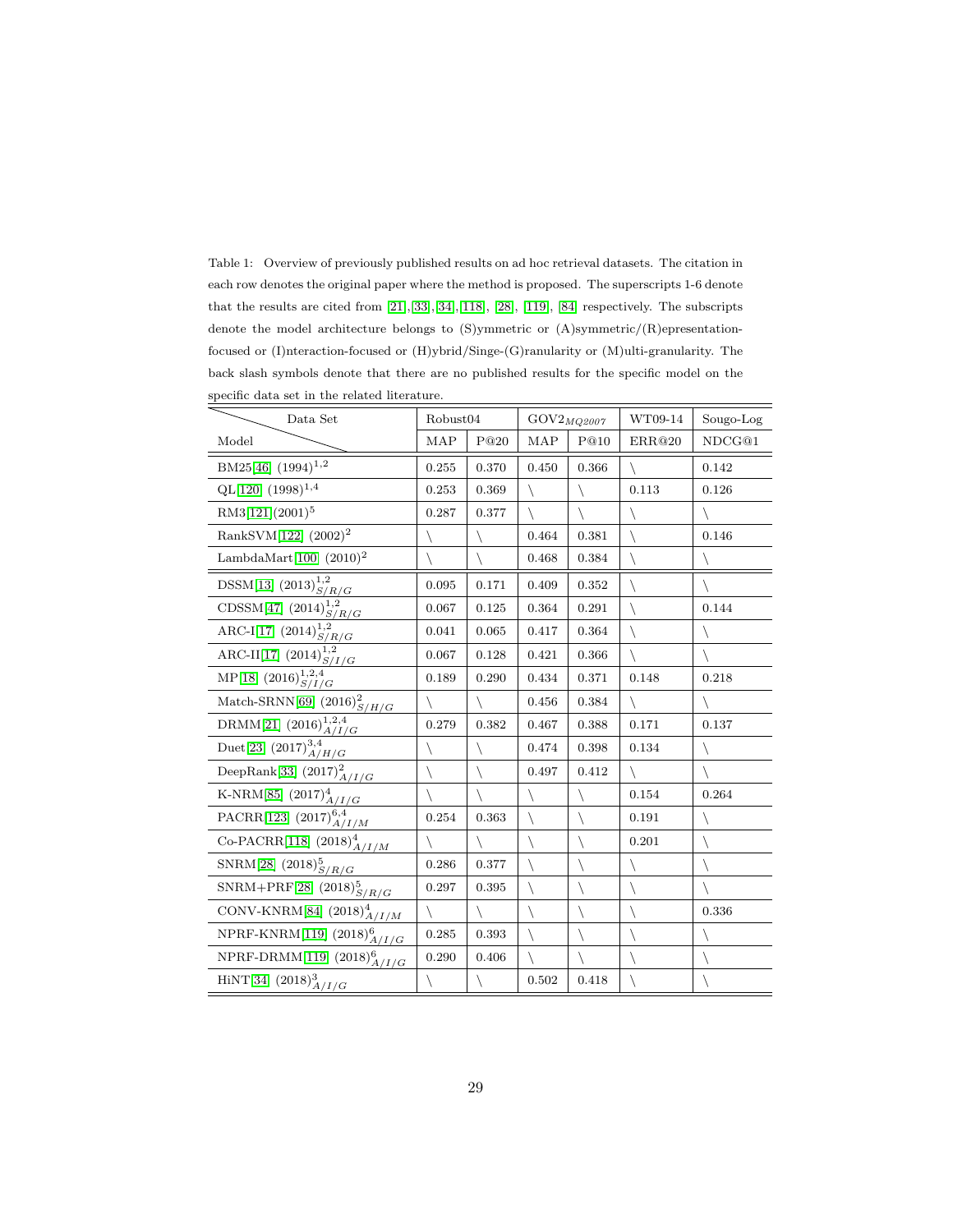- 2. There seems to be a paradigm shift of the neural ranking model architectures from symmetric to asymmetric and from representation-focused to interaction-focused over time. This is consistent with our previous analysis where asymmetric and interaction-focused structures may fit better with the ad-hoc retrieval task which shows heterogeneity inherently.
- 3. With bigger data size in terms of distinct number of queries and labels  $(i.e., Sogou-Log \succ GOV2_{MQ2007} \succ WT09-14 \succ Robust04), neural models$ are more likely to achieve larger performance improvement against nonneural models. As we can see, the best neural models based on raw texts can significantly outperform LTR models with human designed features on Sogou-Log dataset.
- 4. Based on the reported results, in general, we observe that the asymmetric, interaction-focused, multi-granularity architecture can work better than the symmetric, representation-focused, single-granularity architecture on the ad-hoc retrieval tasks. There is one exception, i.e., SNRM on Robust04. However, this model was trained with a large amount of data using the weak supervision strategy, and may not be appropriate to directly compare with those models trained on Robust04 alone.

### 6.2. Empirical Comparison on QA

In order to understand the performance of different neural ranking models reviewed in this paper for the QA task, we survey the previously published results on three QA data sets, including TREC QA [\[124\]](#page-55-8), WikiQA [\[37\]](#page-44-6) and Yahoo! Answers [\[88\]](#page-51-2). TREC QA and WikiQA are answer sentence selection/retrieval data sets and they mainly contain factoid questions, while Yahoo! Answers is an answer passage retrieval data set sampled from the CQA website Yahoo! Answers. The detailed data statistics can be found in related literature [\[125,](#page-56-0) [37,](#page-44-6) [88\]](#page-51-2).

We have tried our best to report results under the same experimental settings for fair comparison between different methods. Specifically, the results on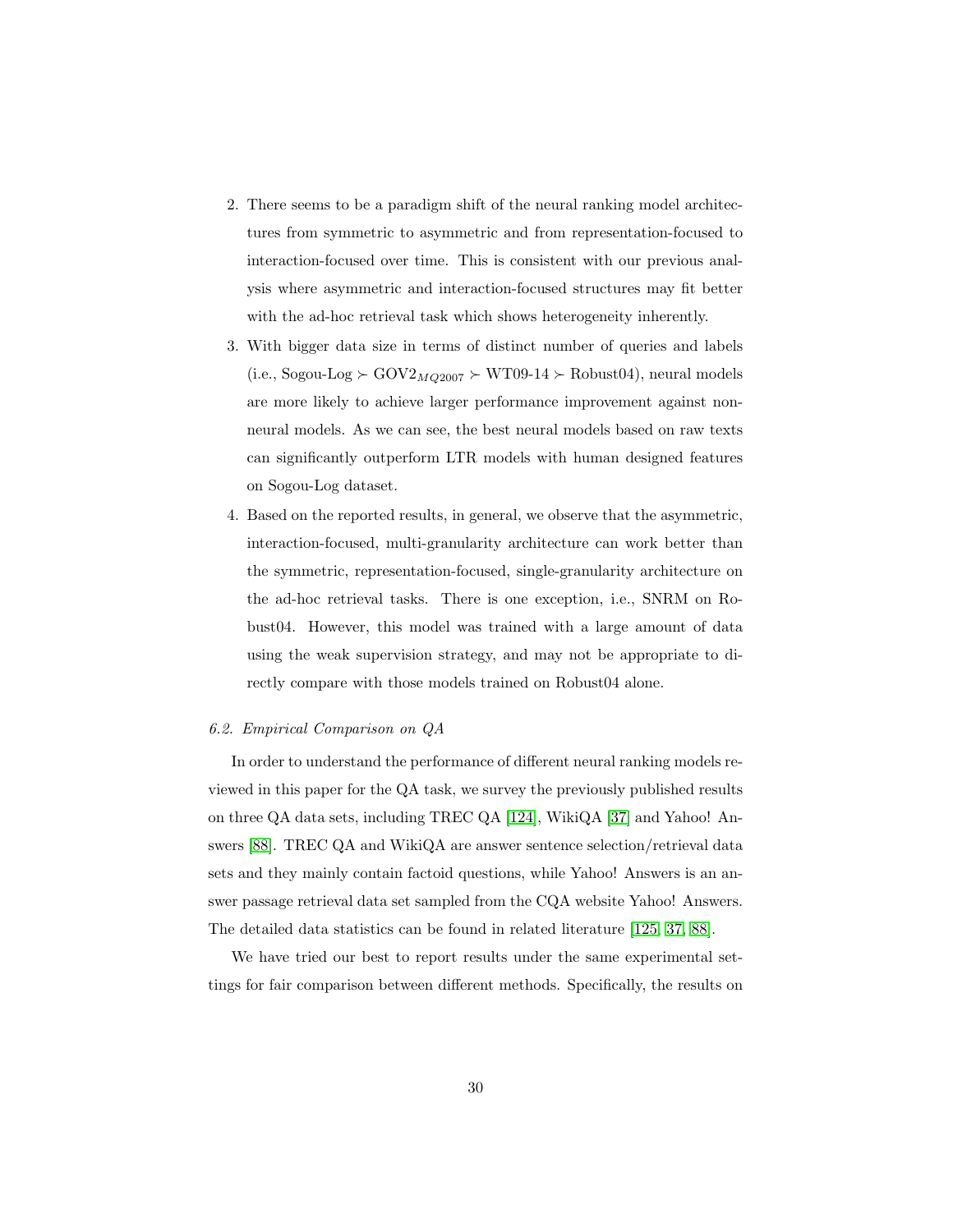TREC QA are over the raw version of the data  $[126]^{11}$  $[126]^{11}$  $[126]^{11}$  $[126]^{11}$ . WikiQA only has a single version with the same train/ valid/ test data partitions [\[37\]](#page-44-6). Yahoo Answers data is the processed version from the same related work [\[88\]](#page-51-2). Therefore, questions and answer candidates in all the train/valid/test sets used in different surveyed papers are the same, and the results are comparable with each other.

Table [2](#page-31-0) shows the overview of the published results on the QA benchmark data sets. We include several traditional non-neural methods as baselines. We summarize our observations as follows:

- 1. Unlike ad-hoc retrieval, symmetric architectures have been more widely adopted in the QA tasks possibly due to the increased homogeneity between the question and the answer, especially for answer sentence retrieval data sets like TREC QA and WikiQA.
- 2. Representation-focused architectures have been more adopted on short answer sentence retrieval data sets, i.e., TREC QA and WikiQA, while interaction-focused architectures have been more adopted on longer answer passage retrieval data sets, e.g., Yahoo! Answer. However, unlike adhoc retrieval, there seems to be no clear winner between the representationfocused architecture and the interaction-focused architecture on QA tasks.
- 3. Similar to ad-hoc retrieval, neural models are more likely to achieve larger performance improvement against non-neural models on bigger data sets. For example, on small data set like TREC QA, feature engineering based methods such as LCLR can achieve very strong performance. However, on large data set like WikiQA and Yahoo! Answers, we can see a clear gap between neural models and non-neural models.
- 4. The performance in general increases over time, which might be due to the increased model capacity as well as the adoption of some advanced approaches, e.g., the attention mechanism. For example, IARNN utilizes attention-based RNN models with GRU to get an attentive sentence representation. MIX extracts grammar information and integrates attention

<span id="page-30-0"></span><sup>11</sup>[https://aclweb.org/aclwiki/Question\\_Answering\\_\(State\\_of\\_the\\_art\)](https://aclweb.org/aclwiki/Question_Answering_(State_of_the_art))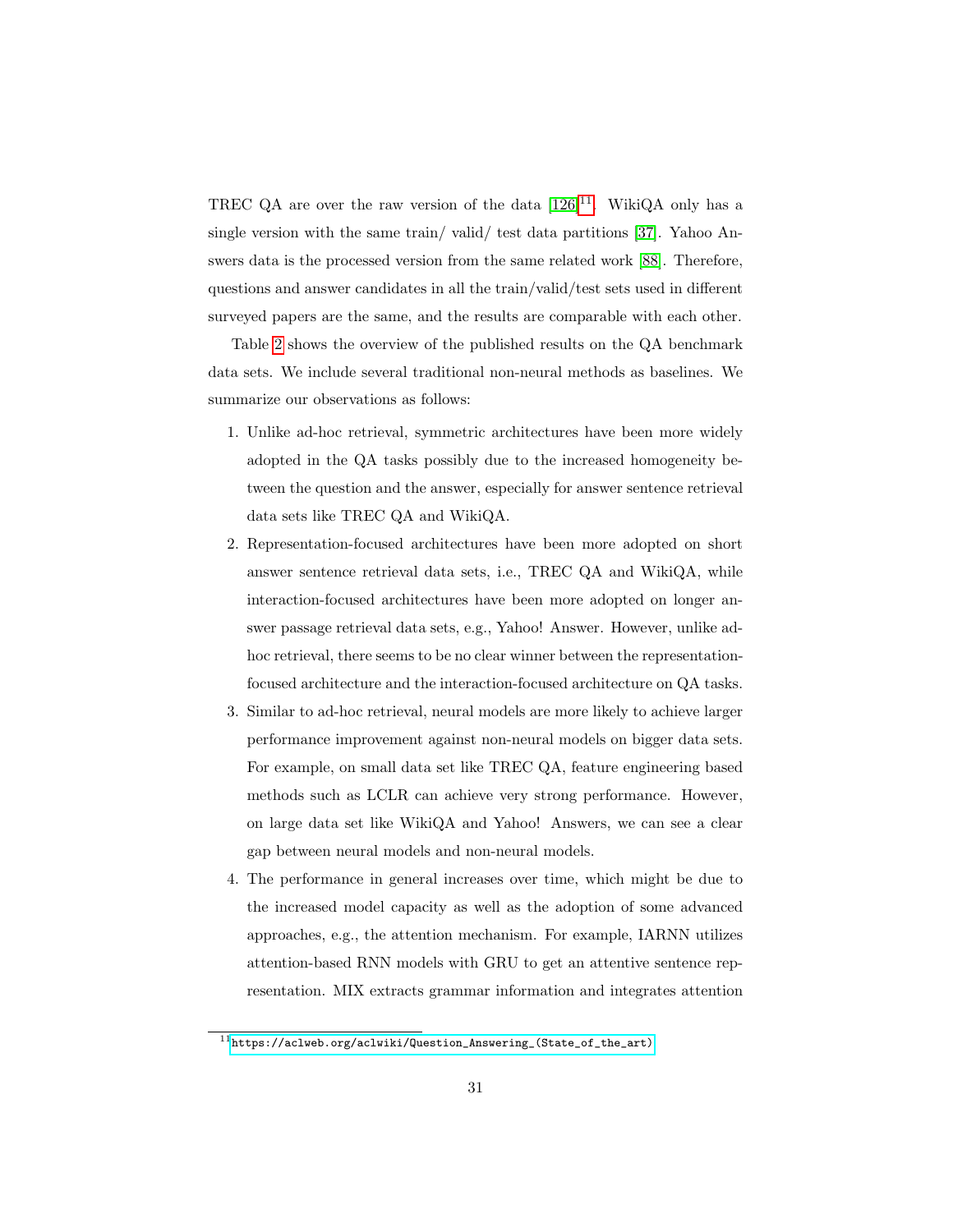<span id="page-31-0"></span>Table 2: Overview of previously published results on QA benchmark data sets. The citation in each row denotes the original paper where the method is proposed. The superscripts 1-10 denote that the results are cited from [\[37\]](#page-44-6), [\[69\]](#page-49-1), [\[61\]](#page-48-0), [\[86\]](#page-51-0), [\[88\]](#page-51-2), [\[127\]](#page-56-2), [\[87\]](#page-51-1), [\[128\]](#page-56-3), [\[125\]](#page-56-0), [\[95\]](#page-52-2) respectively. The subscripts denote the model architecture belongs to (S)ymmetric or (A)symmetric/(R)epresentation-focused or (I)nteraction-focused or (H)ybrid/Single-(G)ranularity or (M)ulti-granularity. The back slash symbols denote that there are no published results for the specific model on the specific data set in the related literature.

| Data Set                                                                               | TREC QA      |              | WikiQA     |              | Yahoo! Answers |              |
|----------------------------------------------------------------------------------------|--------------|--------------|------------|--------------|----------------|--------------|
| Model                                                                                  | MAP          | <b>MRR</b>   | <b>MAP</b> | <b>MRR</b>   | P@1            | <b>MRR</b>   |
| BM25[46] (1994) <sup>2</sup>                                                           |              |              |            | ∖            | 0.579          | 0.726        |
| LCLR[129] $(2013)^{1,9}$                                                               | 0.709        | 0.770        | 0.599      | 0.609        | $\backslash$   | ∖            |
| Word Cnt[125] $(2014)^{1,9}$                                                           | 0.571        | 0.627        | 0.489      | 0.492        | $\backslash$   | $\setminus$  |
| Wgt Word Cnt<br>[125] $(2014)^{1,9}\,$                                                 | 0.596        | 0.652        | 0.510      | 0.513        | $\backslash$   |              |
| DeepMatch[14] $(2013)_{S/I/G}^5$                                                       | $\backslash$ | $\setminus$  |            | $\setminus$  | 0.452          | 0.679        |
| CNN[125] $(2014)^{1,9}_{S/R/G}$                                                        | 0.569        | 0.661        | 0.619      | 0.628        | $\setminus$    | ∖            |
| CNN-Cnt[125] $(2014)^{1,9}_{S/R/G}$                                                    | 0.711        | 0.785        | 0.652      | 0.665        | $\backslash$   | $\backslash$ |
| ARC-I[17] $(2014)^2_{S/R/G}$                                                           | $\backslash$ | $\backslash$ |            | ∖            | 0.581          | 0.756        |
| ARC-II[17] $(2014)^2_{S/I/G}$                                                          | $\backslash$ | $\backslash$ | ∖          | ∖            | 0.591          | 0.765        |
| CDNN[19] $(2015)_{S/R/G}^3$                                                            | 0.746        | 0.808        |            | $\backslash$ | ∖              |              |
| BLSTM[60] $(2015)^3_{S/R/G}$                                                           | 0.713        | 0.791        |            |              |                | $\setminus$  |
| $\overline{\text{CNTN}}[25]~(2015)_{S/R/G}^{2,6}$                                      | 0.728        | 0.783        |            | ∖            | 0.626          | 0.781        |
| MultiGranCNN[90] $(2015)_{S/I/M}^2$                                                    | ∖            |              |            | ∖            | 0.725          | 0.840        |
| $\frac{\text{LSTM-RNN}[48]~(2016)_{S/R/G}^2}{\text{MV-LSTM}[88]~(2016)_{S/R/G}^{2,6}}$ | $\backslash$ | $\backslash$ |            | ∖            | 0.690          | 0.822        |
|                                                                                        | 0.708        | 0.782        | ∖          | ∖            | 0.766          | 0.869        |
| MatchPyramid[18] $(2016)_{S/I/G}^2$                                                    | ∖            | $\backslash$ |            | ∖            | 0.764          | 0.867        |
| aNMM[61] $(2016)^{3}_{\underline{A/I/G}}$                                              | 0.750        | 0.811        |            | ∖            | ∖              |              |
| Match-SRNN[69] $(2016)_{S/I/G}^2$                                                      | $\backslash$ | $\backslash$ |            | $\backslash$ | 0.790          | 0.882        |
| IARNN[86] $(2016)_{A/H/G}^4$                                                           |              | $\backslash$ | 0.734      | 0.742        | ∖              |              |
| HD-LSTM[127] $(2017)^6_{S/R/G}$                                                        | 0.750        | 0.815        |            | ∖            | $\backslash$   | $\setminus$  |
| Comp $\text{Agg}[87]$ $(2017)^7_{A/I/G}$                                               | ∖            | $\backslash$ | 0.743      | 0.755        | $\backslash$   | $\backslash$ |
| HyperQA[128] $(2018)_{S/R/G}^8$                                                        | 0.770        | 0.825        | 0.712      | 0.727        | $\setminus$    | $\setminus$  |
| MIX[95] $(2018)_{S/I/M}^{10}$                                                          |              |              | 0.713      |              |                |              |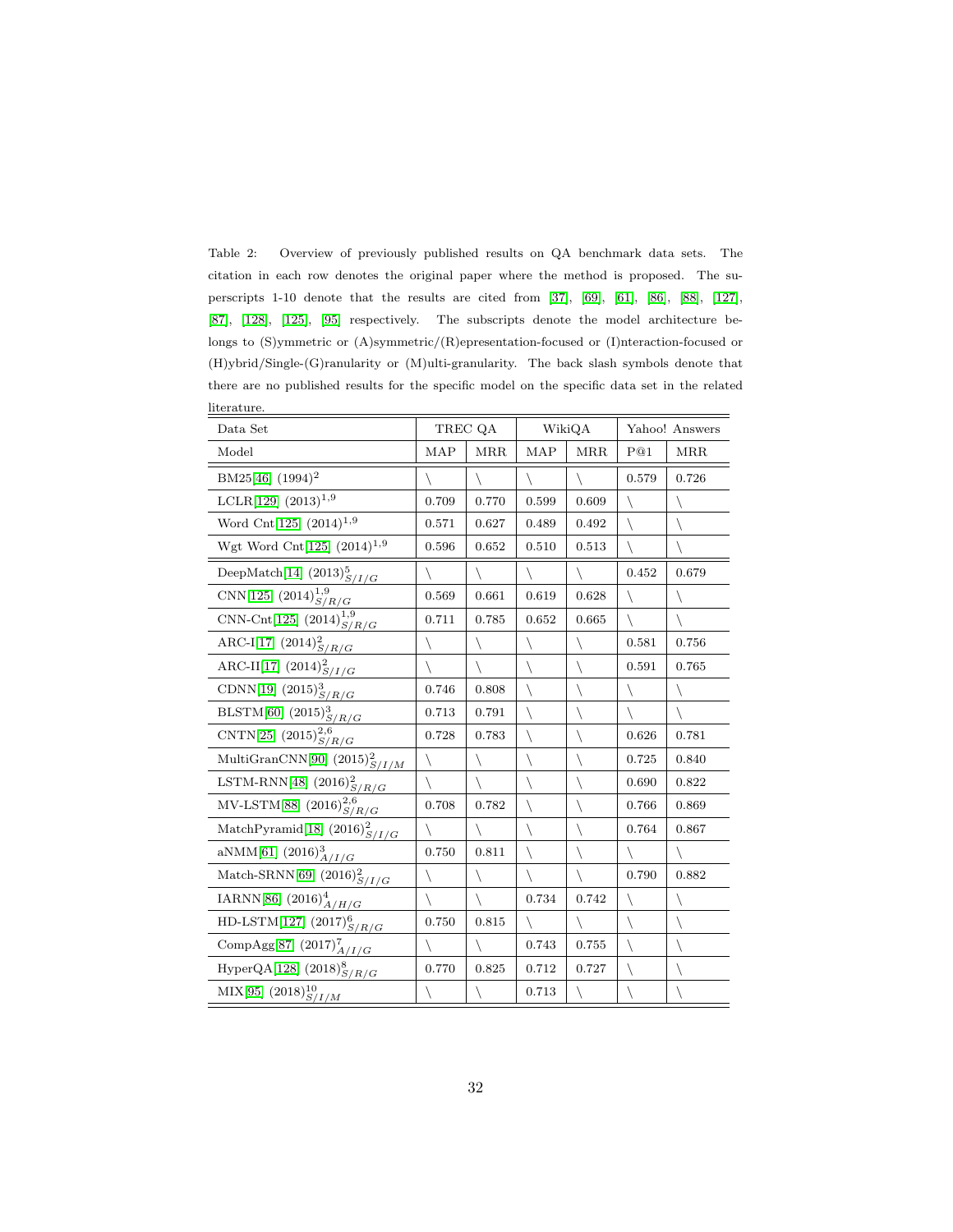matrices in the attention channels to encapsulate rich structural patterns. aNMM adopts attention mechanism to encode question term importance for aggregating interaction matching features.

# 7. Trending Topics

In this section, we discuss several trending topics related to neural ranking models. Some of these topics are important but have not been well addressed in this field, while some are very promising directions for future research.

# 7.1. Indexing: from Re-ranking to Ranking

Modern search engines take advantage of a multi-stage cascaded architecture in order to efficiently provide accurate result lists to users. In more detail, there can be a stack of rankers, starting from an efficient high-recall model. Learning to rank models are often employed to model the last stage ranker whose goal is to re-rank a small set of documents retrieved by the early stage rankers. The main objective of these learning to rank models is to provide high-precision results.

Such a multi-stage cascaded architecture suffers from an error propagation problem. In other words, the errors initiated by the early stage rankers are propagated to the last stage. This clearly shows that multi-stage systems are not optimal. However, for efficiency reasons, learning to rank models cannot be used as the sole ranker to retrieve from large collections, which is a disadvantage for such models.

To address this issue, Zamani et al. [\[28\]](#page-43-4) recently argued that the sparse nature of natural languages enables efficient term-matching retrieval models to take advantage of an inverted index data structure for efficient retrieval. Therefore, they proposed a standalone neural ranking model (SNRM) that learns high-dimensional sparse representations for queries and documents. In more detail, this type of model should optimize two objectives:  $(i)$  a relevance objective that maximizes the effectiveness of the model in terms of the retrieval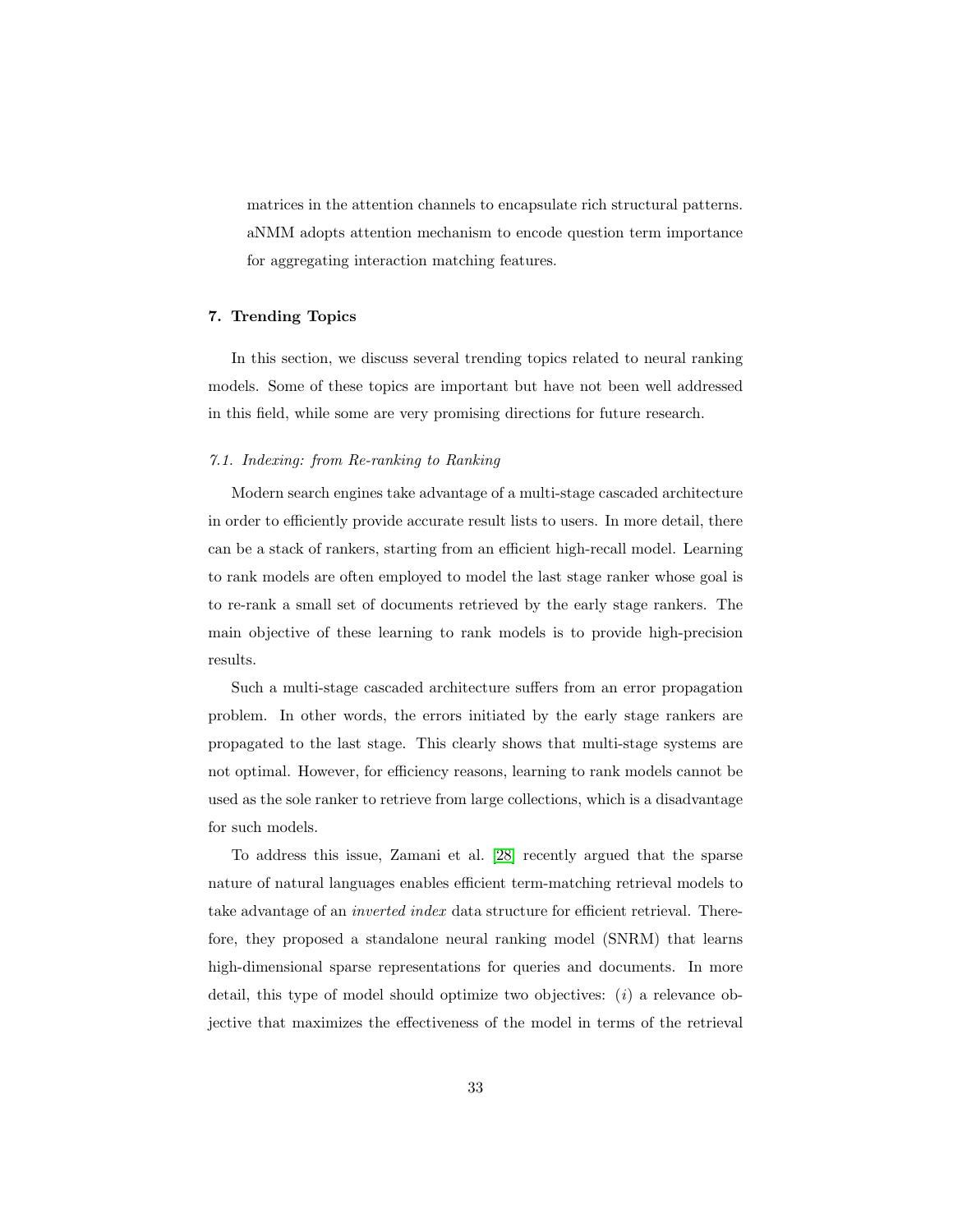performance, and  $(ii)$  a sparsity objective that is equivalent to minimizing  $L_0$ of the query and document representations. SNRM has shown superior performance compared to competitive baselines and has performed as efficiently as term-matching models, such as TF-IDF and BM25.

Learning inverted indexes has been also started to be explored in the database community. Kraska et al. [\[130\]](#page-56-5) recently proposed to look at indexes as models. For example, a B-Tree-Index can be seen as a function that maps each key to a position of record in a sorted list. They proposed to replace traditional indexes used in databases with the indexes learned using deep learning technologies. Their models demonstrate a significant conflict reduction and memory footprint improvement.

Graph-based hashing and indexing algorithms have also attracted a considerable attention, which could be leveraged to index neural representations for the initial retrieval. For instance, Boytsov et al. [\[131\]](#page-56-6) proposed to replace termmatching retrieval models with approximate nearest neighbor algorithms. Van Gysel et al. [\[132\]](#page-57-0) used a similar idea to design an unsupervised neural retrieval model, however, their model architecture is not scalable to large document collections.

Moving from re-ranking a small set of documents to retrieving documents from a large collection is a recent research direction with a number of unanswered questions that require further investigation. For example, understanding and interpreting the learned neural representations has yet to be addressed. Furthermore, there is a known trade-off between efficiency and effectiveness in information retrieval systems, however, understanding this trade-off in learning inverted indexes requires further research. In addition, although index compression is a common technique in the search engine industry to reduce the size of the posting lists and improve efficiency, compression of the learned latent indexes is an unexplored area of research.

In summary, learning to index and developing effective and at the same time efficient retrieval models is a promising direction in neural IR research, however, we still face several open questions in this area.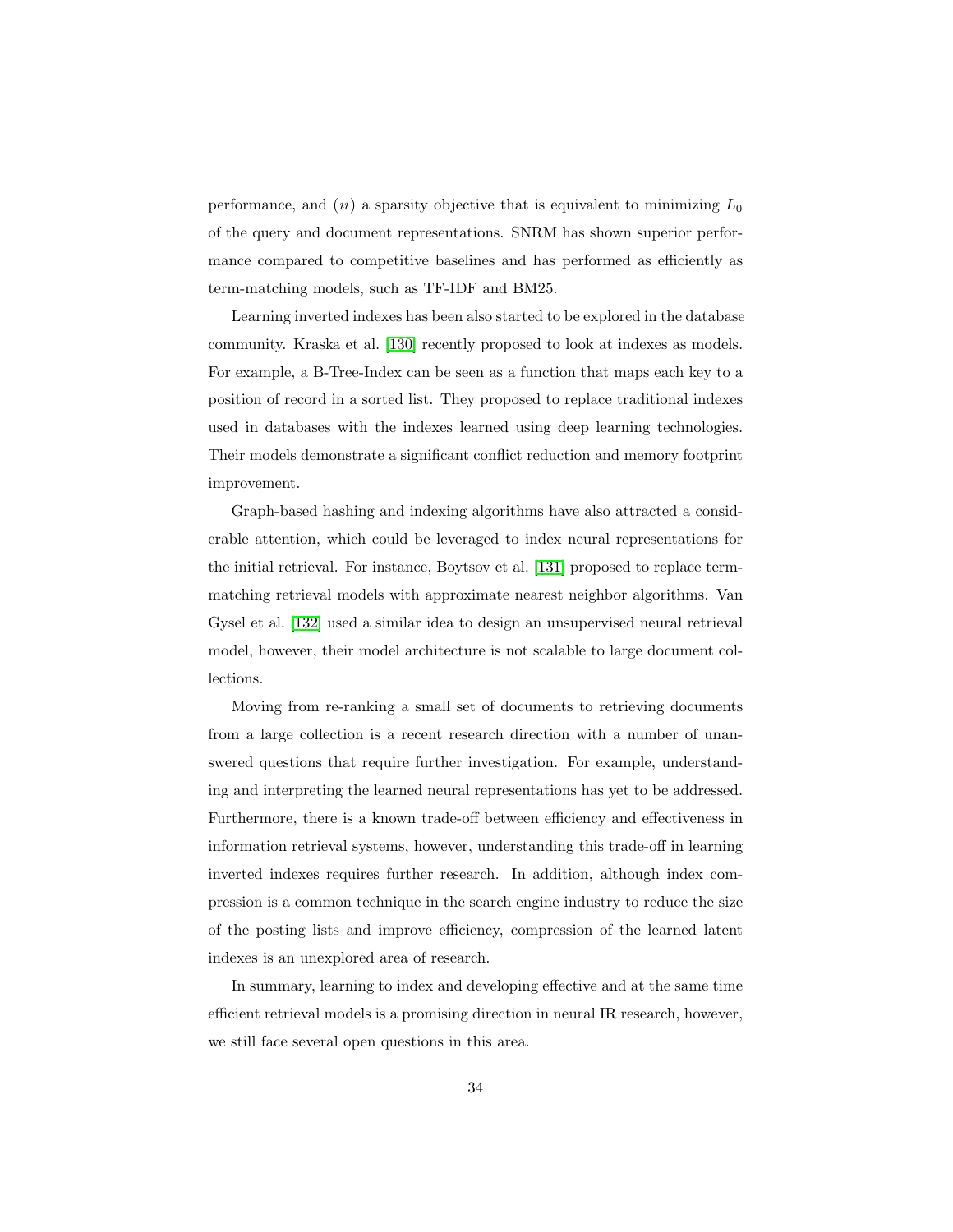# 7.2. Learning with External Knowledge

Most existing neural ranking models focus on learning the matching patterns between the two input texts. In recent years, some researchers have gone beyond matching textual objects by leveraging external knowledge to enhance the ranking performance. These research works can be grouped into two categories: 1) learning with external structured knowledge such as knowledge bases [\[133,](#page-57-1) [29,](#page-43-5) [134,](#page-57-2) [135,](#page-57-3) [136,](#page-57-4) [137\]](#page-57-5); 2) learning with external unstructured knowledge such as retrieved top results, topics or tags [\[30,](#page-43-6) [138,](#page-57-6) [139\]](#page-58-0). We now briefly review this work.

The first category of research explored improving neural ranking models with semantic information from knowledge bases. Liu et al. [\[133\]](#page-57-1) proposed EDRM that incorporates entities in interaction-focused neural ranking models. EDRM first learns the distributed representations of entities using their semantics from knowledge bases in descriptions and types. Then the model matches documents to queries with both bag-of-words and bag-of-entities. Similar approaches were proposed by Xiong et al. [\[29\]](#page-43-5), which also models queries and documents with word-based representations and entity-based representations. Nguyen et al. [\[134\]](#page-57-2) proposed combining distributional semantics learned through neural networks and symbolic semantics held by extracted concepts or entities from text knowledge bases to enhance the learning algorithm of latent representations of queries and documents. Shen et al. [\[135\]](#page-57-3) proposed the KABLSTM model, which leverages external knowledge from knowledge graphs to enrich the representational learning of QA sentences. Xu et al. [\[137\]](#page-57-5) designed a Recall gate, where domain knowledge can be transformed into the extra global memory of LSTM, with the aim of enhancing LSTM by cooperating with its local memory to capture the implicit semantic relevance between sentences within conversations.

Beyond structured knowledge in knowledge bases, other research has explored how to integrate external knowledge from unstructured texts, which are more common for information on the Web. Yang et al. [\[30\]](#page-43-6) studied response ranking in information-seeking conversations and proposed two effective meth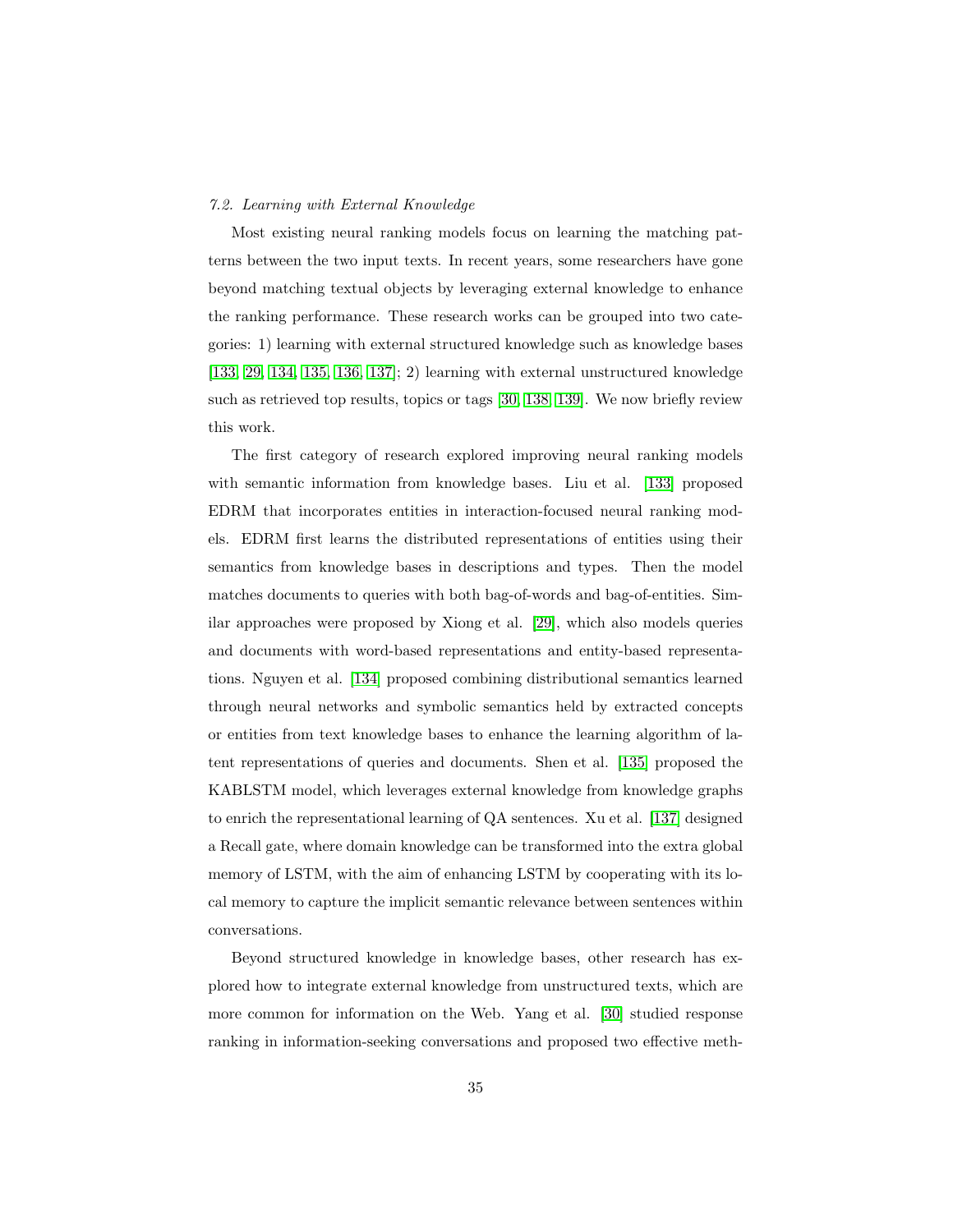ods to incorporate external knowledge into neural ranking models with pseudorelevance feedback (PRF) and QA correspondence knowledge distillation. They proposed to extract the "correspondence" regularities between question and answer terms from retrieved external QA pairs as external knowledge to help response selection. Another representative work on integrating unstructured knowledge into neural ranking models is the KEHNN model proposed by Wu et al. [\[139\]](#page-58-0), which defined prior knowledge as topics, tags, and entities related to the text pair. KEHNN represents global context obtained from external textual collection, and then exploits a knowledge gate to fuse the semantic information carried by the prior knowledge into the representation of words. Finally, it generates a knowledge enhanced representation for each word to construct the interaction matrix between text pairs.

In summary, learning with external knowledge is an active research area related to neural ranking models. More research efforts are needed to improve the effectiveness of neural ranking models with distilled external knowledge and to understand the role of external knowledge in ranking tasks.

# 7.3. Learning with Visualized Technology

We have discussed many neural ranking models in this survey under the textual IR scenario. There have also been a few studies showing that the textual IR problem could be solved visually. The key idea is that we can construct the matching between two inputs as an image so that we can leverage deep neural models to estimate the relevance based on visual features. The advantage of the matching image, compared with traditional matching matrix, is that it can keep the layout information of the original inputs so that many useful features such as spatial proximity, font size and colors could be modeled for relevance estimation. This is especially useful when we consider ad-hoc retrieval tasks on the Web where pages are often well designed documents with rich layout information.

Specifically, Fan et al. [\[31\]](#page-44-0) proposed a visual perception model (ViP) to perceive visual features for relevance estimation. They first rendered the Web pages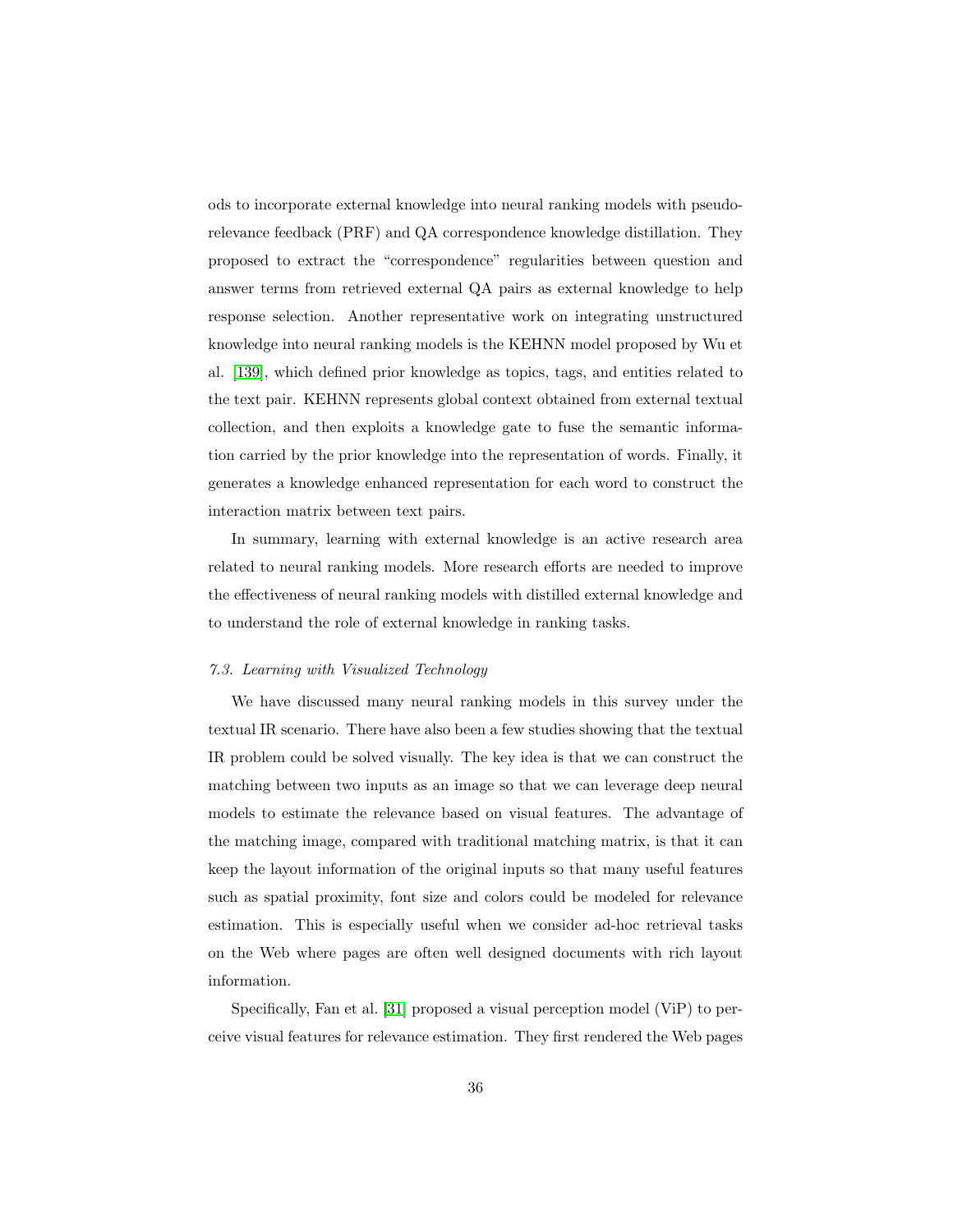into query-independent snapshots and query-dependent snapshots. Then, the visual features are learned through a combination of CNN and LSTM, inspired by users' reading behaviour. The results have demonstrated the effectiveness of learning the visual features of document for ranking problems. Zhang et al. [\[140\]](#page-58-1) proposed a joint relevance estimation model which learns visual patterns, textual semantics and presentation structures jointly from screenshots, titles, snippets and HTML source codes of search results. Their results have demonstrated the viability of the visual features in search result page relevance estimation. Recently, Akker et al. [\[141\]](#page-58-2) built a dataset for the LTR task with visual features, named Visual learning TO Rank (ViTOR). The ViTOR dataset consists of visual snapshots, non-visual features and relevance judgments for ClueWeb12 webpages and TREC Web Track queries. Their results have demonstrated that visual features can significantly improve the LTR performance.

In summary, solving the textual ranking problem through visualized technology is a novel and interesting direction. In some sense, this approach simulates human behavior as we also judge relevance through visual perception. The existing work has only demonstrated the effectiveness of visual features in some relevance assessment tasks. However, more research is needed to understand what can be learned by such visualized technology beyond those text-based methods, and what IR applications could benefit from such models.

### 7.4. Learning with Context

Search queries are often short and cannot precisely express the underlying information needs. To address this issue, a common strategy is to exploit query context to improve the retrieval performance. Different types of query context have been explored in the literature:

- Short-term history: the user past interactions with the system in the current search session [\[142,](#page-58-3) [143,](#page-58-4) [144\]](#page-58-5).
- Long-term history: the historical information of the user's queries that is often used for web search personalization [\[145,](#page-58-6) [146\]](#page-58-7).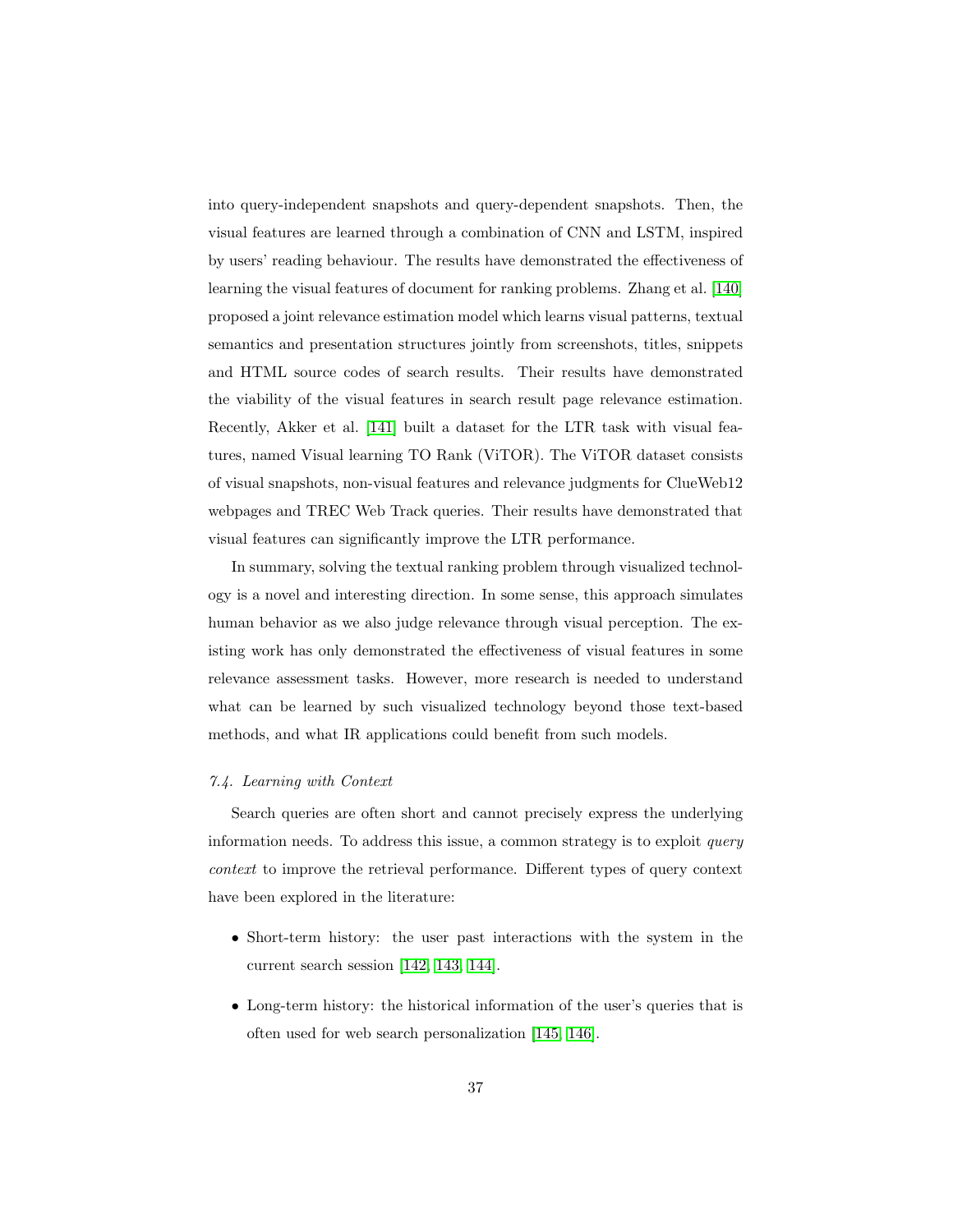- Situational context: the properties of the current search request, independent from the query content, such as location and time [\[147,](#page-59-0) [148\]](#page-59-1).
- (Pseudo-) relevance feedback: explicit, implicit, or pseudo relevance signals for a given query can be used as the query context to improve the retrieval performance.

Although query context has been widely explored in the literature, incorporating query context into neural ranking models is relatively less studied. Zamani et al. [\[148\]](#page-59-1) proposed a deep and wide network architecture in which the deep part of the model learns abstract representations for contextual features, while the wide part of the model uses raw contextual features in binary format in order to avoid information loss as a result of high-level abstraction. Ahmad et al. [\[149\]](#page-59-2) incorporated short-term history information into a neural ranking model by multi-task training of document ranking and query suggestion. Short- and long-term history have been also used by Chen et al. [\[150\]](#page-59-3) for query suggestion.

In addition, learning high-dimensional representation for pseudo-relevance feedback has been also studied in the literature. In this area, embedding-based relevance models [\[151\]](#page-59-4) extend the original relevance models [\[121\]](#page-55-5) by considering word embedding vectors. The word embedding vectors can be obtained from self-supervised algorithms, such as word2vec [\[152\]](#page-59-5), or weakly supervised algorithms, such as relevance-based word embedding [\[111\]](#page-54-2). Zamani et al. [\[153\]](#page-59-6) proposed RFMF, the first pseudo-relevance feedback model that learns latent factors from the top retrieved document. RFMF uses non-negative matrix factorization for learning latent representations for words, queries, and documents. Later on, Li et al. [\[119\]](#page-55-3) extended existing neural ranking models, e.g., DRMM [\[21\]](#page-42-5) and KNRM [\[85\]](#page-50-9), by a neural pseudo-relevance feedback approach, called NPRF. The authors showed that in many cases extending a neural ranking model with NPRF leads to significant improvements. Zamani et al. [\[28\]](#page-43-4) also made a similar conclusion by extending SNRM with pseudo-relevance feedback.

In summary, with the emergence of interactive or conversational search sys-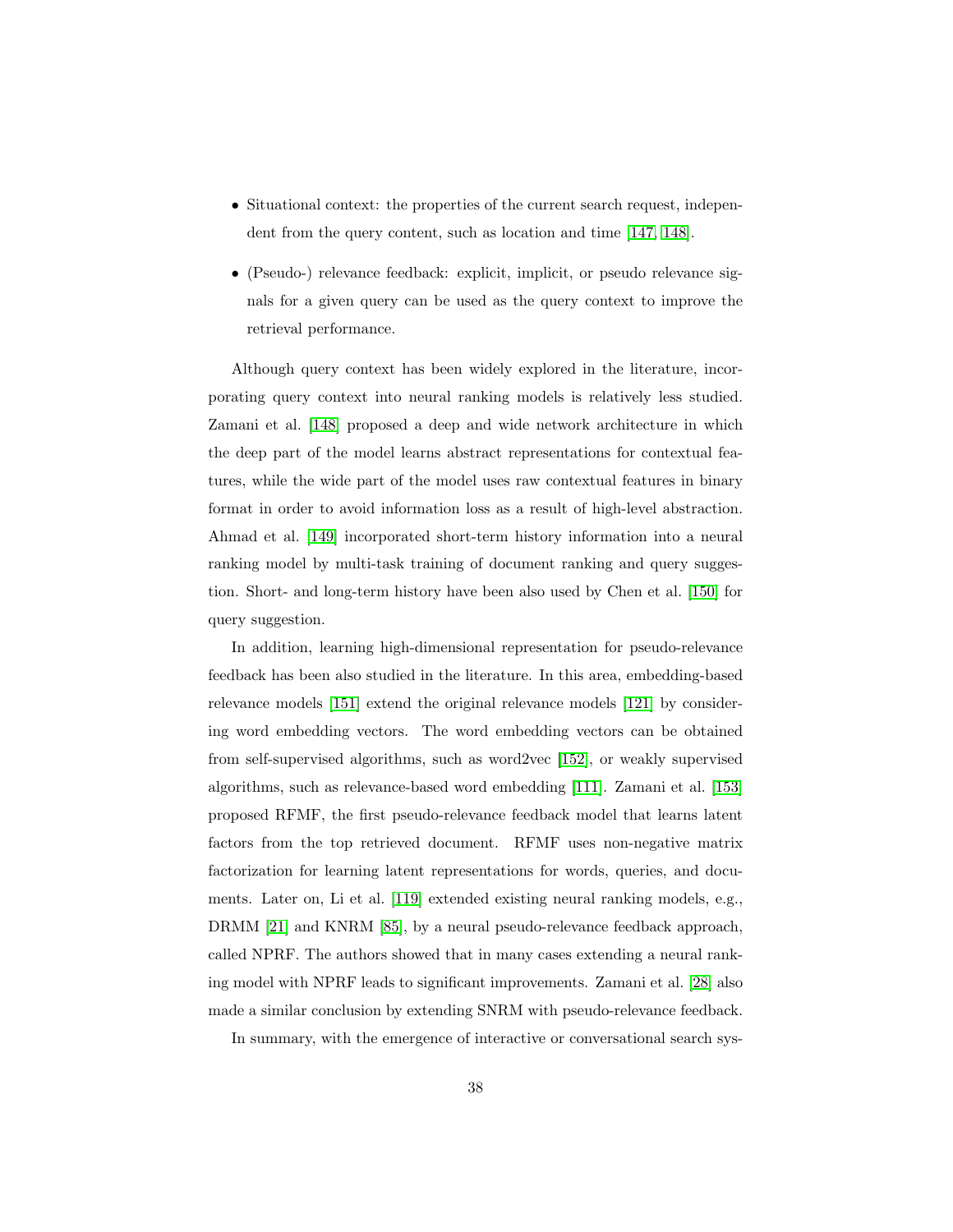tem, context-aware ranking would be an indispensable technology in these scenarios. These exist several open research questions on how to incorporate query context information in neural ranking models. More research work is expected in this direction in the short future.

### 7.5. Neural Ranking Model Understanding

Deep learning techniques have been widely criticized as a "black box" which produces good results but no problem insights and explanations. Thus, how to understand and explain neural models has been an important topic in both Machine Learning and IR communities. To the best of our knowledge, the explainability of neural ranking models has not been fully studied. Instead, there have been a few papers on analyzing and understanding the empirical effect of different model components in IR tasks.

For example, Pang et al. [\[154\]](#page-60-0) conducted an extensive analysis on the Match-Pyramid model in ad-hoc retrieval and compared different kernals, pooling sizes, and similarity functions in terms of retrieval performance. Cohen et al. [\[155\]](#page-60-1) extracted the internal representations of neural ranking models and evaluated their effectiveness in four natural language processing tasks. They find that topical relevance information is usually captured in the high-level layers of a neural model. Nie et al. [\[156\]](#page-60-2) conducted empirical studies on the interaction-based neural ranking model to understand what have been learned in each neural network layer. They also notice that low-level network layers tend to capture detailed text information while high-level layers tend to have higher topical information abstraction.

While the paradigms of analyzing neural ranking models often rely on a deep understanding of specific model structure, Cohen et al. [\[22\]](#page-42-6) argue that there are some general patterns of which types of neural models are more suitable for each IR task. For example, retrieval tasks with fine granularity (e.g., factoid QA) usually need higher levels of information abstraction and semantic matching, while retrieval tasks with coarse granularity (e.g., document retrieval) often rely on the exact matching or interaction between query words and document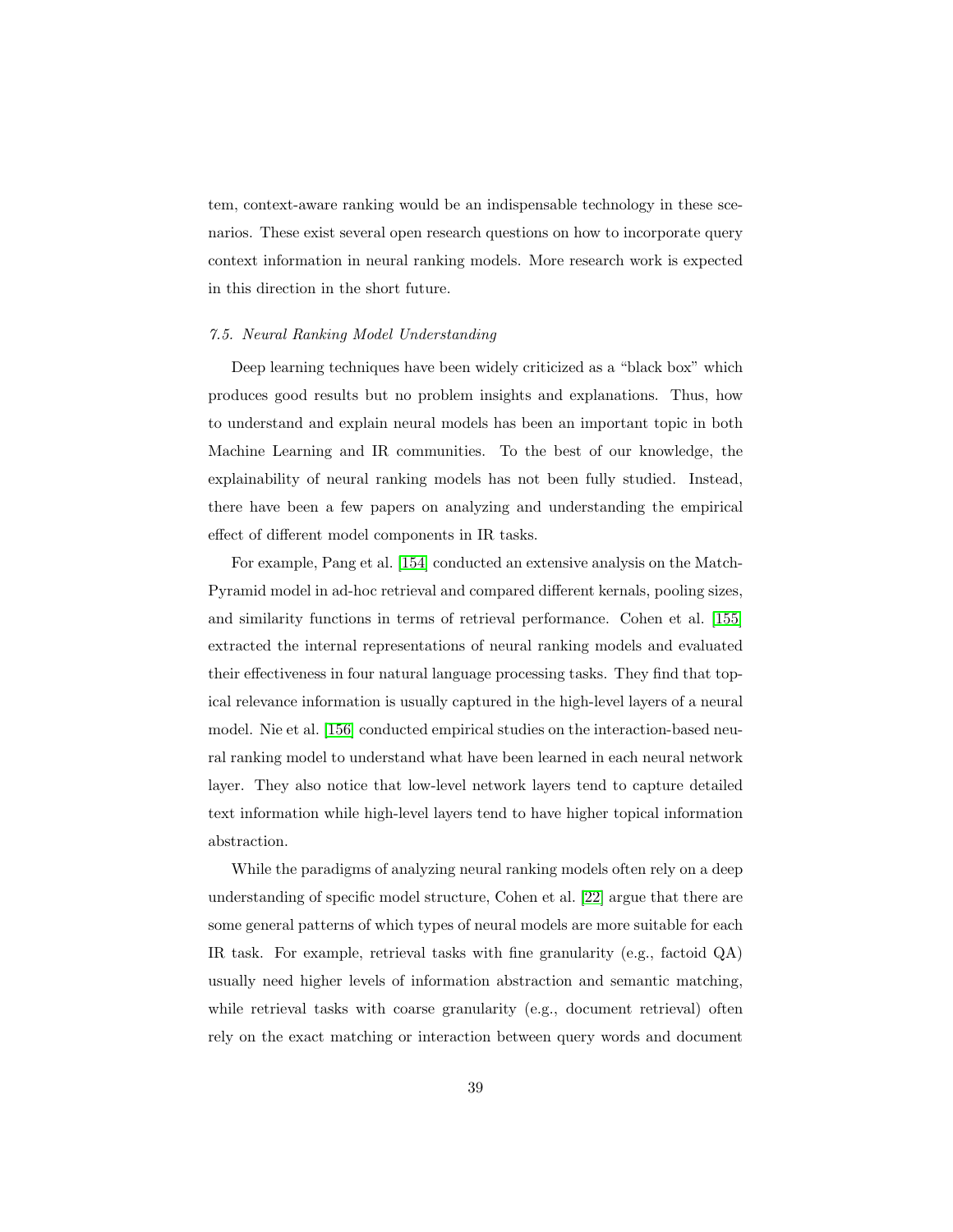words.

Overall, the research area on the explainability of neural ranking models is largely unexplored up till now. Some skepticism about neural ranking models is also related to this, e.g., what new things can be learned by neural ranking models? It is a very challenging and promising direction for researchers in neural IR.

### 8. Conclusion

The purpose of this survey is to summarize the current research status on neural ranking models, analyze the existing methodologies, and gain some insights for future development. We introduced a unified formulation over the neural ranking models, and reviewed existing models based on this formulation from different dimensions under model architecture and model learning. For model architecture analysis, we reviewed existing models to understand their underlying assumptions and major design principles, including how to treat the inputs, how to consider the relevance features, and how to make evaluation. For model learning analysis, we reviewed popular learning objectives and training strategies adopted for neural ranking models. To better understand the current status of neural ranking models on major applications, we surveyed published empirical results on the ad-hoc retrieval and QA tasks to conduct a comprehensive comparison. In addition, we discussed several trending topics that are important or might be promising in the future.

Just as there has been an explosion in the development of many deep learning based methods, research on neural ranking models has increased rapidly and broadened in terms of applications. We hope this survey can help researchers who are interested in this direction, and will motivate new ideas by looking at past successes and failures. Neural ranking models are part of the broader research field of neural IR, which is a joint domain of deep learning and IR technologies with many opportunities for new research and applications. We are expecting that, through the efforts of the community, significant breakthroughs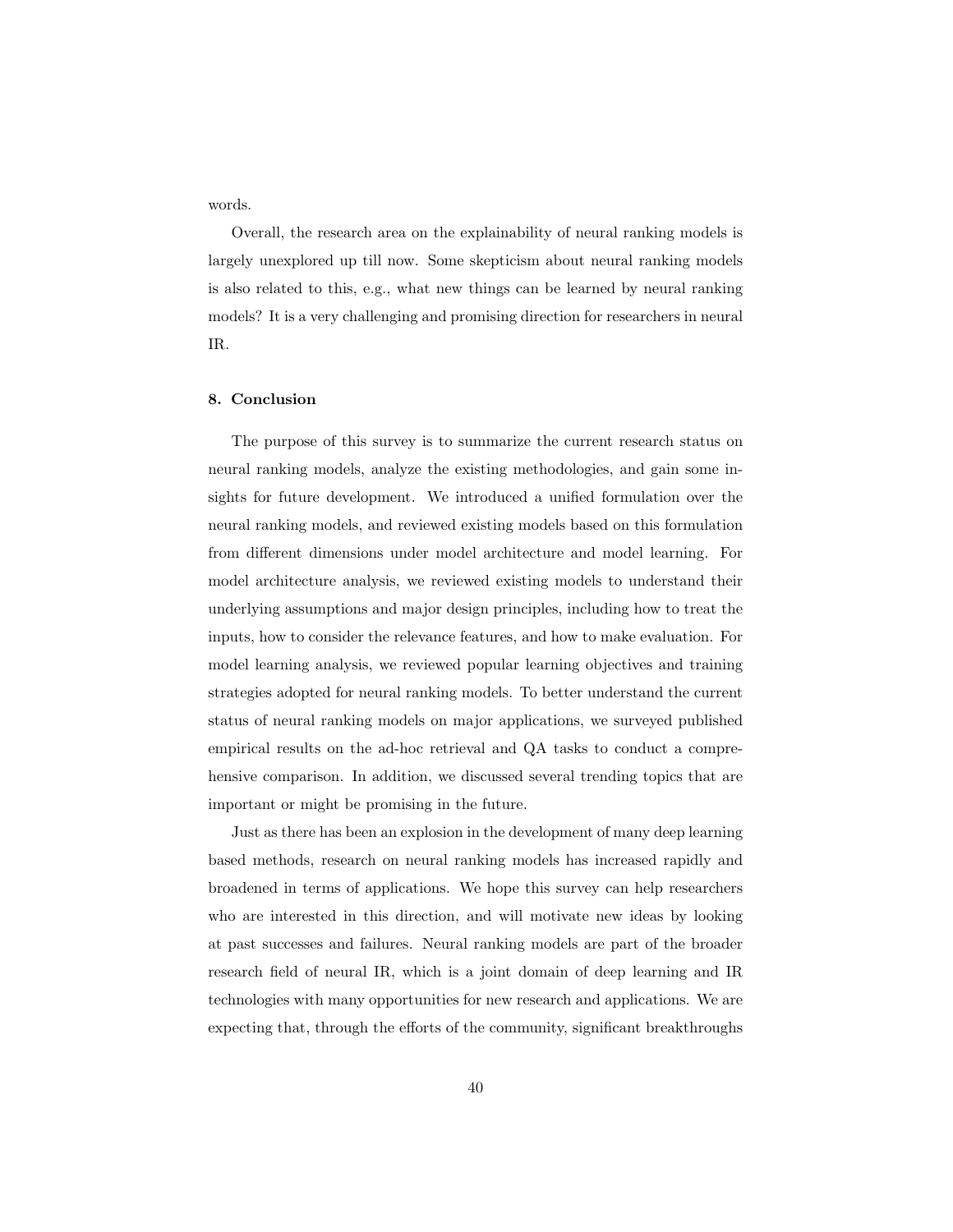will be achieved in this domain in the near future, similar to those happened in computer vision or NLP.

# 9. Acknowledgments

This work was funded by the National Natural Science Foundation of China (NSFC) under Grants No. 61425016 and 61722211, and the Youth Innovation Promotion Association CAS under Grants No. 20144310. This work was supported in part by the UMass Amherst Center for Intelligent Information Retrieval and in part by NSF IIS-1715095. Any opinions, findings and conclusions or recommendations expressed in this material are those of the authors and do not necessarily reflect those of the sponsor.

# References

- <span id="page-40-0"></span>[1] G. Salton, A. Wong, C. S. Yang, A vector space model for automatic indexing, Commun. ACM 18 (11) (1975) 613–620.
- <span id="page-40-1"></span>[2] S. E. Robertson, K. S. Jones, Relevance weighting of search terms, Journal of the American Society for Information science 27 (3) (1976) 129–146.
- <span id="page-40-2"></span>[3] T.-Y. Liu, Learning to rank for information retrieval, Found. Trends Inf. Retr. 3 (3) (2009) 225–331.
- <span id="page-40-3"></span>[4] H. Li, Learning to Rank for Information Retrieval and Natural Language Processing, Morgan & Claypool Publishers, 2011.
- <span id="page-40-4"></span>[5] G. Hinton, L. Deng, D. Yu, G. Dahl, A.-r. Mohamed, N. Jaitly, A. Senior, V. Vanhoucke, P. Nguyen, B. Kingsbury, T. Sainath, Deep neural networks for acoustic modeling in speech recognition, IEEE Signal Processing Magazine 29 (2012) 82–97.
- <span id="page-40-5"></span>[6] A. Krizhevsky, I. Sutskever, G. E. Hinton, Imagenet classification with deep convolutional neural networks, in: Advances in Neural Information Processing Systems 25, Curran Associates, Inc., 2012, pp. 1097–1105.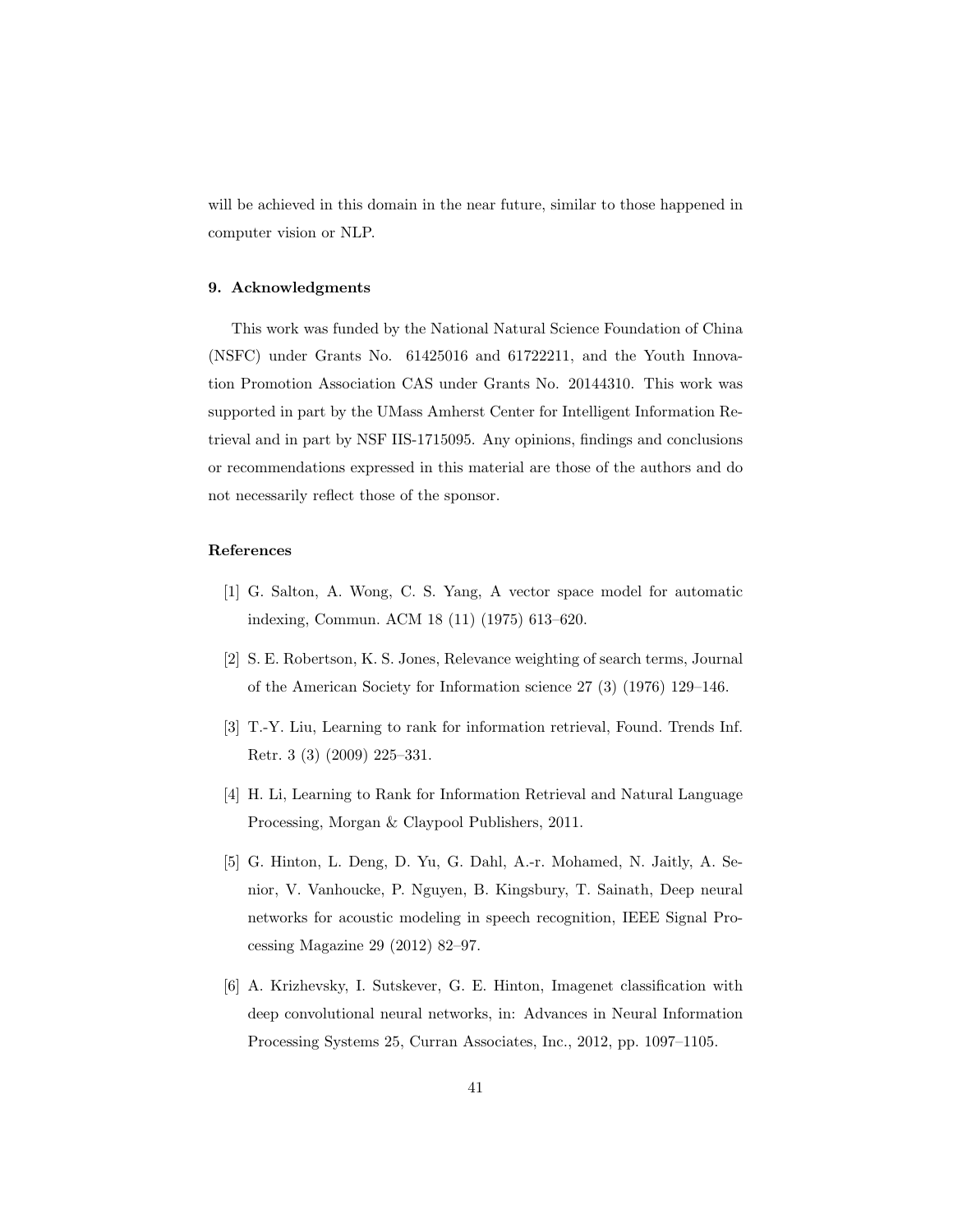- <span id="page-41-0"></span>[7] Y. LeCun, Y. Bengio, G. Hinton, Deep learning, Nature 521 (2015) 436 EP –.
- <span id="page-41-1"></span>[8] Y. Goldberg, Neural network methods for natural language processing, Synthesis Lectures on Human Language Technologies 10 (1) (2017) 1–309.
- <span id="page-41-2"></span>[9] D. Bahdanau, K. Cho, Y. Bengio, Neural machine translation by jointly learning to align and translate, arXiv preprint arXiv:1409.0473.
- <span id="page-41-3"></span>[10] N. Craswell, W. B. Croft, J. Guo, B. Mitra, M. de Rijke, Report on the sigir 2016 workshop on neural information retrieval (neu-ir), SIGIR Forum 50 (2) (2017) 96–103.
- <span id="page-41-4"></span>[11] J. Wan, D. Wang, S. C. H. Hoi, P. Wu, J. Zhu, Y. Zhang, J. Li, Deep learning for content-based image retrieval: A comprehensive study, in: Proceedings of the 22Nd ACM International Conference on Multimedia, MM '14, ACM, New York, NY, USA, 2014, pp. 157–166.
- <span id="page-41-5"></span>[12] E. Brenner, J. Zhao, A. Kutiyanawala, Z. Yan, End-to-end neural ranking for ecommerce product search: an application of task models and textual embeddings, arXiv preprint arXiv:1806.07296.
- <span id="page-41-6"></span>[13] P.-S. Huang, X. He, J. Gao, L. Deng, A. Acero, L. Heck, Learning deep structured semantic models for web search using clickthrough data, in: Proceedings of the 22Nd ACM International Conference on Information & Knowledge Management, CIKM '13, ACM, New York, NY, USA, 2013, pp. 2333–2338.
- <span id="page-41-7"></span>[14] Z. Lu, H. Li, A deep architecture for matching short texts, in: Advances in Neural Information Processing Systems 26, Curran Associates, Inc., 2013, pp. 1367–1375.
- <span id="page-41-8"></span>[15] R. Salakhutdinov, G. Hinton, Semantic hashing, International Journal of Approximate Reasoning 50 (7) (2009) 969–978.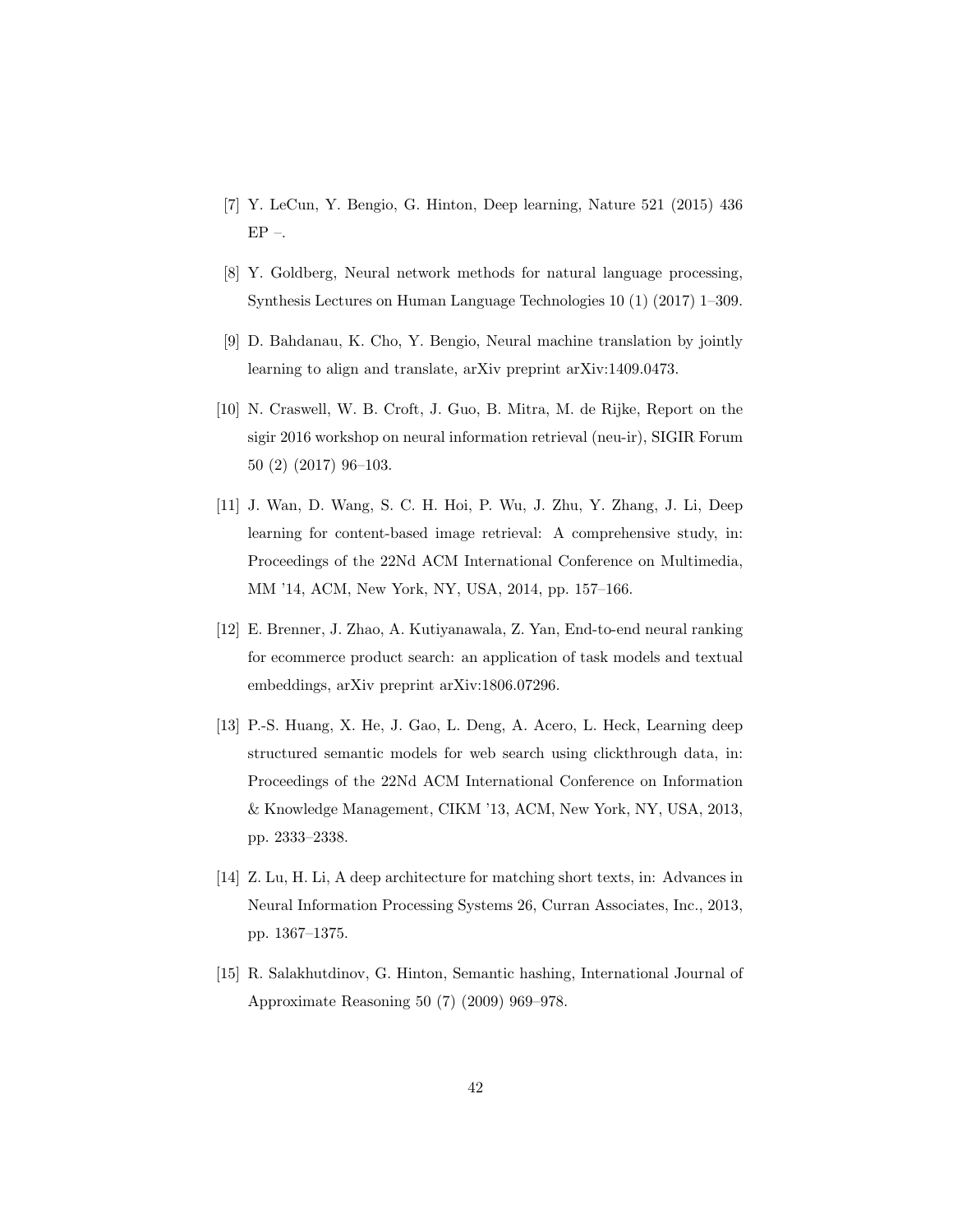- <span id="page-42-0"></span>[16] T. Mikolov, I. Sutskever, K. Chen, G. S. Corrado, J. Dean, Distributed representations of words and phrases and their compositionality, in: Advances in Neural Information Processing Systems 26, Curran Associates, Inc., 2013, pp. 3111–3119.
- <span id="page-42-1"></span>[17] B. Hu, Z. Lu, H. Li, Q. Chen, Convolutional neural network architectures for matching natural language sentences, in: Advances in Neural Information Processing Systems 27, Curran Associates, Inc., 2014, pp. 2042–2050.
- <span id="page-42-2"></span>[18] L. Pang, Y. Lan, J. Guo, J. Xu, S. Wan, X. Cheng, Text matching as image recognition, in: Thirtieth AAAI Conference on Artificial Intelligence, 2016.
- <span id="page-42-3"></span>[19] A. Severyn, A. Moschitti, Learning to rank short text pairs with convolutional deep neural networks, in: Proceedings of the 38th International ACM SIGIR Conference on Research and Development in Information Retrieval, SIGIR '15, ACM, New York, NY, USA, 2015, pp. 373–382.
- <span id="page-42-4"></span>[20] K. D. Onal, Y. Zhang, I. S. Altingovde, M. M. Rahman, P. Karagoz, A. Braylan, B. Dang, H.-L. Chang, H. Kim, Q. Mcnamara, A. Angert, E. Banner, V. Khetan, T. Mcdonnell, A. T. Nguyen, D. Xu, B. C. Wallace, M. Rijke, M. Lease, Neural information retrieval: At the end of the early years, Inf. Retr. 21 (2-3) (2018) 111–182.
- <span id="page-42-5"></span>[21] J. Guo, Y. Fan, Q. Ai, W. B. Croft, A deep relevance matching model for ad-hoc retrieval, in: Proceedings of the 25th ACM International on Conference on Information and Knowledge Management, CIKM '16, ACM, New York, NY, USA, 2016, pp. 55–64.
- <span id="page-42-6"></span>[22] D. Cohen, Q. Ai, W. B. Croft, Adaptability of neural networks on varying granularity ir tasks, arXiv preprint arXiv:1606.07565.
- <span id="page-42-7"></span>[23] B. Mitra, F. Diaz, N. Craswell, Learning to match using local and distributed representations of text for web search, in: Proceedings of the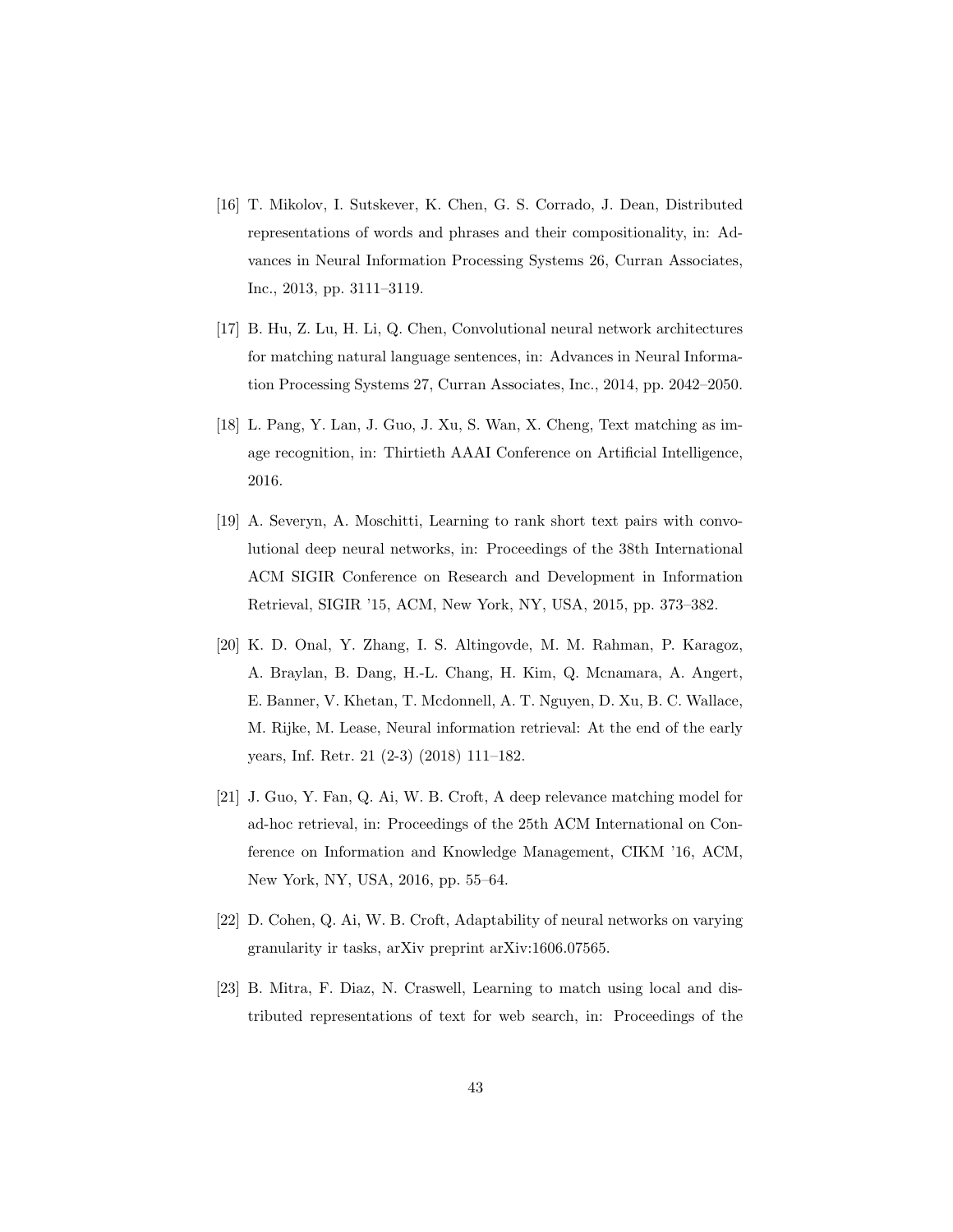26th International Conference on World Wide Web, WWW '17, International World Wide Web Conferences Steering Committee, Republic and Canton of Geneva, Switzerland, 2017, pp. 1291–1299.

- <span id="page-43-0"></span>[24] K. Hui, A. Yates, K. Berberich, G. de Melo, Pacrr: A position-aware neural ir model for relevance matching, arXiv preprint arXiv:1704.03940.
- <span id="page-43-1"></span>[25] X. Qiu, X. Huang, Convolutional neural tensor network architecture for community-based question answering, in: Proceedings of the 24th International Conference on Artificial Intelligence, IJCAI'15, AAAI Press, 2015, pp. 1305–1311.
- <span id="page-43-2"></span>[26] R. Yan, Y. Song, H. Wu, Learning to respond with deep neural networks for retrieval-based human-computer conversation system, in: SIGIR, 2016.
- <span id="page-43-3"></span>[27] M. Dehghani, H. Zamani, A. Severyn, J. Kamps, W. B. Croft, Neural ranking models with weak supervision, in: Proceedings of the 40th International ACM SIGIR Conference on Research and Development in Information Retrieval, SIGIR '17, ACM, New York, NY, USA, 2017, pp. 65–74.
- <span id="page-43-4"></span>[28] H. Zamani, M. Dehghani, W. B. Croft, E. Learned-Miller, J. Kamps, From neural re-ranking to neural ranking: Learning a sparse representation for inverted indexing, in: Proceedings of the 27th ACM International Conference on Information and Knowledge Management, CIKM '18, ACM, New York, NY, USA, 2018, pp. 497–506.
- <span id="page-43-5"></span>[29] C. Xiong, J. Callan, T.-Y. Liu, Word-entity duet representations for document ranking, in: Proceedings of the 40th International ACM SIGIR Conference on Research and Development in Information Retrieval, SI-GIR '17, ACM, New York, NY, USA, 2017, pp. 763–772.
- <span id="page-43-6"></span>[30] L. Yang, M. Qiu, C. Qu, J. Guo, Y. Zhang, W. B. Croft, J. Huang, H. Chen, Response ranking with deep matching networks and external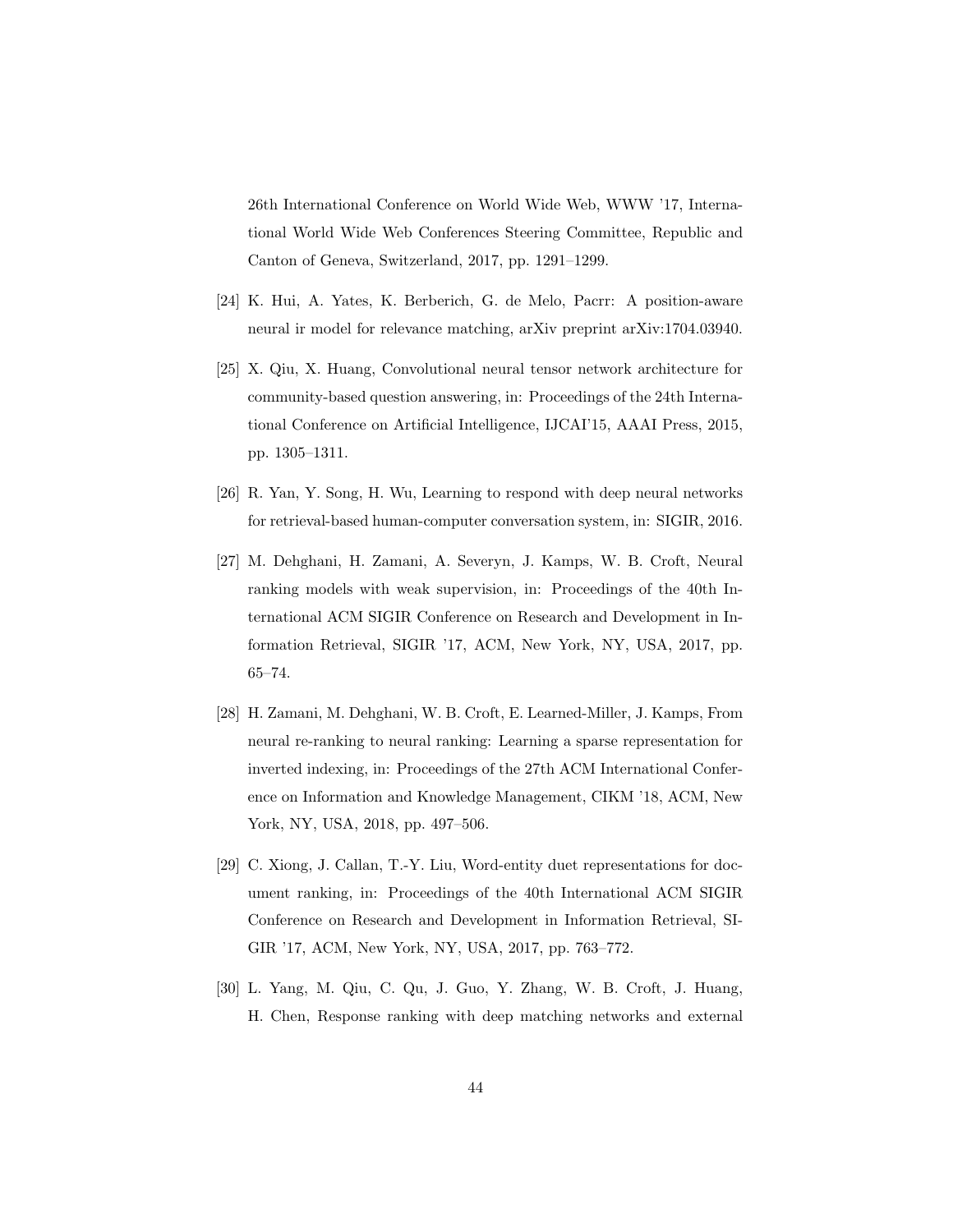knowledge in information-seeking conversation systems, in: The 41st International ACM SIGIR Conference on Research & Development in Information Retrieval, SIGIR 2018, Ann Arbor, MI, USA, July 08-12, 2018, 2018, pp. 245–254.

- <span id="page-44-0"></span>[31] Y. Fan, J. Guo, Y. Lan, J. Xu, L. Pang, X. Cheng, Learning visual features from snapshots for web search, in: Proceedings of the 2017 ACM on Conference on Information and Knowledge Management, ACM, 2017, pp. 247–256.
- <span id="page-44-1"></span>[32] Z. Tang, G. H. Yang, Deeptilebars: Visualizing term distribution for neural information retrieval, arXiv preprint arXiv:1811.00606.
- <span id="page-44-2"></span>[33] L. Pang, Y. Lan, J. Guo, J. Xu, J. Xu, X. Cheng, Deeprank: A new deep architecture for relevance ranking in information retrieval, in: Proceedings of the 2017 ACM on Conference on Information and Knowledge Management, CIKM '17, ACM, New York, NY, USA, 2017, pp. 257–266.
- <span id="page-44-3"></span>[34] Y. Fan, J. Guo, Y. Lan, J. Xu, C. Zhai, X. Cheng, Modeling diverse relevance patterns in ad-hoc retrieval, in: The 41st International ACM SIGIR Conference on Research & Development in Information Retrieval, SIGIR '18, ACM, New York, NY, USA, 2018, pp. 375–384.
- <span id="page-44-4"></span>[35] N. Craswell, W. B. Croft, M. de Rijke, J. Guo, B. Mitra, Sigir 2017 workshop on neural information retrieval (neu-ir'17), in: Proceedings of the 40th International ACM SIGIR Conference on Research and Development in Information Retrieval, SIGIR '17, ACM, New York, NY, USA, 2017, pp. 1431–1432.
- <span id="page-44-5"></span>[36] T. Nguyen, M. Rosenberg, X. Song, J. Gao, S. Tiwary, R. Majumder, L. Deng, MS MARCO: A human generated machine reading comprehension dataset, CoRR abs/1611.09268. [arXiv:1611.09268](http://arxiv.org/abs/1611.09268).
- <span id="page-44-6"></span>[37] Y. Yang, S. W.-t. Yih, C. Meek, Wikiqa: A challenge dataset for opendomain question answering, proceedings of the 2015 conference on empir-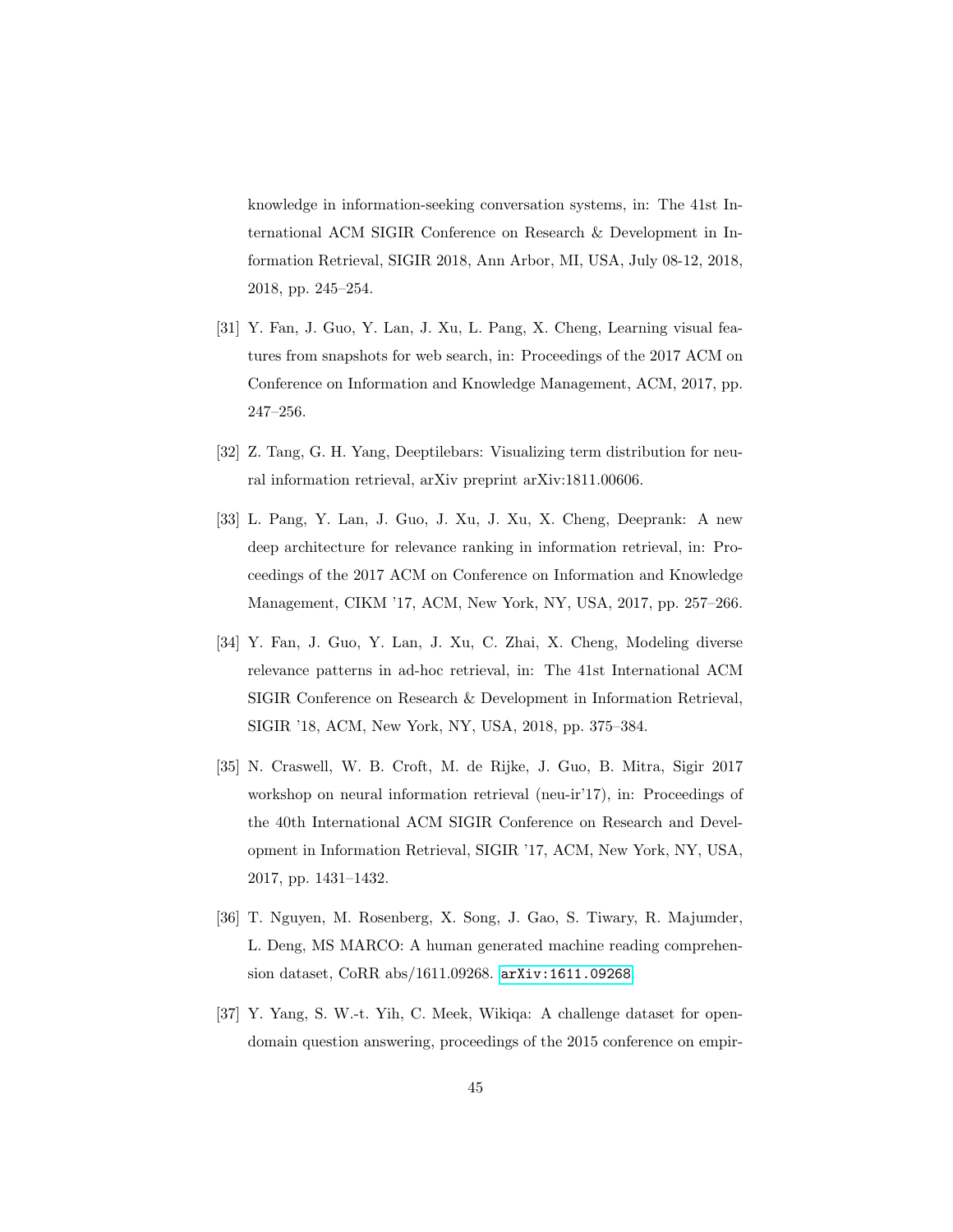ical methods in natural language processing Edition, ACL - Association for Computational Linguistics, 2015.

- <span id="page-45-0"></span>[38] L. Dietz, M. Verma, F. Radlinski, N. Craswell, TREC complex answer retrieval overview, in: Proceedings of The Twenty-Sixth Text REtrieval Conference, TREC 2017, Gaithersburg, Maryland, USA, November 15-17, 2017, 2017.
- <span id="page-45-1"></span>[39] Y. Fan, L. Pang, J. Hou, J. Guo, Y. Lan, X. Cheng, Matchzoo: A toolkit for deep text matching, arXiv preprint arXiv:1707.07270.
- <span id="page-45-2"></span>[40] X. He, J. Gao, L. Deng, Deep learning for natural language processing: Theory and practice (tutorial), 2014.
- <span id="page-45-3"></span>[41] B. Mitra, N. Craswell, Neural models for information retrieval, arXiv preprint arXiv:1705.01509.
- <span id="page-45-4"></span>[42] M. Grbovic, N. Djuric, V. Radosavljevic, F. Silvestri, N. Bhamidipati, Context- and content-aware embeddings for query rewriting in sponsored search, in: Proceedings of the 38th International ACM SIGIR Conference on Research and Development in Information Retrieval, SIGIR '15, ACM, New York, NY, USA, 2015, pp. 383–392.
- <span id="page-45-5"></span>[43] R. Baeza-Yates, B. d. A. N. Ribeiro, et al., Modern information retrieval, New York: ACM Press; Harlow, England: Addison-Wesley,, 2011.
- <span id="page-45-6"></span>[44] G. W. Furnas, T. K. Landauer, L. M. Gomez, S. T. Dumais, The vocabulary problem in human-system communication, Commun. ACM 30 (11) (1987) 964–971.
- <span id="page-45-7"></span>[45] L. Zhao, J. Callan, Term necessity prediction, in: Proceedings of the 19th ACM International Conference on Information and Knowledge Management, CIKM '10, ACM, New York, NY, USA, 2010, pp. 259–268.
- <span id="page-45-8"></span>[46] S. Robertson, S. Walker, Some simple effective approximations to the 2 poisson model for probabilistic weighted retrieval, in: SIGIR '94, 1994.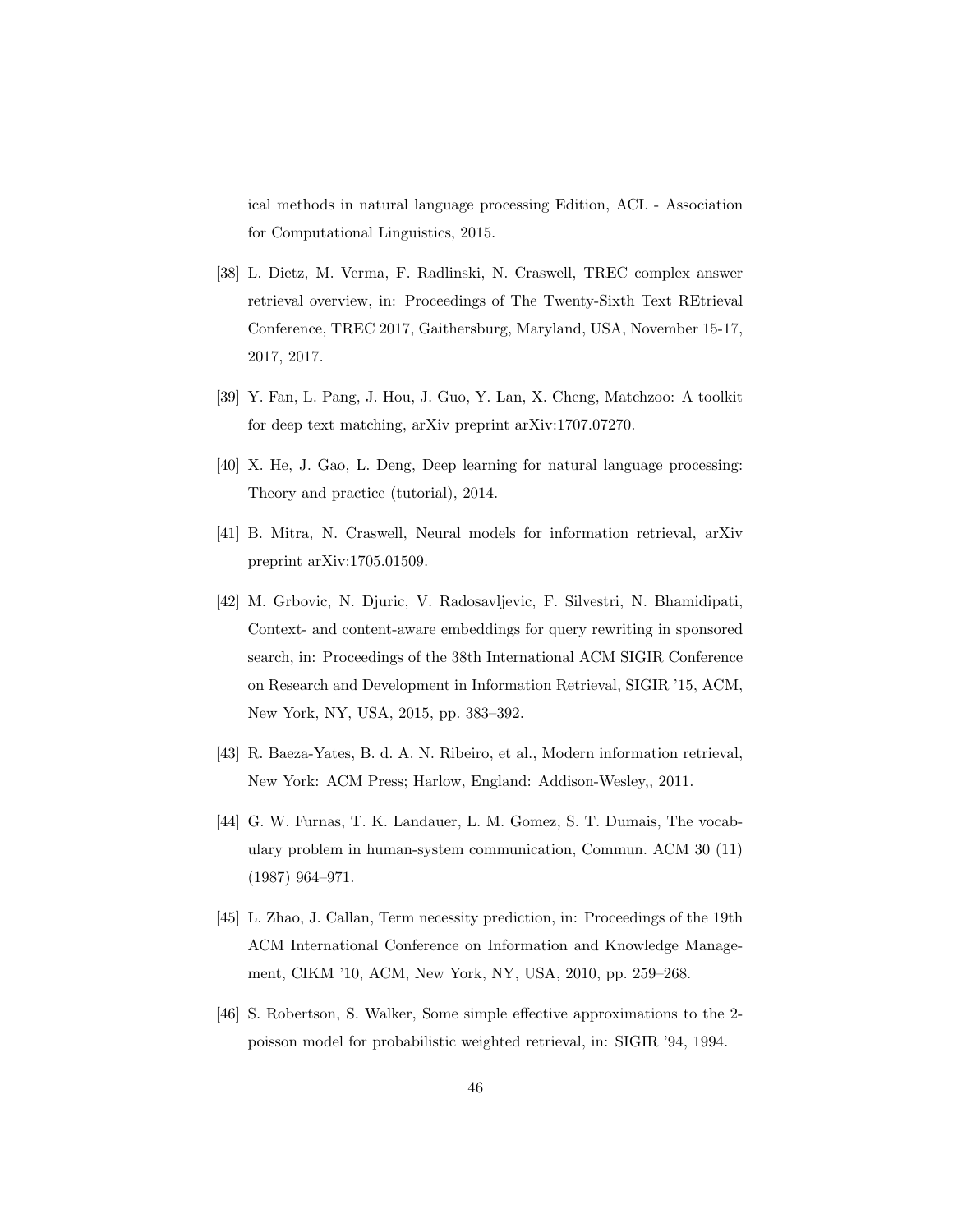- <span id="page-46-0"></span>[47] Y. Shen, X. He, J. Gao, L. Deng, G. Mesnil, A latent semantic model with convolutional-pooling structure for information retrieval, in: Proceedings of the 23rd ACM International Conference on Conference on Information and Knowledge Management, CIKM '14, ACM, New York, NY, USA, 2014, pp. 101–110.
- <span id="page-46-1"></span>[48] H. Palangi, L. Deng, Y. Shen, J. Gao, X. He, J. Chen, X. Song, R. Ward, Deep sentence embedding using long short-term memory networks: Analysis and application to information retrieval, IEEE/ACM Trans. Audio, Speech and Lang. Proc. 24 (4) (2016) 694–707.
- <span id="page-46-2"></span>[49] Y. Zheng, Z. Fan, Y. Liu, C. Luo, M. Zhang, S. Ma, Sogou-qcl: A new dataset with click relevance label, in: The 41st International ACM SIGIR Conference on Research & Development in Information Retrieval, ACM, 2018, pp. 1117–1120.
- <span id="page-46-3"></span>[50] D. Moll´a, J. L. Vicedo, Question answering in restricted domains: An overview, Computational Linguistics 33 (1) (2007) 41–61.
- <span id="page-46-4"></span>[51] A. Moschitti, L. M´arquez, P. Nakov, E. Agichtein, C. Clarke, I. Szpektor, Sigir 2016 workshop webqa ii: Web question answering beyond factoids, in: Proceedings of the 39th International ACM SIGIR Conference on Research and Development in Information Retrieval, SIGIR '16, ACM, New York, NY, USA, 2016, pp. 1251–1252.
- <span id="page-46-5"></span>[52] M. Richardson, Mctest: A challenge dataset for the open-domain machine comprehension of text, proceedings of the 2013 conference on empirical methods in natural language processing (emnlp 2013) Edition, 2013.
- <span id="page-46-6"></span>[53] E. M. Voorhees, D. M. Tice, Building a question answering test collection, in: Proceedings of the 23rd Annual International ACM SIGIR Conference on Research and Development in Information Retrieval, SIGIR '00, ACM, New York, NY, USA, 2000, pp. 200–207.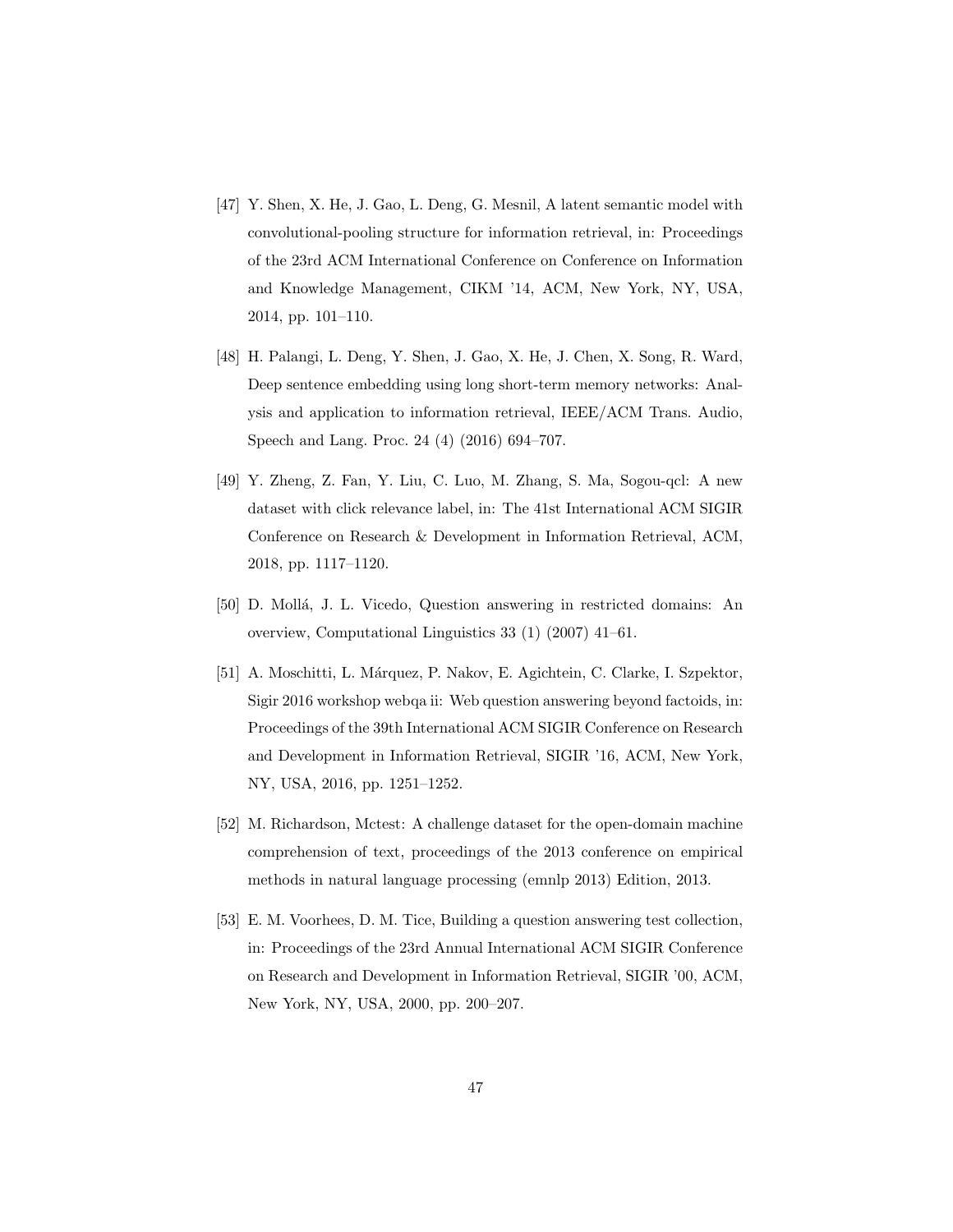- <span id="page-47-0"></span>[54] P. Rajpurkar, J. Zhang, K. Lopyrev, P. Liang, Squad: 100, 000+ questions for machine comprehension of text, CoRR abs/1606.05250. [arXiv:1606.](http://arxiv.org/abs/1606.05250) [05250](http://arxiv.org/abs/1606.05250).
- <span id="page-47-1"></span>[55] B. Mitra, G. Simon, J. Gao, N. Craswell, L. Deng, A proposal for evaluating answer distillation from web data.
- <span id="page-47-2"></span>[56] D. Cohen, L. Yang, W. B. Croft, Wikipassageqa: A benchmark collection for research on non-factoid answer passage retrieval, in: The 41st International ACM SIGIR Conference on Research & Development in Information Retrieval, SIGIR 2018, Ann Arbor, MI, USA, July 08-12, 2018, 2018, pp. 1165–1168.
- <span id="page-47-3"></span>[57] M. Keikha, J. H. Park, W. B. Croft, Evaluating answer passages using summarization measures, in: Proceedings of the 37th International ACM SIGIR Conference on Research  $\&\#38$ ; Development in Information Retrieval, SIGIR '14, ACM, New York, NY, USA, 2014, pp. 963–966.
- <span id="page-47-4"></span>[58] L. Yang, Q. Ai, D. Spina, R. Chen, L. Pang, W. B. Croft, J. Guo, F. Scholer, Beyond factoid QA: effective methods for non-factoid answer sentence retrieval, in: Advances in Information Retrieval - 38th European Conference on IR Research, ECIR 2016, Padua, Italy, March 20-23, 2016. Proceedings, 2016, pp. 115–128.
- <span id="page-47-5"></span>[59] M. Feng, B. Xiang, M. R. Glass, L. Wang, B. Zhou, Applying deep learning to answer selection: A study and an open task, CoRR abs/1508.01585. [arXiv:1508.01585](http://arxiv.org/abs/1508.01585).
- <span id="page-47-6"></span>[60] D. Wang, E. Nyberg, A long short-term memory model for answer sentence selection in question answering, in: Proceedings of the 53rd Annual Meeting of the Association for Computational Linguistics and the 7th International Joint Conference on Natural Language Processing, Association for Computational Linguistics, 2015, pp. 707–712.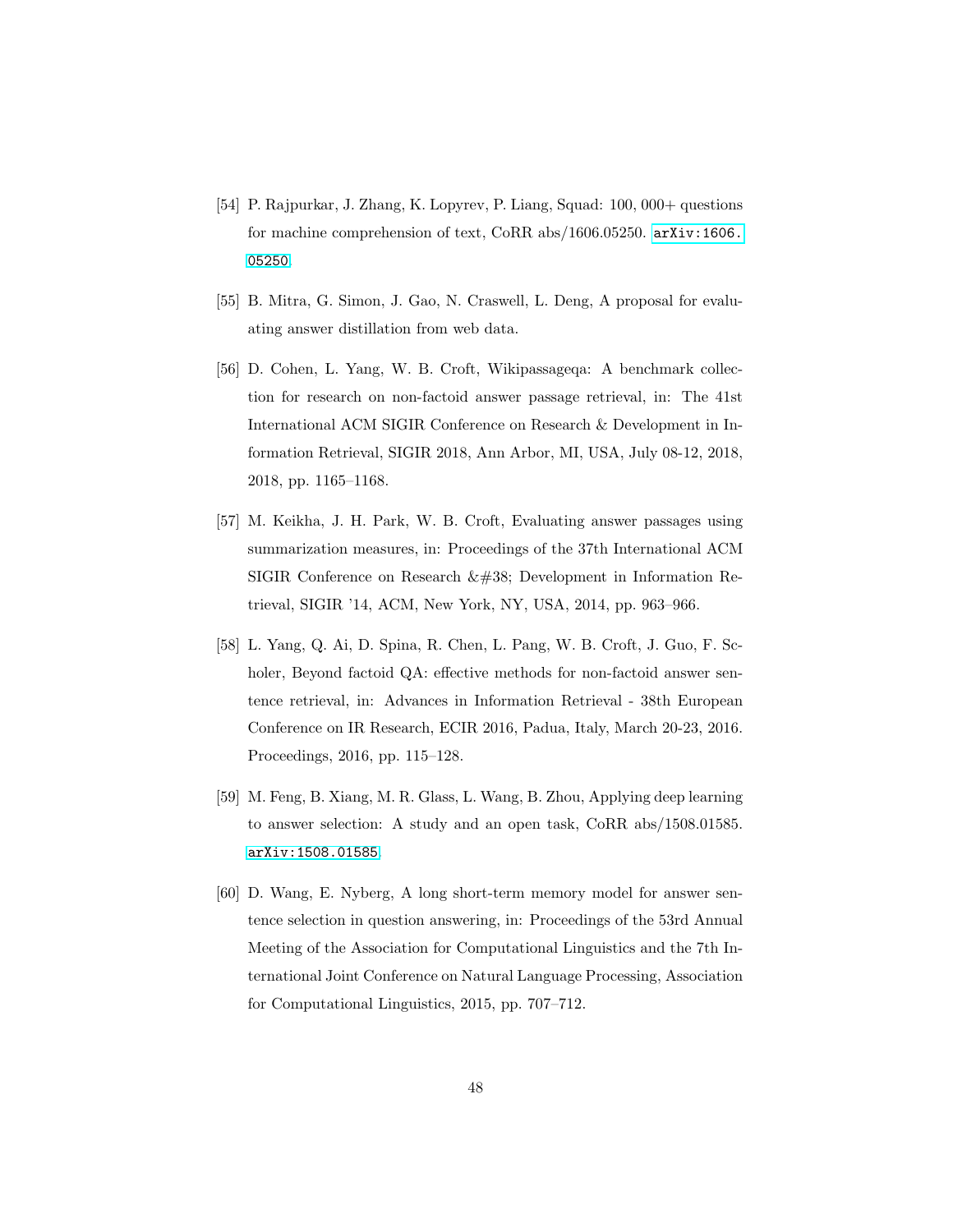- <span id="page-48-0"></span>[61] L. Yang, Q. Ai, J. Guo, W. B. Croft, anmm: Ranking short answer texts with attention-based neural matching model, in: Proceedings of the 25th ACM International Conference on Information and Knowledge Management, CIKM 2016, Indianapolis, IN, USA, October 24-28, 2016, 2016, pp. 287–296.
- <span id="page-48-1"></span>[62] L. Yang, M. Qiu, S. Gottipati, F. Zhu, J. Jiang, H. Sun, Z. Chen, Cqarank: Jointly model topics and expertise in community question answering, in: Proceedings of the 22Nd ACM International Conference on Information & Knowledge Management, CIKM '13, ACM, New York, NY, USA, 2013, pp. 99–108.
- <span id="page-48-2"></span>[63] A. Shtok, G. Dror, Y. Maarek, I. Szpektor, Learning from the past: Answering new questions with past answers, in: Proceedings of the 21st International Conference on World Wide Web, WWW '12, ACM, New York, NY, USA, 2012, pp. 759–768.
- <span id="page-48-3"></span>[64] P. Nakov, D. Hoogeveen, L. Màrquez, A. Moschitti, H. Mubarak, T. Baldwin, K. Verspoor, SemEval-2017 task 3: Community question answering, in: Proceedings of the 11th International Workshop on Semantic Evaluation, SemEval '17, Association for Computational Linguistics, Vancouver, Canada, 2017.
- <span id="page-48-4"></span>[65] D. Hoogeveen, K. M. Verspoor, T. Baldwin, Cqadupstack: A benchmark data set for community question-answering research, in: Proceedings of the 20th Australasian Document Computing Symposium, ACM, 2015, p. 3.
- <span id="page-48-5"></span>[66] A. Abujabal, R. S. Roy, M. Yahya, G. Weikum, Comqa: A communitysourced dataset for complex factoid question answering with paraphrase clusters, arXiv preprint arXiv:1809.09528.
- <span id="page-48-6"></span>[67] X. Liu, C. Wang, Y. Leng, C. Zhai, Linkso: a dataset for learning to retrieve similar question answer pairs on software development forums,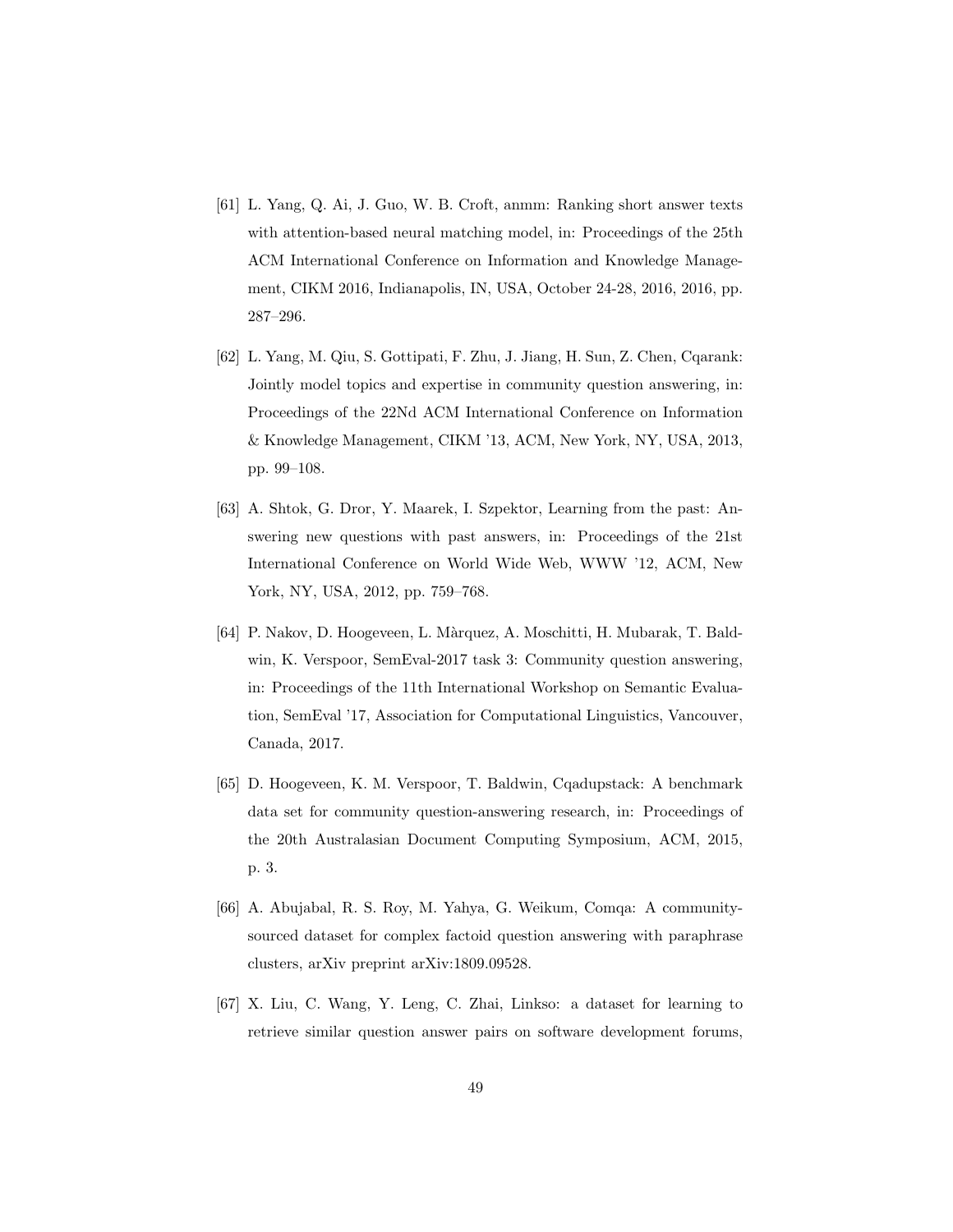in: Proceedings of the 4th ACM SIGSOFT International Workshop on NLP for Software Engineering, ACM, 2018, pp. 2–5.

- <span id="page-49-0"></span>[68] Z. Wang, W. Hamza, R. Florian, Bilateral multi-perspective matching for natural language sentences, in: Proceedings of the 26th International Joint Conference on Artificial Intelligence, IJCAI'17, AAAI Press, 2017, pp. 4144–4150.
- <span id="page-49-1"></span>[69] S. Wan, Y. Lan, J. Xu, J. Guo, L. Pang, X. Cheng, Match-srnn: Modeling the recursive matching structure with spatial rnn, in: Proceedings of the Twenty-Fifth International Joint Conference on Artificial Intelligence, IJCAI'16, AAAI Press, 2016, pp. 2922–2928.
- <span id="page-49-2"></span>[70] L. Chen, Y. Lan, L. Pang, J. Guo, J. Xu, X. Cheng, Ri-match: Integrating both representations and interactions for deep semantic matching, in: Information Retrieval Technology, Springer International Publishing, Cham, 2018, pp. 90–102.
- <span id="page-49-3"></span>[71] J. Gao, M. Galley, L. Li, Neural approaches to conversational AI, CoRR abs/1809.08267. [arXiv:1809.08267](http://arxiv.org/abs/1809.08267).
- <span id="page-49-4"></span>[72] Z. Ji, Z. Lu, H. Li, An information retrieval approach to short text conversation, CoRR abs/1408.6988.
- <span id="page-49-5"></span>[73] A. Ritter, C. Cherry, W. B. Dolan, Data-driven response generation in social media, in: Proceedings of the Conference on Empirical Methods in Natural Language Processing, EMNLP '11, Association for Computational Linguistics, Stroudsburg, PA, USA, 2011, pp. 583–593.
- <span id="page-49-6"></span>[74] H. Wang, Z. Lu, H. Li, E. Chen, A dataset for research on short-text conversations, in: Proceedings of the 2013 Conference on Empirical Methods in Natural Language Processing, 2013, pp. 935–945.
- <span id="page-49-7"></span>[75] Y. Wu, W. Wu, C. Xing, M. Zhou, Z. Li, Sequential matching network: A new architecture for multi-turn response selection in retrieval-based chatbots, in: ACL '17, 2017.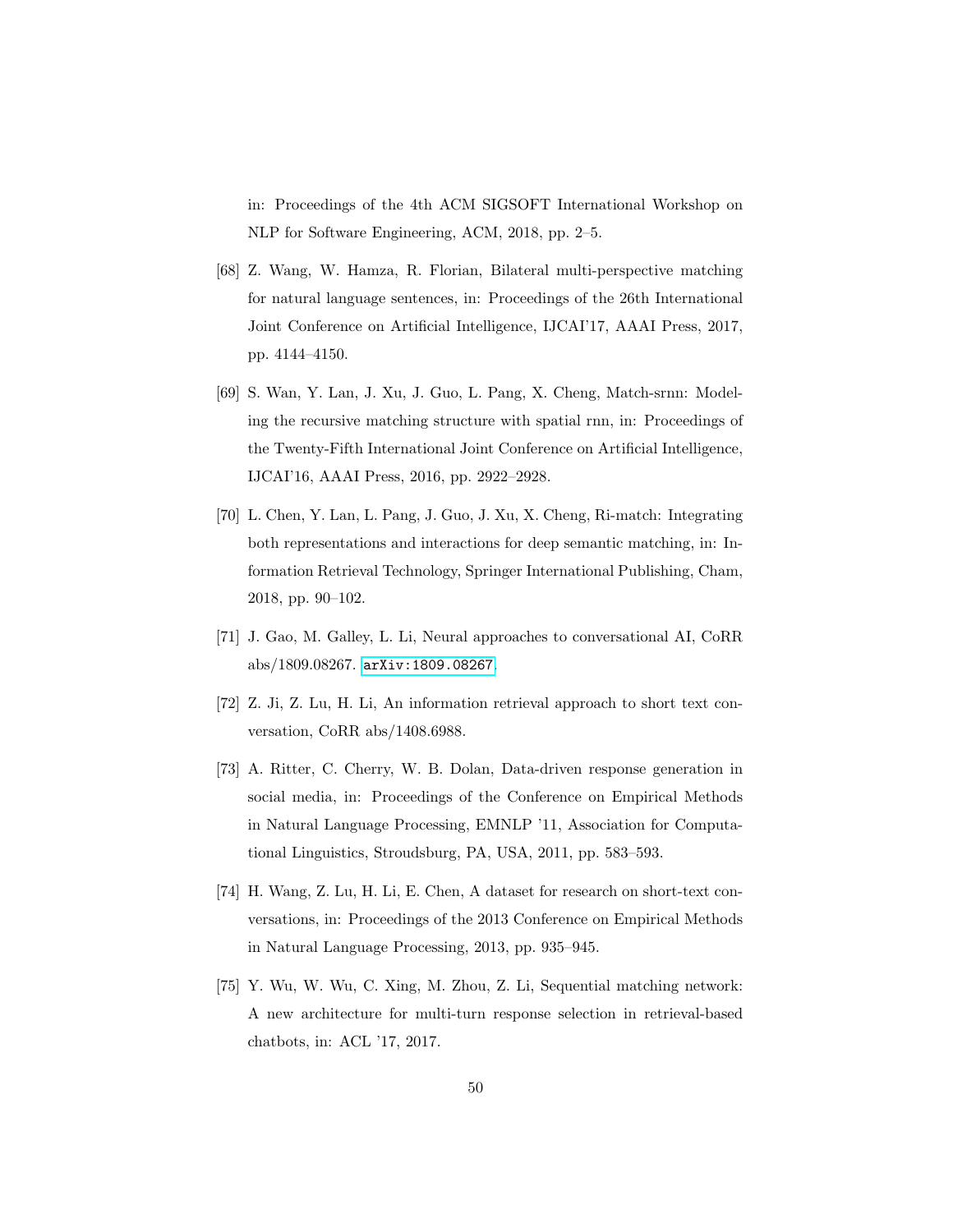- <span id="page-50-0"></span>[76] R. Lowe, N. Pow, I. Serban, J. Pineau, The ubuntu dialogue corpus: A large dataset for research in unstructured multi-turn dialogue systems, CoRR abs/1506.08909.
- <span id="page-50-1"></span>[77] X. Zhou, D. Dong, H. Wu, S. Zhao, D. Yu, H. Tian, X. Liu, R. Yan, Multiview response selection for human-computer conversation, in: EMNLP, 2016.
- <span id="page-50-2"></span>[78] L. Yang, H. Zamani, Y. Zhang, J. Guo, W. B. Croft, Neural matching models for question retrieval and next question prediction in conversation, CoRR.
- <span id="page-50-3"></span>[79] R. Yan, Y. Song, X. Zhou, H. Wu, "shall I be your chat companion?": Towards an online human-computer conversation system, in: CIKM '16, 2016.
- <span id="page-50-4"></span>[80] R. Yan, D. Zhao, W. E., Joint learning of response ranking and next utterance suggestion in human-computer conversation system, in: SIGIR '17, 2017.
- <span id="page-50-5"></span>[81] C. Qu, L. Yang, W. B. Croft, J. Trippas, Y. Zhang, M. Qiu, Analyzing and characterizing user intent in information-seeking conversations., in: SIGIR '18, 2018.
- <span id="page-50-6"></span>[82] C. Qu, L. Yang, W. B. Croft, Y. Zhang, J. Trippas, M. Qiu, User intent prediction in information-seeking conversations, in: CHIIR '19, 2019.
- <span id="page-50-7"></span>[83] L. Shang, T. Sakai, Overview of the ntcir-12 short text conversation task.
- <span id="page-50-8"></span>[84] Z. Dai, C. Xiong, J. Callan, Z. Liu, Convolutional neural networks for soft-matching n-grams in ad-hoc search, in: Proceedings of the Eleventh ACM International Conference on Web Search and Data Mining, WSDM '18, ACM, New York, NY, USA, 2018, pp. 126–134.
- <span id="page-50-9"></span>[85] C. Xiong, Z. Dai, J. Callan, Z. Liu, R. Power, End-to-end neural ad-hoc ranking with kernel pooling, in: Proceedings of the 40th International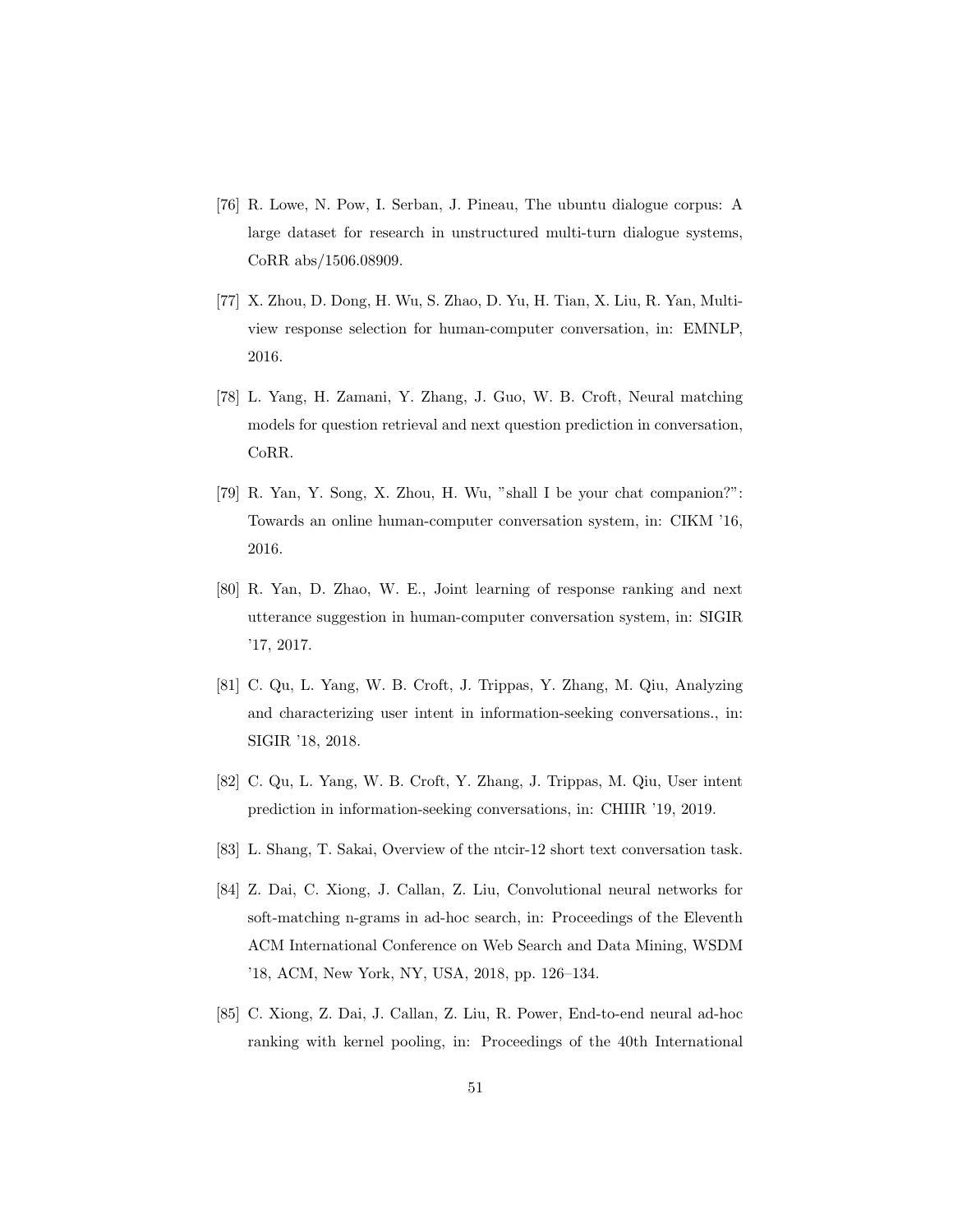ACM SIGIR Conference on Research and Development in Information Retrieval, SIGIR '17, ACM, New York, NY, USA, 2017, pp. 55–64.

- <span id="page-51-0"></span>[86] B. Wang, K. Liu, J. Zhao, Inner attention based recurrent neural networks for answer selection, in: Proceedings of the 54th Annual Meeting of the Association for Computational Linguistics, Association for Computational Linguistics, 2016, pp. 1288–1297.
- <span id="page-51-1"></span>[87] S. Wang, J. Jiang, A compare-aggregate model for matching text sequences, in: Proceedings of the 5th International Conference on Learning Representations, ICLR'17, 2017.
- <span id="page-51-2"></span>[88] S. Wan, Y. Lan, J. Guo, J. Xu, L. Pang, X. Cheng, A deep architecture for semantic matching with multiple positional sentence representations, in: Proceedings of the Thirtieth AAAI Conference on Artificial Intelligence, AAAI'16, AAAI Press, 2016, pp. 2835–2841.
- <span id="page-51-3"></span>[89] W. Yang, H. Zhang, J. Lin, Simple applications of bert for ad hoc document retrieval, arXiv preprint arXiv:1903.10972.
- <span id="page-51-4"></span>[90] W. Yin, H. Schütze, Multigrancnn: An architecture for general matching of text chunks on multiple levels of granularity, in: Proceedings of the 53rd Annual Meeting of the Association for Computational Linguistics and the 7th International Joint Conference on Natural Language Processing, Association for Computational Linguistics, 2015, pp. 63–73.
- <span id="page-51-5"></span>[91] Y. Nie, A. Sordoni, J.-Y. Nie, Multi-level abstraction convolutional model with weak supervision for information retrieval, in: The 41st International ACM SIGIR Conference on Research & Development in Information Retrieval, SIGIR '18, ACM, New York, NY, USA, 2018, pp. 985–988.
- <span id="page-51-6"></span>[92] J. Rao, W. Yang, Y. Zhang, F. Ture, J. J. Lin, Multi-perspective relevance matching with hierarchical convnets for social media search, national conference on artificial intelligence.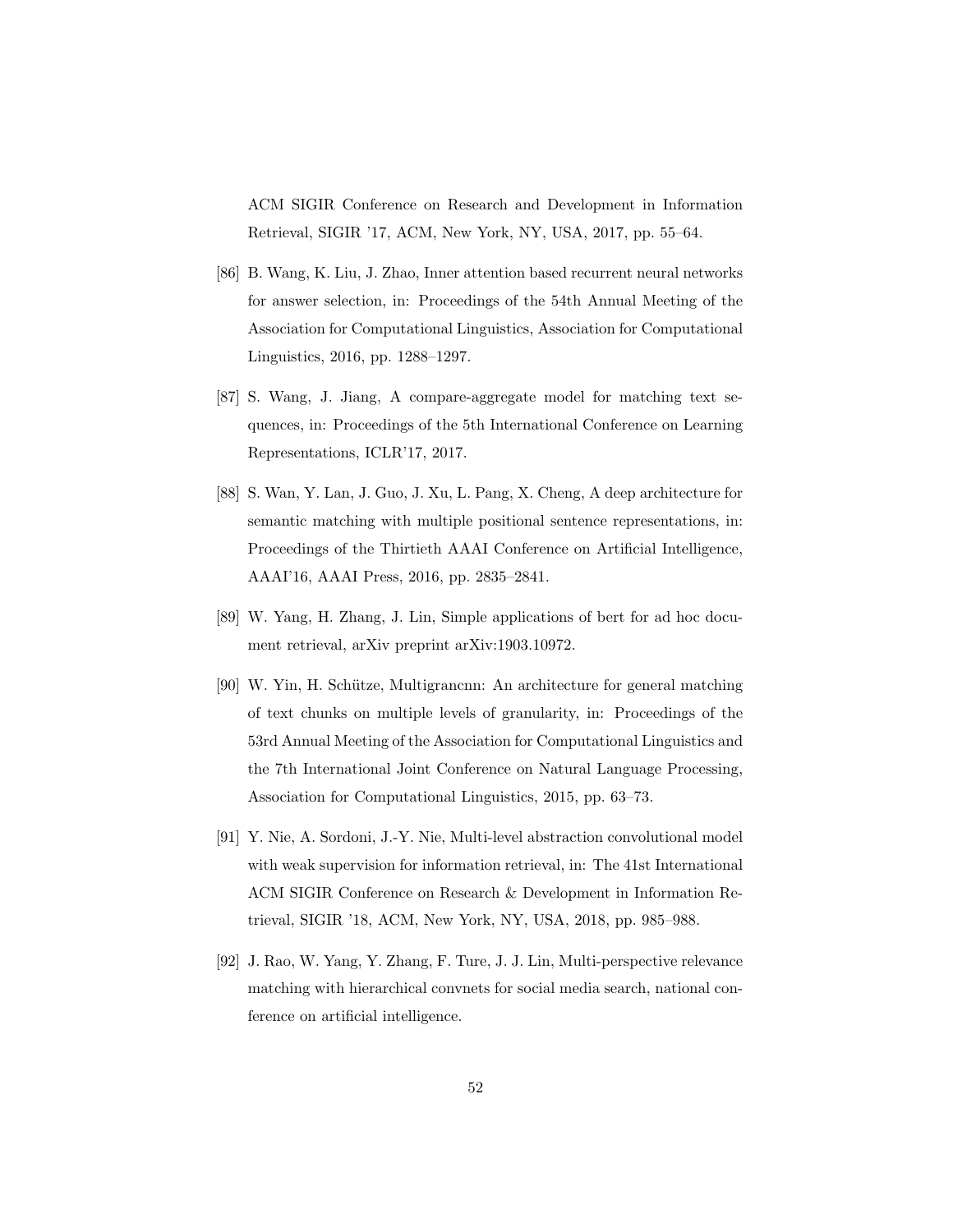- <span id="page-52-0"></span>[93] Y. Nie, Y. Li, J. Nie, Empirical study of multi-level convolution models for ir based on representations and interactions (2018) 59–66.
- <span id="page-52-1"></span>[94] J. Huang, S. Yao, C. Lyu, D. Ji, Multi-granularity neural sentence model for measuring short text similarity, in: Database Systems for Advanced Applications, Springer International Publishing, Cham, 2017, pp. 439– 455.
- <span id="page-52-2"></span>[95] H. Chen, F. X. Han, D. Niu, D. Liu, K. Lai, C. Wu, Y. Xu, Mix: Multichannel information crossing for text matching, in: Proceedings of the 24th ACM SIGKDD International Conference on Knowledge Discovery & Data Mining, KDD '18, ACM, New York, NY, USA, 2018, pp. 110–119.
- <span id="page-52-3"></span>[96] W. Chen, T.-Y. Liu, Y. Lan, Z.-M. Ma, H. Li, Ranking measures and loss functions in learning to rank, in: Advances in Neural Information Processing Systems, 2009, pp. 315–323.
- <span id="page-52-4"></span>[97] C. Burges, T. Shaked, E. Renshaw, A. Lazier, M. Deeds, N. Hamilton, G. N. Hullender, Learning to rank using gradient descent, in: Proceedings of the 22nd International Conference on Machine learning (ICML-05), 2005, pp. 89–96.
- <span id="page-52-5"></span>[98] F. Xia, T.-Y. Liu, J. Wang, W. Zhang, H. Li, Listwise approach to learning to rank: theory and algorithm, in: Proceedings of the 25th international conference on Machine learning, ACM, 2008, pp. 1192–1199.
- <span id="page-52-6"></span>[99] M. Taylor, J. Guiver, S. Robertson, T. Minka, Softrank: optimizing nonsmooth rank metrics, in: Proceedings of WSDM'08, ACM, 2008, pp. 77– 86.
- <span id="page-52-7"></span>[100] C. J. Burges, From ranknet to lambdarank to lambdamart: An overview, Learning 11 (2010) 23–581.
- <span id="page-52-8"></span>[101] Q. Ai, K. Bi, J. Guo, W. B. Croft, Learning a deep listwise context model for ranking refinement, in: The 41st International ACM SIGIR Conference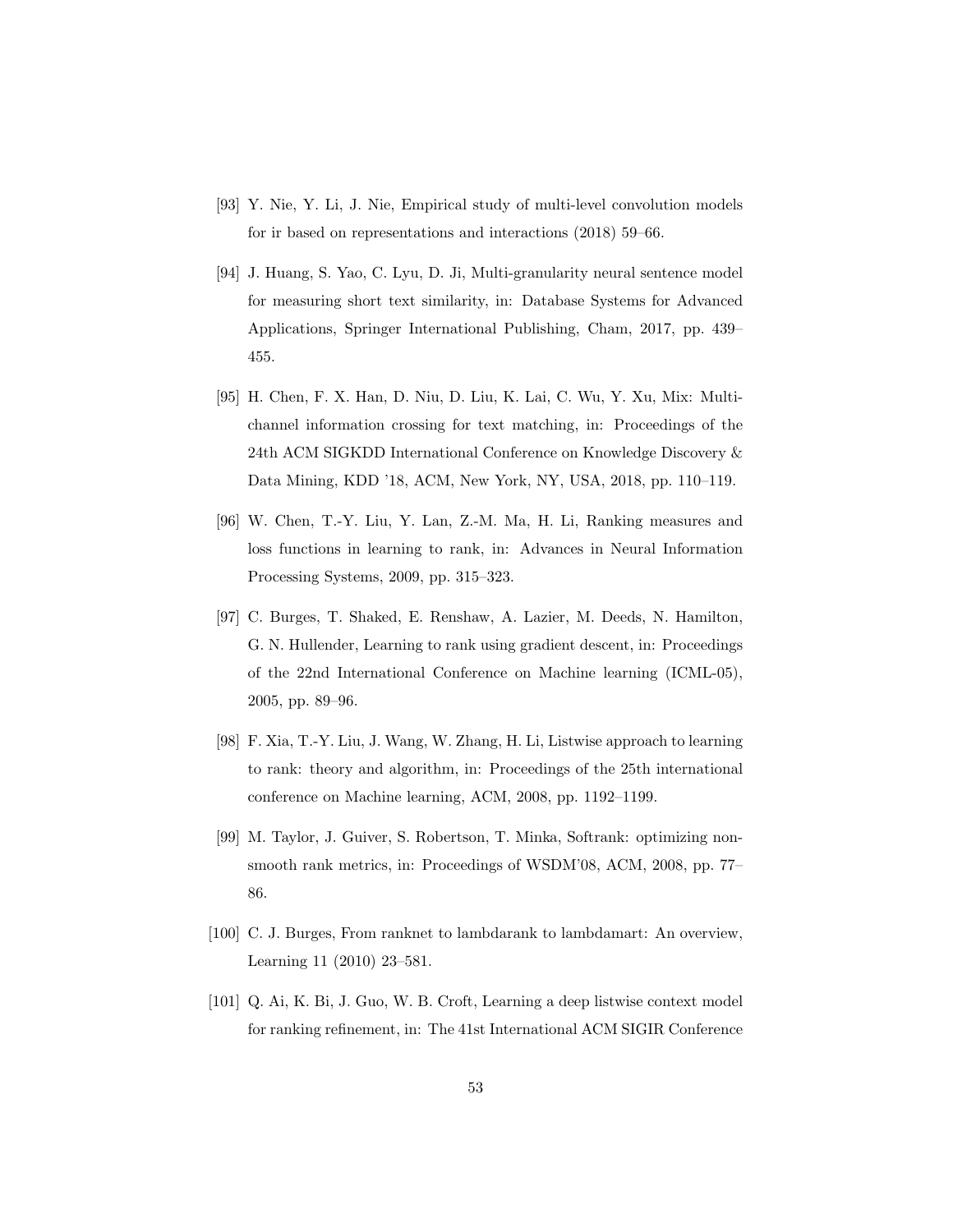on Research & Development in Information Retrieval, ACM, 2018, pp. 135–144.

- <span id="page-53-0"></span>[102] Q. Ai, X. Wang, N. Golbandi, M. Bendersky, M. Najork, Learning groupwise scoring functions using deep neural networks, arXiv preprint arXiv:1811.04415.
- <span id="page-53-1"></span>[103] Q. Ai, J. Mao, Y. Liu, W. B. Croft, Unbiased learning to rank: Theory and practice, in: Proceedings of the 27th ACM International Conference on Information and Knowledge Management, ACM, 2018, pp. 2305–2306.
- <span id="page-53-2"></span>[104] X. Liu, J. Gao, X. He, L. Deng, K. Duh, Y.-Y. Wang, Representation learning using multi-task deep neural networks for semantic classification and information retrieval.
- <span id="page-53-3"></span>[105] O. Chapelle, P. Shivaswamy, S. Vadrevu, K. Weinberger, Y. Zhang, B. Tseng, Multi-task learning for boosting with application to web search ranking, in: Proceedings of the 16th ACM SIGKDD international conference on Knowledge discovery and data mining, ACM, 2010, pp. 1189–1198.
- <span id="page-53-4"></span>[106] I. Goodfellow, J. Pouget-Abadie, M. Mirza, B. Xu, D. Warde-Farley, S. Ozair, A. Courville, Y. Bengio, Generative adversarial nets, in: Advances in neural information processing systems, 2014, pp. 2672–2680.
- <span id="page-53-5"></span>[107] D. Cohen, B. Mitra, K. Hofmann, W. B. Croft, Cross domain regularization for neural ranking models using adversarial learning, in: The 41st International ACM SIGIR Conference on Research & Development in Information Retrieval, ACM, 2018, pp. 1025–1028.
- <span id="page-53-6"></span>[108] H. Zamani, M. Dehghani, F. Diaz, H. Li, N. Craswell, Sigir 2018 workshop on learning from limited or noisy data for information retrieval, in: The 41st International ACM SIGIR Conference on Research & Development in Information Retrieval, SIGIR '18, ACM, New York, NY, USA, 2018, pp. 1439–1440.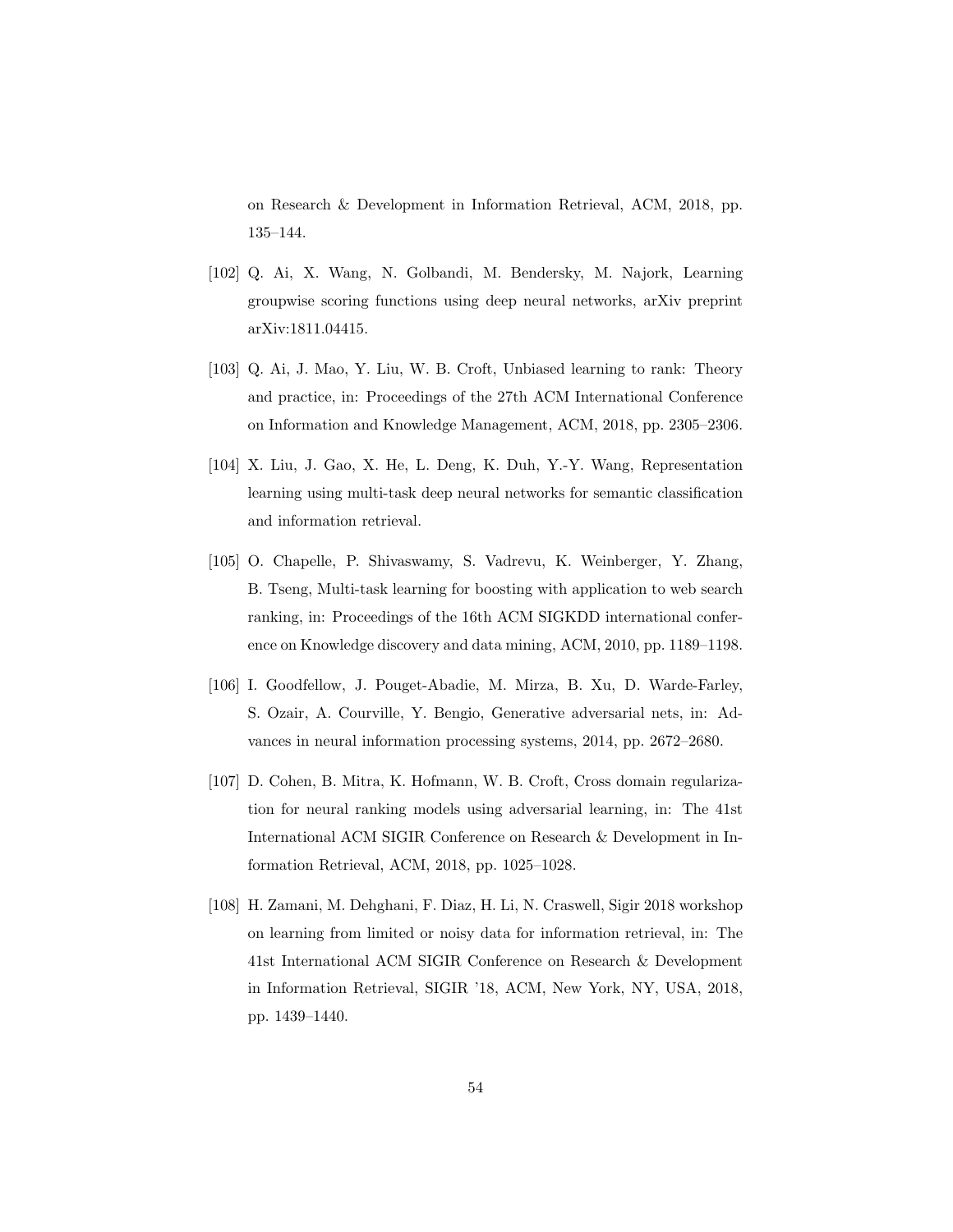- <span id="page-54-0"></span>[109] N. Asadi, D. Metzler, T. Elsayed, J. Lin, Pseudo test collections for learning web search ranking functions, in: Proceedings of the 34th International ACM SIGIR Conference on Research and Development in Information Retrieval, SIGIR '11, ACM, New York, NY, USA, 2011, pp. 1073–1082.
- <span id="page-54-1"></span>[110] H. Zamani, W. B. Croft, J. S. Culpepper, Neural query performance prediction using weak supervision from multiple signals, in: The 41st International ACM SIGIR Conference on Research & Development in Information Retrieval, SIGIR '18, ACM, New York, NY, USA, 2018, pp. 105–114.
- <span id="page-54-2"></span>[111] H. Zamani, W. B. Croft, Relevance-based word embedding, in: Proceedings of the 40th International ACM SIGIR Conference on Research and Development in Information Retrieval, SIGIR '17, ACM, New York, NY, USA, 2017, pp. 505–514.
- <span id="page-54-3"></span>[112] D. Cohen, J. Foley, H. Zamani, J. Allan, W. B. Croft, Universal approximation functions for fast learning to rank: Replacing expensive regression forests with simple feed-forward networks, in: The 41st International ACM SIGIR Conference on Research & Development in Information Retrieval, SIGIR '18, ACM, New York, NY, USA, 2018, pp. 1017–1020.
- <span id="page-54-4"></span>[113] M. Szummer, E. Yilmaz, Semi-supervised learning to rank with preference regularization, in: Proceedings of the 20th ACM International Conference on Information and Knowledge Management, CIKM '11, ACM, New York, NY, USA, 2011, pp. 269–278.
- <span id="page-54-5"></span>[114] K. Duh, K. Kirchhoff, Learning to rank with partially-labeled data, in: Proceedings of the 31st Annual International ACM SIGIR Conference on Research and Development in Information Retrieval, SIGIR '08, ACM, New York, NY, USA, 2008, pp. 251–258.
- <span id="page-54-6"></span>[115] X. Zhang, B. He, T. Luo, Training query filtering for semi-supervised learning to rank with pseudo labels, World Wide Web 19 (5) (2016) 833– 864.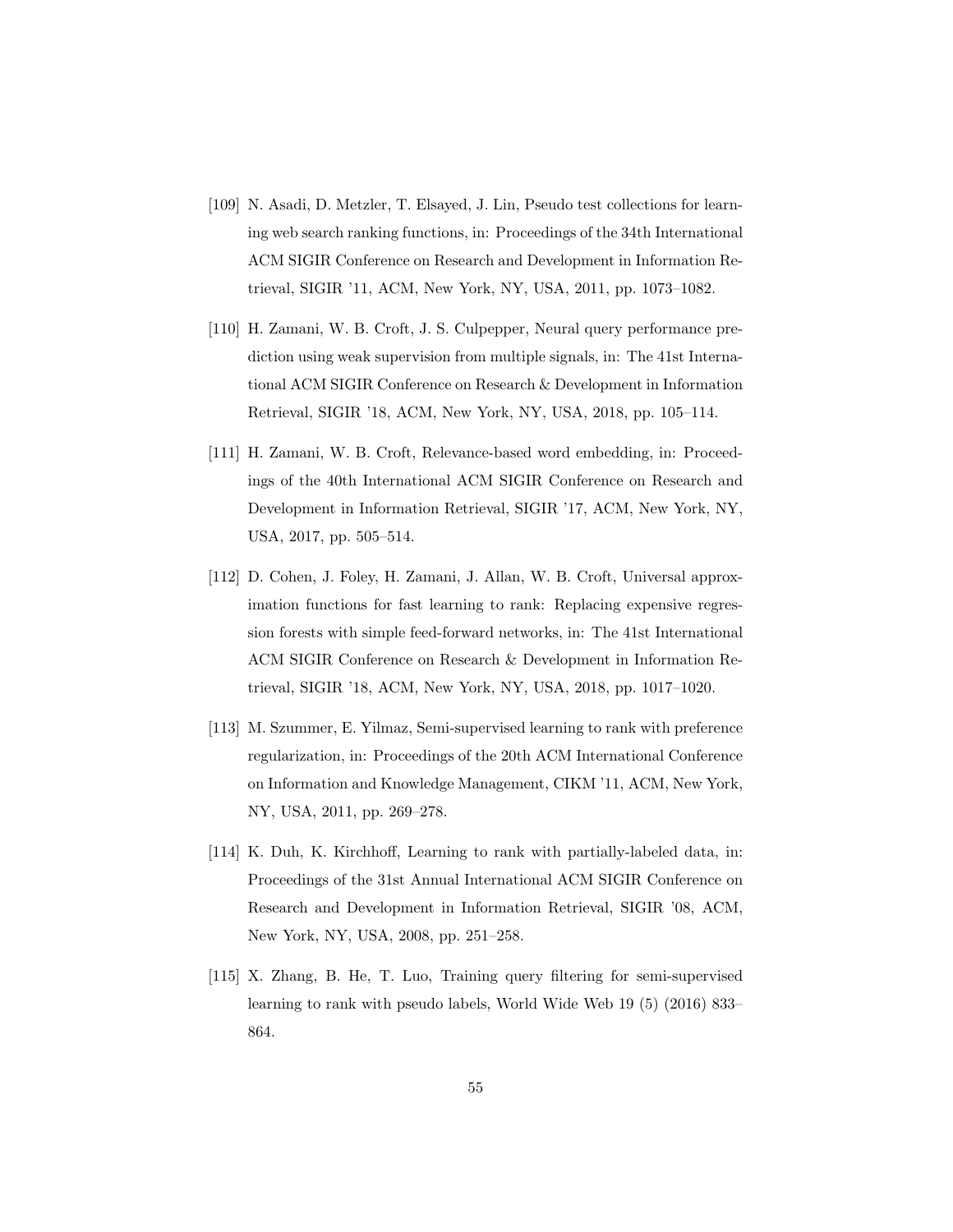- <span id="page-55-0"></span>[116] M. Dehghani, A. Severyn, S. Rothe, J. Kamps, Avoiding your teacher's mistakes: Training neural networks with controlled weak supervision, CoRR abs/1711.00313. [arXiv:1711.00313](http://arxiv.org/abs/1711.00313).
- <span id="page-55-1"></span>[117] B. Li, P. Cheng, L. Jia, Joint learning from labeled and unlabeled data for information retrieval, in: Proceedings of the 27th International Conference on Computational Linguistics, COLING '18, Association for Computational Linguistics, Santa Fe, New Mexico, USA, 2018, pp. 293–302.
- <span id="page-55-2"></span>[118] K. Hui, A. Yates, K. Berberich, G. de Melo, Co-pacrr: A context-aware neural ir model for ad-hoc retrieval, in: Proceedings of the eleventh ACM international conference on web search and data mining, ACM, 2018, pp. 279–287.
- <span id="page-55-3"></span>[119] C. Li, Y. Sun, B. He, L. Wang, K. Hui, A. Yates, L. Sun, J. Xu, NPRF: A neural pseudo relevance feedback framework for ad-hoc information retrieval, in: Proceedings of the 2018 Conference on Empirical Methods in Natural Language Processing, EMNLP '18, 2018.
- <span id="page-55-4"></span>[120] J. M. Ponte, W. B. Croft, A language modeling approach to information retrieval, Ph.D. thesis, University of Massachusetts at Amherst (1998).
- <span id="page-55-5"></span>[121] V. Lavrenko, W. B. Croft, Relevance based language models, in: Proceedings of the 24th annual international ACM SIGIR conference on Research and development in information retrieval, ACM, 2001, pp. 120–127.
- <span id="page-55-6"></span>[122] T. Joachims, Optimizing search engines using clickthrough data, in: Proceedings of the eighth ACM SIGKDD international conference on Knowledge discovery and data mining, ACM, 2002, pp. 133–142.
- <span id="page-55-7"></span>[123] K. Hui, A. Yates, K. Berberich, G. de Melo, A position-aware deep model for relevance matching in information retrieval, arXiv preprint arXiv:1704.03940.
- <span id="page-55-8"></span>[124] M. Wang, N. A. Smith, T. Mitamura, What is the jeopardy model? a quasi-synchronous grammar for qa, in: Proceedings of the 2007 Joint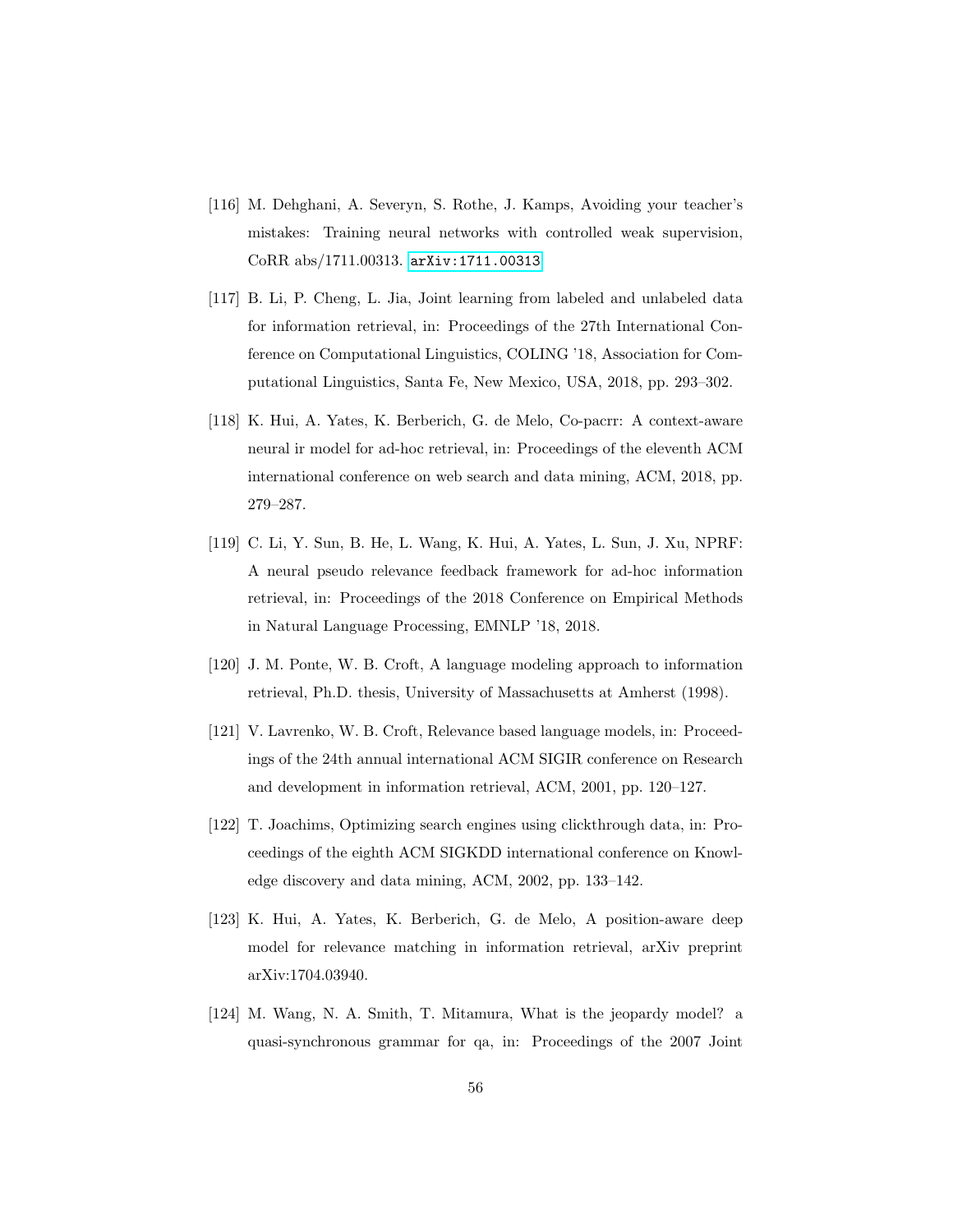Conference on Empirical Methods in Natural Language Processing and Computational Natural Language Learning (EMNLP-CoNLL), 2007.

- <span id="page-56-0"></span>[125] L. Yu, K. M. Hermann, P. Blunsom, S. Pulman, Deep learning for answer sentence selection, CoRR abs/1412.1632. [arXiv:1412.1632](http://arxiv.org/abs/1412.1632).
- <span id="page-56-1"></span>[126] J. Rao, H. He, J. Lin, Noise-contrastive estimation for answer selection with deep neural networks, in: Proceedings of the 25th ACM International on Conference on Information and Knowledge Management, CIKM '16, 2016.
- <span id="page-56-2"></span>[127] Y. Tay, M. C. Phan, A. T. Luu, S. C. Hui, Learning to rank question answer pairs with holographic dual LSTM architecture, in: Proceedings of the 40th International ACM SIGIR Conference on Research and Development in Information Retrieval, Shinjuku, Tokyo, Japan, August 7-11, 2017, 2017, pp. 695–704.
- <span id="page-56-3"></span>[128] Y. Tay, L. A. Tuan, S. C. Hui, Hyperbolic representation learning for fast and efficient neural question answering, in: Proceedings of the Eleventh ACM International Conference on Web Search and Data Mining, WSDM 2018, Marina Del Rey, CA, USA, February 5-9, 2018, 2018, pp. 583–591.
- <span id="page-56-4"></span>[129] W. Yih, M. Chang, C. Meek, A. Pastusiak, Question answering using enhanced lexical semantic models, in: Proceedings of the 51st Annual Meeting of the Association for Computational Linguistics, ACL 2013, 4-9 August 2013, Sofia, Bulgaria,, The Association for Computer Linguistics, 2013, pp. 1744–1753.
- <span id="page-56-5"></span>[130] T. Kraska, A. Beutel, E. H. Chi, J. Dean, N. Polyzotis, The case for learned index structures, in: Proceedings of the 2018 International Conference on Management of Data, SIGMOD '18, ACM, New York, NY, USA, 2018, pp. 489–504.
- <span id="page-56-6"></span>[131] L. Boytsov, D. Novak, Y. Malkov, E. Nyberg, Off the beaten path: Let's replace term-based retrieval with k-nn search, in: Proceedings of the 25th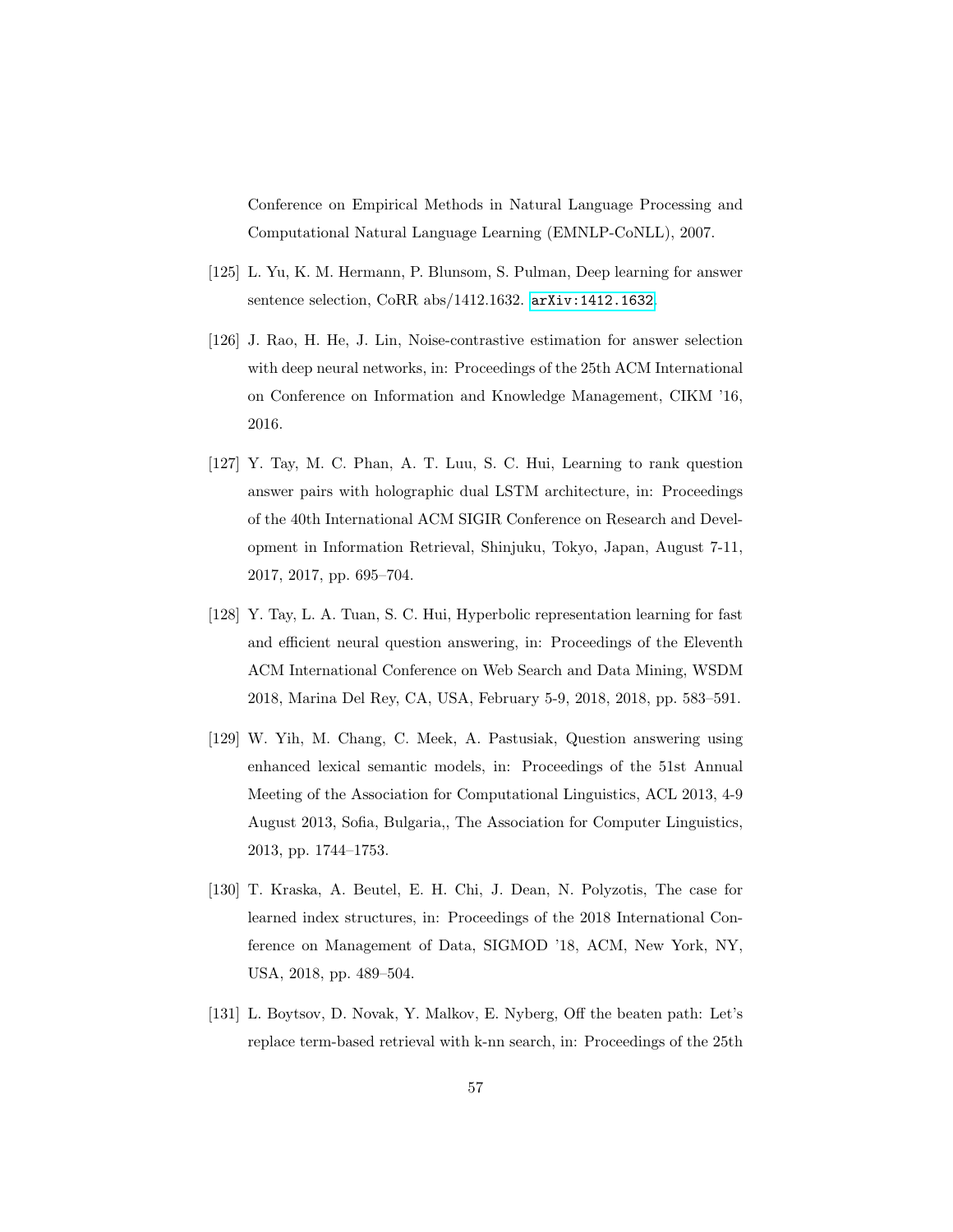ACM International on Conference on Information and Knowledge Management, CIKM '16, ACM, New York, NY, USA, 2016, pp. 1099–1108.

- <span id="page-57-0"></span>[132] C. V. Gysel, M. de Rijke, E. Kanoulas, Neural vector spaces for unsupervised information retrieval, ACM Trans. Inf. Syst. 36 (4) (2018) 38:1– 38:25.
- <span id="page-57-1"></span>[133] Z. Liu, C. Xiong, M. Sun, Z. Liu, Entity-duet neural ranking: Understanding the role of knowledge graph semantics in neural information retrieval, in: Proceedings of the 56th Annual Meeting of the Association for Computational Linguistics, Association for Computational Linguistics, 2018, pp. 2395–2405.
- <span id="page-57-2"></span>[134] G. Nguyen, L. Tamine, L. Soulier, N. Bricon-Souf, Toward a deep neural approach for knowledge-based IR, CoRR abs/1606.07211. [arXiv:1606.](http://arxiv.org/abs/1606.07211) [07211](http://arxiv.org/abs/1606.07211).
- <span id="page-57-3"></span>[135] Y. Shen, Y. Deng, M. Yang, Y. Li, N. Du, W. Fan, K. Lei, Knowledgeaware attentive neural network for ranking question answer pairs, in: The 41st International ACM SIGIR Conference on Research & Development in Information Retrieval, SIGIR '18, ACM, New York, NY, USA, 2018, pp. 901–904.
- <span id="page-57-4"></span>[136] X. Song, F. Feng, X. Han, X. Yang, W. Liu, L. Nie, Neural compatibility modeling with attentive knowledge distillation, in: The 41st International ACM SIGIR Conference on Research & Development in Information Retrieval, SIGIR '18, ACM, New York, NY, USA, 2018, pp. 5–14.
- <span id="page-57-5"></span>[137] Z. Xu, B. Liu, B. Wang, C. Sun, X. Wang, Incorporating loose-structured knowledge into LSTM with recall gate for conversation modeling, CoRR abs/1605.05110. [arXiv:1605.05110](http://arxiv.org/abs/1605.05110).
- <span id="page-57-6"></span>[138] M. Ghazvininejad, C. Brockett, M. Chang, B. Dolan, J. Gao, W. Yih, M. Galley, A knowledge-grounded neural conversation model, in: Pro-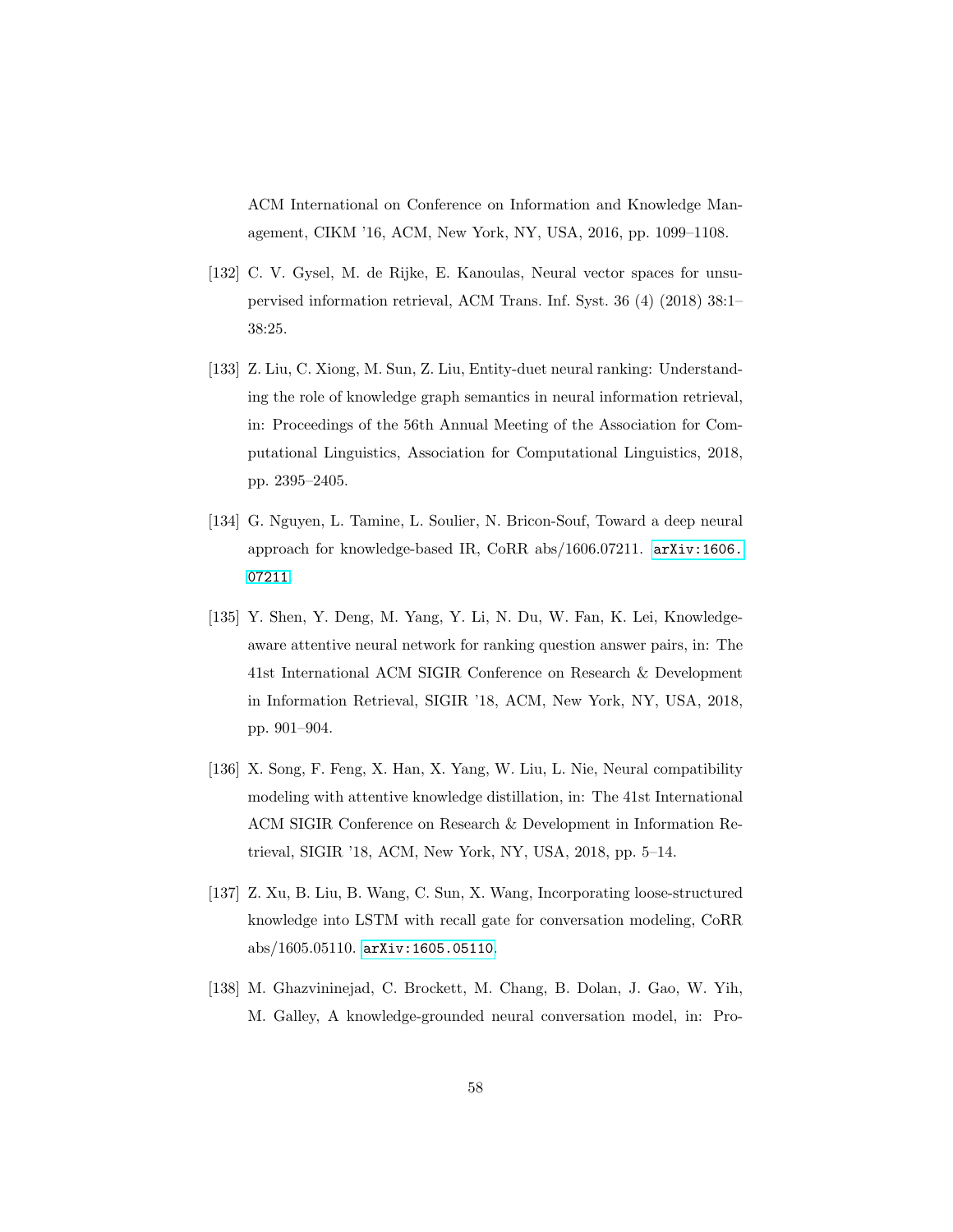ceedings of the Thirty-Second AAAI Conference on Artificial Intelligence, (AAAI-18), 2018, pp. 5110–5117.

- <span id="page-58-0"></span>[139] Y. Wu, W. Wu, C. Xu, Z. Li, Knowledge enhanced hybrid neural network for text matching, in: Proceedings of the Thirty-Second AAAI Conference on Artificial Intelligence, (AAAI-18), 2018, pp. 5586–5593.
- <span id="page-58-1"></span>[140] J. Zhang, Y. Liu, S. Ma, Q. Tian, Relevance estimation with multiple information sources on search engine result pages, in: Proceedings of the 27th ACM International Conference on Information and Knowledge Management, ACM, 2018, pp. 627–636.
- <span id="page-58-2"></span>[141] B. v. d. Akker, I. Markov, M. de Rijke, Vitor: Learning to rank webpages based on visual features, arXiv preprint arXiv:1903.02939.
- <span id="page-58-3"></span>[142] X. Shen, B. Tan, C. Zhai, Context-sensitive information retrieval using implicit feedback, SIGIR '05, ACM, New York, NY, USA, 2005, pp. 43– 50.
- <span id="page-58-4"></span>[143] Y. Ustinovskiy, P. Serdyukov, Personalization of web-search using shortterm browsing context, CIKM '13, ACM, New York, NY, USA, 2013, pp. 1979–1988.
- <span id="page-58-5"></span>[144] B. Xiang, D. Jiang, J. Pei, X. Sun, E. Chen, H. Li, Context-aware ranking in web search, in: Proceedings of the 33rd International ACM SIGIR Conference on Research and Development in Information Retrieval, SIGIR '10, ACM, New York, NY, USA, 2010, pp. 451–458.
- <span id="page-58-6"></span>[145] P. N. Bennett, R. W. White, W. Chu, S. T. Dumais, P. Bailey, F. Borisyuk, X. Cui, Modeling the impact of short- and long-term behavior on search personalization, in: Proceedings of the 35th International ACM SIGIR Conference on Research and Development in Information Retrieval, SIGIR '12, ACM, New York, NY, USA, 2012, pp. 185–194.
- <span id="page-58-7"></span>[146] N. Matthijs, F. Radlinski, Personalizing web search using long term browsing history, in: Proceedings of the Fourth ACM International Conference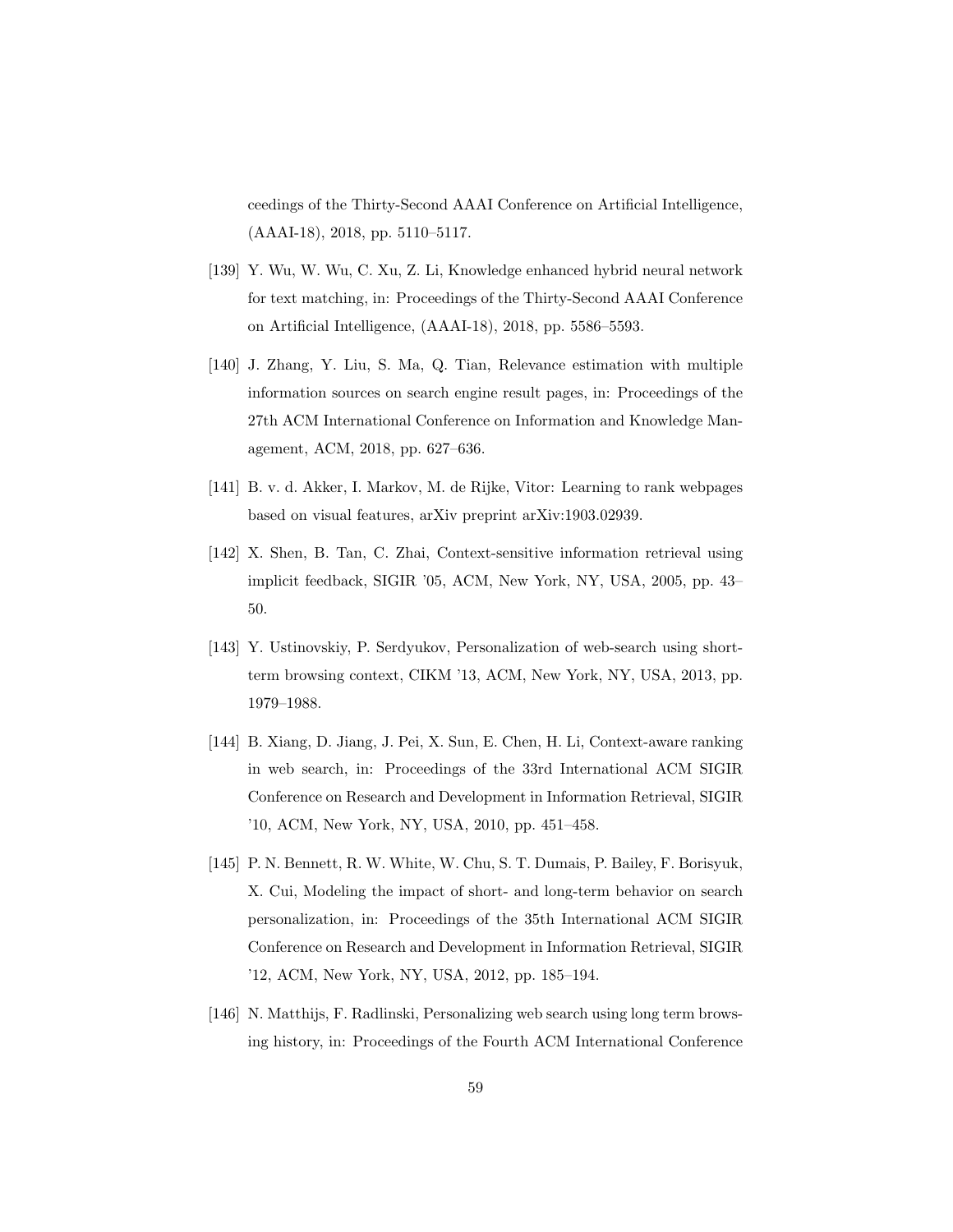on Web Search and Data Mining, WSDM '11, ACM, New York, NY, USA, 2011, pp. 25–34.

- <span id="page-59-0"></span>[147] P. N. Bennett, F. Radlinski, R. W. White, E. Yilmaz, Inferring and using location metadata to personalize web search, in: Proceedings of the 34th International ACM SIGIR Conference on Research and Development in Information Retrieval, SIGIR '11, ACM, New York, NY, USA, 2011, pp. 135–154.
- <span id="page-59-1"></span>[148] H. Zamani, M. Bendersky, X. Wang, M. Zhang, Situational context for ranking in personal search, in: Proceedings of the 26th International Conference on World Wide Web, WWW '17, International World Wide Web Conferences Steering Committee, Republic and Canton of Geneva, Switzerland, 2017, pp. 1531–1540.
- <span id="page-59-2"></span>[149] W. U. Ahmad, K.-W. Chang, H. Wang, Multi-task learning for document ranking and query suggestion, in: Proceedings of the Sixth International Conference on Learning Representations, ICLR '18, 2018.
- <span id="page-59-3"></span>[150] W. Chen, F. Cai, H. Chen, M. de Rijke, Attention-based hierarchical neural query suggestion, in: Proceedings of the 41st International ACM SIGIR Conference on Research & Development in Information Retrieval, SIGIR '18, ACM, New York, NY, USA, 2018, pp. 1093–1096.
- <span id="page-59-4"></span>[151] H. Zamani, W. B. Croft, Embedding-based query language models, in: Proceedings of the 2016 ACM International Conference on the Theory of Information Retrieval, ICTIR '16, 2016, pp. 147–156.
- <span id="page-59-5"></span>[152] T. Mikolov, K. Chen, G. Corrado, J. Dean, Efficient estimation of word representations in vector space, arXiv preprint arXiv:1301.3781.
- <span id="page-59-6"></span>[153] H. Zamani, J. Dadashkarimi, A. Shakery, W. B. Croft, Pseudo-relevance feedback based on matrix factorization, in: Proceedings of the 25th ACM International on Conference on Information and Knowledge Management, CIKM '16, 2016, pp. 1483–1492.